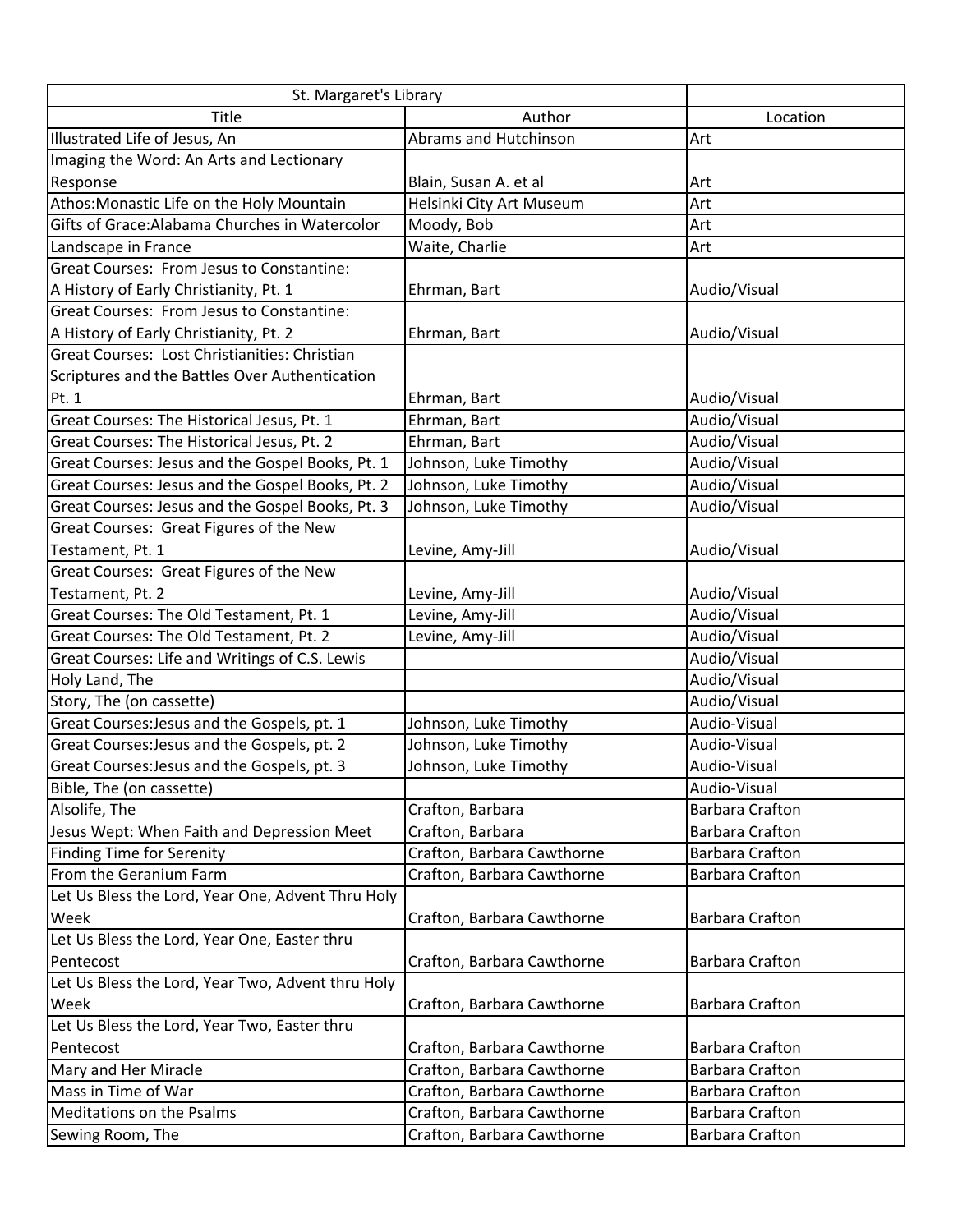| Yes! We'll Gather at the River!                  | Crafton, Barbara Cawthorne          | <b>Barbara Crafton</b>  |
|--------------------------------------------------|-------------------------------------|-------------------------|
| Peter, Paul and Mary Magdalene                   | Ehrman, Bart                        | <b>Bible Characters</b> |
| Bible Women: All Their Words and Why They        |                                     |                         |
| Matter                                           | Freeman, Lindsay Hardin             | <b>Bible Characters</b> |
| Judas Brief, The: Who Really Killed Jesus?       | Greenberg, Gary                     | <b>Bible Characters</b> |
| Sinners and the Sea: The Untold Story of         |                                     |                         |
| Noah's Wife                                      | Kanner, Rebecca                     | <b>Bible Characters</b> |
| Killing Jesus                                    | O'Reilley, Bill                     | <b>Bible Characters</b> |
| Last Years of Jesus, The                         | Prophet, Elizabeth Clare            | <b>Bible Characters</b> |
| Herod: King of the Jews and Friend of the Romans | Richardson, Peter                   | <b>Bible Characters</b> |
| God's Warrior                                    | Slaughter, Frank                    | <b>Bible Characters</b> |
| Case for the Real Jesus, The                     | Strobel, Lee                        | <b>Bible Characters</b> |
| Life and Ministry of Jesus, The                  | Taylor, Vincent                     | <b>Bible Characters</b> |
| Jesus: The Evidence                              | Wilson, Ian                         | <b>Bible Characters</b> |
| Conversations with Scripture: The Gospel of Mark | Borg, Marcus J.                     | <b>Bible Study</b>      |
| Harmony of Samuel, Kings, and Chronicles, A      | Crockett, William Day               | <b>Bible Study</b>      |
| Epistle to the Romans, The:Handbooks for Bible   |                                     |                         |
| <b>Classes</b>                                   |                                     |                         |
| <b>Private Students</b>                          | Dods, Marcus & Alexander Whyte      | <b>Bible Study</b>      |
| <b>Focus on Matthew</b>                          | Donahoe, Carol                      | <b>Bible Study</b>      |
| How to Read the Bible for All Its Worth          | Fee, Gordon and Douglas Stuart      | <b>Bible Study</b>      |
| Opening the New Testament                        | Johnson, David                      | <b>Bible Study</b>      |
| Conversations with Scripture: The Gospel of John | Kittredge, Cynthia                  | <b>Bible Study</b>      |
| Introduction to the Old Testament                | Laffey, Alice                       | <b>Bible Study</b>      |
| Bible Survey, A                                  | McMillen, A.J.                      | <b>Bible Study</b>      |
| Focus on Luke                                    | O'Neill, Robert & Donahoe, Carol    | <b>Bible Study</b>      |
| Reading the New Testament                        | Perkins, Pheme                      | <b>Bible Study</b>      |
| Focus on John                                    | Purdam, Stanley & Kathleen Mulhern  | <b>Bible Study</b>      |
| Conversations with Scripture: Revelation         | Schmidt, Frederick W.               | <b>Bible Study</b>      |
| Focus on Mark                                    | Schwenk, Robert                     | <b>Bible Study</b>      |
| Liberating the Gospels                           | Spong, John S                       | <b>Bible Study</b>      |
| Story of Israel, The                             | Szikszai, Stephen                   | <b>Bible Study</b>      |
| Journey with John, A                             | Zabriskie, Marek                    | <b>Bible Study</b>      |
| Journey with Luke, A                             | Zabriskie, Marek                    | <b>Bible Study</b>      |
| Journey with Mark, A                             | Zabriskie, Marek                    | <b>Bible Study</b>      |
| Journey with Matthew, A                          | Zabriskie, Marek                    | <b>Bible Study</b>      |
| Social Justice Bible Challenge                   | Zabriskie, Marek                    | <b>Bible Study</b>      |
| Holy Bible                                       | <b>Contemporary English Version</b> | <b>Bibles</b>           |
| Undefeated: The Athlete's Bible                  | Fellowship of Christian Athletes    | <b>Bibles</b>           |
| Here's Hope                                      | Holman Christian Standard Bible     | <b>Bibles</b>           |
| Jefferson Bible, The                             | Jefferson, Thomas                   | <b>Bibles</b>           |
| Serendipity Bible                                | <b>New International Version</b>    | <b>Bibles</b>           |
| Serendipity Student Bible                        | <b>New International Version</b>    | <b>Bibles</b>           |
| <b>Holy Bible</b>                                | New King James Version              | <b>Bibles</b>           |
| New Oxford Annotated Bible, The                  | <b>New Revised Standard Version</b> | <b>Bibles</b>           |
| Holy Bible                                       | <b>NIV</b>                          | <b>Bibles</b>           |
| New Testament in Modern English, The             | Phillips, J.B.                      | <b>Bibles</b>           |
| New Testament in Modern English, The             | Phillips, J.B.                      | <b>Bibles</b>           |
| Holy Bible                                       | <b>Revised Standard Version</b>     | <b>Bibles</b>           |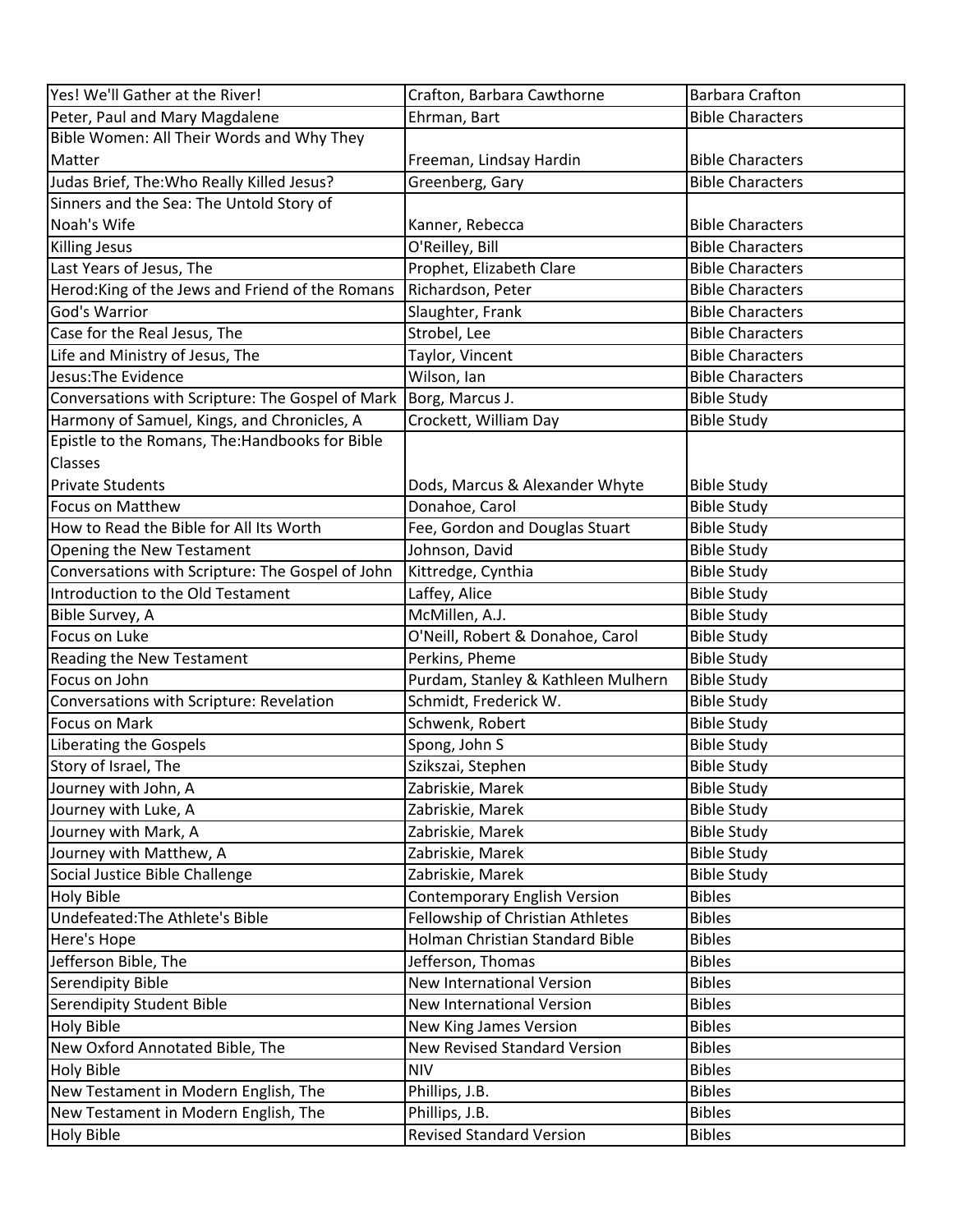| <b>Characters or Less</b><br><b>Bibles</b><br>Riess, Jana<br><b>Today's English Version</b><br><b>Bibles</b><br><b>Good News Bible</b><br>Analytical Reference Bible, The<br><b>Bibles</b><br>Good News for Modern Man<br><b>Bibles</b><br><b>Bibles</b><br>Here's Hope New Testament<br><b>Bibles</b><br><b>Holy Bible</b><br>Interpreter's Bible, V. 1 - 3, 5 - 6, 8 - 12<br><b>Bibles</b><br>Message, The<br><b>Bibles</b><br>New Believer's Bible - New Testament<br><b>Bibles</b><br><b>Bibles</b><br>New English Bible, The:New Testament<br>New Testament in Four Versions, The<br><b>Bibles</b><br>New Testament: The Jerusalem Bible<br><b>Bibles</b><br>NRSV Holy Bible with<br>Apocryphal/Deuterocanonical<br><b>Books</b><br><b>Bibles</b><br><b>Bibles</b><br><b>NRSV Student Bible</b><br>Oxford NIV Scofield Study Bible<br><b>Bibles</b><br><b>RSV Holy Bible and Apocrypha</b><br><b>Bibles</b><br>Today's English Version Holy Bible with<br>Apocryphal/Deuterocanonical Books<br><b>Bibles</b><br>Good News from Luke and Acts<br><b>Bibles</b><br>Lay Minister's Guide to the Book of Common<br>Prayer, A<br>Atkinson, Clifford<br>Book of Common Prayer<br>Welcome to the Book of Common Prayer<br>Black, Vicki K.<br>Book of Common Prayer<br>Lee, Jeffrey<br><b>Book of Common Prayer</b><br>Opening the Prayer Book<br>Way We Pray, The:An Introduction to the BCP<br>Mitchell, Leonel<br>Book of Common Prayer<br>Daily Prayer and Bible Study with the BCP<br>Russell, Joseph<br>Book of Common Prayer<br>Prayer Book Rubrics Expanded<br>Stuhlman, Byron<br><b>Book of Common Prayer</b><br>Prayer Book Through the Ages<br>Sydnor, William<br><b>Book of Common Prayer</b><br>Using the Book of Common Prayer<br>Thomas, Paul<br>Book of Common Prayer<br>A User's Guide to Morning and Evening Prayer<br>Webber, Christopher<br><b>Book of Common Prayer</b><br>Oxford Guide to The Book of Common Prayer, The<br>Book of Common Prayer<br>C.S. Lewis and His World<br>C.S. Lewis<br>Barratt, David<br>Abolition of Man<br>C.S. Lewis<br>Lewis, C.S.<br>Business of Heaven, The<br>C.S. Lewis<br>Lewis, C.S.<br>C.S. Lewis Treasury, A: Screwtape Letters,<br>The Four Loves, Reflections of the Psalms<br>Lewis, C.S.<br>C.S. Lewis<br>Chronicles of Narnia (set)<br>Lewis, C.S.<br>C.S. Lewis<br>Four Loves, The<br>C.S. Lewis<br>Lewis, C.S.<br>Great Divorce, The<br>C.S. Lewis<br>Lewis, C.S.<br>Grief Observed, A<br>Lewis, C.S.<br>C.S. Lewis<br>C.S. Lewis<br>Joyful Christian, The<br>Lewis, C.S.<br>Letters to an American Lady<br>C.S. Lewis<br>Lewis, C.S.<br>Letters to Children<br>C.S. Lewis<br>Lewis, C.S.<br>Letters to Malcolm: Chiefly on Prayer<br>C.S. Lewis<br>Lewis, C.S.<br>Lion, the Witch and the Wardrobe, The<br>Lewis, C.S.<br>C.S. Lewis<br>Magician's Nephew, The<br>C.S. Lewis<br>Lewis, C.S. | Twible, The: All The Chapters of the Bible in 140 |  |
|------------------------------------------------------------------------------------------------------------------------------------------------------------------------------------------------------------------------------------------------------------------------------------------------------------------------------------------------------------------------------------------------------------------------------------------------------------------------------------------------------------------------------------------------------------------------------------------------------------------------------------------------------------------------------------------------------------------------------------------------------------------------------------------------------------------------------------------------------------------------------------------------------------------------------------------------------------------------------------------------------------------------------------------------------------------------------------------------------------------------------------------------------------------------------------------------------------------------------------------------------------------------------------------------------------------------------------------------------------------------------------------------------------------------------------------------------------------------------------------------------------------------------------------------------------------------------------------------------------------------------------------------------------------------------------------------------------------------------------------------------------------------------------------------------------------------------------------------------------------------------------------------------------------------------------------------------------------------------------------------------------------------------------------------------------------------------------------------------------------------------------------------------------------------------------------------------------------------------------------------------------------------------------------------------------------------------------------------------------------------------------------------------------------------------------------------------------------------------------------------------------------------------------------------------------------------------------------------------------------------------------------------------------------------------------------------------------------------------------------------------------------------------------------------------------------------------------------------------------|---------------------------------------------------|--|
|                                                                                                                                                                                                                                                                                                                                                                                                                                                                                                                                                                                                                                                                                                                                                                                                                                                                                                                                                                                                                                                                                                                                                                                                                                                                                                                                                                                                                                                                                                                                                                                                                                                                                                                                                                                                                                                                                                                                                                                                                                                                                                                                                                                                                                                                                                                                                                                                                                                                                                                                                                                                                                                                                                                                                                                                                                                            |                                                   |  |
|                                                                                                                                                                                                                                                                                                                                                                                                                                                                                                                                                                                                                                                                                                                                                                                                                                                                                                                                                                                                                                                                                                                                                                                                                                                                                                                                                                                                                                                                                                                                                                                                                                                                                                                                                                                                                                                                                                                                                                                                                                                                                                                                                                                                                                                                                                                                                                                                                                                                                                                                                                                                                                                                                                                                                                                                                                                            |                                                   |  |
|                                                                                                                                                                                                                                                                                                                                                                                                                                                                                                                                                                                                                                                                                                                                                                                                                                                                                                                                                                                                                                                                                                                                                                                                                                                                                                                                                                                                                                                                                                                                                                                                                                                                                                                                                                                                                                                                                                                                                                                                                                                                                                                                                                                                                                                                                                                                                                                                                                                                                                                                                                                                                                                                                                                                                                                                                                                            |                                                   |  |
|                                                                                                                                                                                                                                                                                                                                                                                                                                                                                                                                                                                                                                                                                                                                                                                                                                                                                                                                                                                                                                                                                                                                                                                                                                                                                                                                                                                                                                                                                                                                                                                                                                                                                                                                                                                                                                                                                                                                                                                                                                                                                                                                                                                                                                                                                                                                                                                                                                                                                                                                                                                                                                                                                                                                                                                                                                                            |                                                   |  |
|                                                                                                                                                                                                                                                                                                                                                                                                                                                                                                                                                                                                                                                                                                                                                                                                                                                                                                                                                                                                                                                                                                                                                                                                                                                                                                                                                                                                                                                                                                                                                                                                                                                                                                                                                                                                                                                                                                                                                                                                                                                                                                                                                                                                                                                                                                                                                                                                                                                                                                                                                                                                                                                                                                                                                                                                                                                            |                                                   |  |
|                                                                                                                                                                                                                                                                                                                                                                                                                                                                                                                                                                                                                                                                                                                                                                                                                                                                                                                                                                                                                                                                                                                                                                                                                                                                                                                                                                                                                                                                                                                                                                                                                                                                                                                                                                                                                                                                                                                                                                                                                                                                                                                                                                                                                                                                                                                                                                                                                                                                                                                                                                                                                                                                                                                                                                                                                                                            |                                                   |  |
|                                                                                                                                                                                                                                                                                                                                                                                                                                                                                                                                                                                                                                                                                                                                                                                                                                                                                                                                                                                                                                                                                                                                                                                                                                                                                                                                                                                                                                                                                                                                                                                                                                                                                                                                                                                                                                                                                                                                                                                                                                                                                                                                                                                                                                                                                                                                                                                                                                                                                                                                                                                                                                                                                                                                                                                                                                                            |                                                   |  |
|                                                                                                                                                                                                                                                                                                                                                                                                                                                                                                                                                                                                                                                                                                                                                                                                                                                                                                                                                                                                                                                                                                                                                                                                                                                                                                                                                                                                                                                                                                                                                                                                                                                                                                                                                                                                                                                                                                                                                                                                                                                                                                                                                                                                                                                                                                                                                                                                                                                                                                                                                                                                                                                                                                                                                                                                                                                            |                                                   |  |
|                                                                                                                                                                                                                                                                                                                                                                                                                                                                                                                                                                                                                                                                                                                                                                                                                                                                                                                                                                                                                                                                                                                                                                                                                                                                                                                                                                                                                                                                                                                                                                                                                                                                                                                                                                                                                                                                                                                                                                                                                                                                                                                                                                                                                                                                                                                                                                                                                                                                                                                                                                                                                                                                                                                                                                                                                                                            |                                                   |  |
|                                                                                                                                                                                                                                                                                                                                                                                                                                                                                                                                                                                                                                                                                                                                                                                                                                                                                                                                                                                                                                                                                                                                                                                                                                                                                                                                                                                                                                                                                                                                                                                                                                                                                                                                                                                                                                                                                                                                                                                                                                                                                                                                                                                                                                                                                                                                                                                                                                                                                                                                                                                                                                                                                                                                                                                                                                                            |                                                   |  |
|                                                                                                                                                                                                                                                                                                                                                                                                                                                                                                                                                                                                                                                                                                                                                                                                                                                                                                                                                                                                                                                                                                                                                                                                                                                                                                                                                                                                                                                                                                                                                                                                                                                                                                                                                                                                                                                                                                                                                                                                                                                                                                                                                                                                                                                                                                                                                                                                                                                                                                                                                                                                                                                                                                                                                                                                                                                            |                                                   |  |
|                                                                                                                                                                                                                                                                                                                                                                                                                                                                                                                                                                                                                                                                                                                                                                                                                                                                                                                                                                                                                                                                                                                                                                                                                                                                                                                                                                                                                                                                                                                                                                                                                                                                                                                                                                                                                                                                                                                                                                                                                                                                                                                                                                                                                                                                                                                                                                                                                                                                                                                                                                                                                                                                                                                                                                                                                                                            |                                                   |  |
|                                                                                                                                                                                                                                                                                                                                                                                                                                                                                                                                                                                                                                                                                                                                                                                                                                                                                                                                                                                                                                                                                                                                                                                                                                                                                                                                                                                                                                                                                                                                                                                                                                                                                                                                                                                                                                                                                                                                                                                                                                                                                                                                                                                                                                                                                                                                                                                                                                                                                                                                                                                                                                                                                                                                                                                                                                                            |                                                   |  |
|                                                                                                                                                                                                                                                                                                                                                                                                                                                                                                                                                                                                                                                                                                                                                                                                                                                                                                                                                                                                                                                                                                                                                                                                                                                                                                                                                                                                                                                                                                                                                                                                                                                                                                                                                                                                                                                                                                                                                                                                                                                                                                                                                                                                                                                                                                                                                                                                                                                                                                                                                                                                                                                                                                                                                                                                                                                            |                                                   |  |
|                                                                                                                                                                                                                                                                                                                                                                                                                                                                                                                                                                                                                                                                                                                                                                                                                                                                                                                                                                                                                                                                                                                                                                                                                                                                                                                                                                                                                                                                                                                                                                                                                                                                                                                                                                                                                                                                                                                                                                                                                                                                                                                                                                                                                                                                                                                                                                                                                                                                                                                                                                                                                                                                                                                                                                                                                                                            |                                                   |  |
|                                                                                                                                                                                                                                                                                                                                                                                                                                                                                                                                                                                                                                                                                                                                                                                                                                                                                                                                                                                                                                                                                                                                                                                                                                                                                                                                                                                                                                                                                                                                                                                                                                                                                                                                                                                                                                                                                                                                                                                                                                                                                                                                                                                                                                                                                                                                                                                                                                                                                                                                                                                                                                                                                                                                                                                                                                                            |                                                   |  |
|                                                                                                                                                                                                                                                                                                                                                                                                                                                                                                                                                                                                                                                                                                                                                                                                                                                                                                                                                                                                                                                                                                                                                                                                                                                                                                                                                                                                                                                                                                                                                                                                                                                                                                                                                                                                                                                                                                                                                                                                                                                                                                                                                                                                                                                                                                                                                                                                                                                                                                                                                                                                                                                                                                                                                                                                                                                            |                                                   |  |
|                                                                                                                                                                                                                                                                                                                                                                                                                                                                                                                                                                                                                                                                                                                                                                                                                                                                                                                                                                                                                                                                                                                                                                                                                                                                                                                                                                                                                                                                                                                                                                                                                                                                                                                                                                                                                                                                                                                                                                                                                                                                                                                                                                                                                                                                                                                                                                                                                                                                                                                                                                                                                                                                                                                                                                                                                                                            |                                                   |  |
|                                                                                                                                                                                                                                                                                                                                                                                                                                                                                                                                                                                                                                                                                                                                                                                                                                                                                                                                                                                                                                                                                                                                                                                                                                                                                                                                                                                                                                                                                                                                                                                                                                                                                                                                                                                                                                                                                                                                                                                                                                                                                                                                                                                                                                                                                                                                                                                                                                                                                                                                                                                                                                                                                                                                                                                                                                                            |                                                   |  |
|                                                                                                                                                                                                                                                                                                                                                                                                                                                                                                                                                                                                                                                                                                                                                                                                                                                                                                                                                                                                                                                                                                                                                                                                                                                                                                                                                                                                                                                                                                                                                                                                                                                                                                                                                                                                                                                                                                                                                                                                                                                                                                                                                                                                                                                                                                                                                                                                                                                                                                                                                                                                                                                                                                                                                                                                                                                            |                                                   |  |
|                                                                                                                                                                                                                                                                                                                                                                                                                                                                                                                                                                                                                                                                                                                                                                                                                                                                                                                                                                                                                                                                                                                                                                                                                                                                                                                                                                                                                                                                                                                                                                                                                                                                                                                                                                                                                                                                                                                                                                                                                                                                                                                                                                                                                                                                                                                                                                                                                                                                                                                                                                                                                                                                                                                                                                                                                                                            |                                                   |  |
|                                                                                                                                                                                                                                                                                                                                                                                                                                                                                                                                                                                                                                                                                                                                                                                                                                                                                                                                                                                                                                                                                                                                                                                                                                                                                                                                                                                                                                                                                                                                                                                                                                                                                                                                                                                                                                                                                                                                                                                                                                                                                                                                                                                                                                                                                                                                                                                                                                                                                                                                                                                                                                                                                                                                                                                                                                                            |                                                   |  |
|                                                                                                                                                                                                                                                                                                                                                                                                                                                                                                                                                                                                                                                                                                                                                                                                                                                                                                                                                                                                                                                                                                                                                                                                                                                                                                                                                                                                                                                                                                                                                                                                                                                                                                                                                                                                                                                                                                                                                                                                                                                                                                                                                                                                                                                                                                                                                                                                                                                                                                                                                                                                                                                                                                                                                                                                                                                            |                                                   |  |
|                                                                                                                                                                                                                                                                                                                                                                                                                                                                                                                                                                                                                                                                                                                                                                                                                                                                                                                                                                                                                                                                                                                                                                                                                                                                                                                                                                                                                                                                                                                                                                                                                                                                                                                                                                                                                                                                                                                                                                                                                                                                                                                                                                                                                                                                                                                                                                                                                                                                                                                                                                                                                                                                                                                                                                                                                                                            |                                                   |  |
|                                                                                                                                                                                                                                                                                                                                                                                                                                                                                                                                                                                                                                                                                                                                                                                                                                                                                                                                                                                                                                                                                                                                                                                                                                                                                                                                                                                                                                                                                                                                                                                                                                                                                                                                                                                                                                                                                                                                                                                                                                                                                                                                                                                                                                                                                                                                                                                                                                                                                                                                                                                                                                                                                                                                                                                                                                                            |                                                   |  |
|                                                                                                                                                                                                                                                                                                                                                                                                                                                                                                                                                                                                                                                                                                                                                                                                                                                                                                                                                                                                                                                                                                                                                                                                                                                                                                                                                                                                                                                                                                                                                                                                                                                                                                                                                                                                                                                                                                                                                                                                                                                                                                                                                                                                                                                                                                                                                                                                                                                                                                                                                                                                                                                                                                                                                                                                                                                            |                                                   |  |
|                                                                                                                                                                                                                                                                                                                                                                                                                                                                                                                                                                                                                                                                                                                                                                                                                                                                                                                                                                                                                                                                                                                                                                                                                                                                                                                                                                                                                                                                                                                                                                                                                                                                                                                                                                                                                                                                                                                                                                                                                                                                                                                                                                                                                                                                                                                                                                                                                                                                                                                                                                                                                                                                                                                                                                                                                                                            |                                                   |  |
|                                                                                                                                                                                                                                                                                                                                                                                                                                                                                                                                                                                                                                                                                                                                                                                                                                                                                                                                                                                                                                                                                                                                                                                                                                                                                                                                                                                                                                                                                                                                                                                                                                                                                                                                                                                                                                                                                                                                                                                                                                                                                                                                                                                                                                                                                                                                                                                                                                                                                                                                                                                                                                                                                                                                                                                                                                                            |                                                   |  |
|                                                                                                                                                                                                                                                                                                                                                                                                                                                                                                                                                                                                                                                                                                                                                                                                                                                                                                                                                                                                                                                                                                                                                                                                                                                                                                                                                                                                                                                                                                                                                                                                                                                                                                                                                                                                                                                                                                                                                                                                                                                                                                                                                                                                                                                                                                                                                                                                                                                                                                                                                                                                                                                                                                                                                                                                                                                            |                                                   |  |
|                                                                                                                                                                                                                                                                                                                                                                                                                                                                                                                                                                                                                                                                                                                                                                                                                                                                                                                                                                                                                                                                                                                                                                                                                                                                                                                                                                                                                                                                                                                                                                                                                                                                                                                                                                                                                                                                                                                                                                                                                                                                                                                                                                                                                                                                                                                                                                                                                                                                                                                                                                                                                                                                                                                                                                                                                                                            |                                                   |  |
|                                                                                                                                                                                                                                                                                                                                                                                                                                                                                                                                                                                                                                                                                                                                                                                                                                                                                                                                                                                                                                                                                                                                                                                                                                                                                                                                                                                                                                                                                                                                                                                                                                                                                                                                                                                                                                                                                                                                                                                                                                                                                                                                                                                                                                                                                                                                                                                                                                                                                                                                                                                                                                                                                                                                                                                                                                                            |                                                   |  |
|                                                                                                                                                                                                                                                                                                                                                                                                                                                                                                                                                                                                                                                                                                                                                                                                                                                                                                                                                                                                                                                                                                                                                                                                                                                                                                                                                                                                                                                                                                                                                                                                                                                                                                                                                                                                                                                                                                                                                                                                                                                                                                                                                                                                                                                                                                                                                                                                                                                                                                                                                                                                                                                                                                                                                                                                                                                            |                                                   |  |
|                                                                                                                                                                                                                                                                                                                                                                                                                                                                                                                                                                                                                                                                                                                                                                                                                                                                                                                                                                                                                                                                                                                                                                                                                                                                                                                                                                                                                                                                                                                                                                                                                                                                                                                                                                                                                                                                                                                                                                                                                                                                                                                                                                                                                                                                                                                                                                                                                                                                                                                                                                                                                                                                                                                                                                                                                                                            |                                                   |  |
|                                                                                                                                                                                                                                                                                                                                                                                                                                                                                                                                                                                                                                                                                                                                                                                                                                                                                                                                                                                                                                                                                                                                                                                                                                                                                                                                                                                                                                                                                                                                                                                                                                                                                                                                                                                                                                                                                                                                                                                                                                                                                                                                                                                                                                                                                                                                                                                                                                                                                                                                                                                                                                                                                                                                                                                                                                                            |                                                   |  |
|                                                                                                                                                                                                                                                                                                                                                                                                                                                                                                                                                                                                                                                                                                                                                                                                                                                                                                                                                                                                                                                                                                                                                                                                                                                                                                                                                                                                                                                                                                                                                                                                                                                                                                                                                                                                                                                                                                                                                                                                                                                                                                                                                                                                                                                                                                                                                                                                                                                                                                                                                                                                                                                                                                                                                                                                                                                            |                                                   |  |
|                                                                                                                                                                                                                                                                                                                                                                                                                                                                                                                                                                                                                                                                                                                                                                                                                                                                                                                                                                                                                                                                                                                                                                                                                                                                                                                                                                                                                                                                                                                                                                                                                                                                                                                                                                                                                                                                                                                                                                                                                                                                                                                                                                                                                                                                                                                                                                                                                                                                                                                                                                                                                                                                                                                                                                                                                                                            |                                                   |  |
|                                                                                                                                                                                                                                                                                                                                                                                                                                                                                                                                                                                                                                                                                                                                                                                                                                                                                                                                                                                                                                                                                                                                                                                                                                                                                                                                                                                                                                                                                                                                                                                                                                                                                                                                                                                                                                                                                                                                                                                                                                                                                                                                                                                                                                                                                                                                                                                                                                                                                                                                                                                                                                                                                                                                                                                                                                                            |                                                   |  |
|                                                                                                                                                                                                                                                                                                                                                                                                                                                                                                                                                                                                                                                                                                                                                                                                                                                                                                                                                                                                                                                                                                                                                                                                                                                                                                                                                                                                                                                                                                                                                                                                                                                                                                                                                                                                                                                                                                                                                                                                                                                                                                                                                                                                                                                                                                                                                                                                                                                                                                                                                                                                                                                                                                                                                                                                                                                            |                                                   |  |
|                                                                                                                                                                                                                                                                                                                                                                                                                                                                                                                                                                                                                                                                                                                                                                                                                                                                                                                                                                                                                                                                                                                                                                                                                                                                                                                                                                                                                                                                                                                                                                                                                                                                                                                                                                                                                                                                                                                                                                                                                                                                                                                                                                                                                                                                                                                                                                                                                                                                                                                                                                                                                                                                                                                                                                                                                                                            |                                                   |  |
|                                                                                                                                                                                                                                                                                                                                                                                                                                                                                                                                                                                                                                                                                                                                                                                                                                                                                                                                                                                                                                                                                                                                                                                                                                                                                                                                                                                                                                                                                                                                                                                                                                                                                                                                                                                                                                                                                                                                                                                                                                                                                                                                                                                                                                                                                                                                                                                                                                                                                                                                                                                                                                                                                                                                                                                                                                                            |                                                   |  |
|                                                                                                                                                                                                                                                                                                                                                                                                                                                                                                                                                                                                                                                                                                                                                                                                                                                                                                                                                                                                                                                                                                                                                                                                                                                                                                                                                                                                                                                                                                                                                                                                                                                                                                                                                                                                                                                                                                                                                                                                                                                                                                                                                                                                                                                                                                                                                                                                                                                                                                                                                                                                                                                                                                                                                                                                                                                            |                                                   |  |
|                                                                                                                                                                                                                                                                                                                                                                                                                                                                                                                                                                                                                                                                                                                                                                                                                                                                                                                                                                                                                                                                                                                                                                                                                                                                                                                                                                                                                                                                                                                                                                                                                                                                                                                                                                                                                                                                                                                                                                                                                                                                                                                                                                                                                                                                                                                                                                                                                                                                                                                                                                                                                                                                                                                                                                                                                                                            |                                                   |  |
|                                                                                                                                                                                                                                                                                                                                                                                                                                                                                                                                                                                                                                                                                                                                                                                                                                                                                                                                                                                                                                                                                                                                                                                                                                                                                                                                                                                                                                                                                                                                                                                                                                                                                                                                                                                                                                                                                                                                                                                                                                                                                                                                                                                                                                                                                                                                                                                                                                                                                                                                                                                                                                                                                                                                                                                                                                                            |                                                   |  |
|                                                                                                                                                                                                                                                                                                                                                                                                                                                                                                                                                                                                                                                                                                                                                                                                                                                                                                                                                                                                                                                                                                                                                                                                                                                                                                                                                                                                                                                                                                                                                                                                                                                                                                                                                                                                                                                                                                                                                                                                                                                                                                                                                                                                                                                                                                                                                                                                                                                                                                                                                                                                                                                                                                                                                                                                                                                            |                                                   |  |
|                                                                                                                                                                                                                                                                                                                                                                                                                                                                                                                                                                                                                                                                                                                                                                                                                                                                                                                                                                                                                                                                                                                                                                                                                                                                                                                                                                                                                                                                                                                                                                                                                                                                                                                                                                                                                                                                                                                                                                                                                                                                                                                                                                                                                                                                                                                                                                                                                                                                                                                                                                                                                                                                                                                                                                                                                                                            |                                                   |  |
|                                                                                                                                                                                                                                                                                                                                                                                                                                                                                                                                                                                                                                                                                                                                                                                                                                                                                                                                                                                                                                                                                                                                                                                                                                                                                                                                                                                                                                                                                                                                                                                                                                                                                                                                                                                                                                                                                                                                                                                                                                                                                                                                                                                                                                                                                                                                                                                                                                                                                                                                                                                                                                                                                                                                                                                                                                                            |                                                   |  |
|                                                                                                                                                                                                                                                                                                                                                                                                                                                                                                                                                                                                                                                                                                                                                                                                                                                                                                                                                                                                                                                                                                                                                                                                                                                                                                                                                                                                                                                                                                                                                                                                                                                                                                                                                                                                                                                                                                                                                                                                                                                                                                                                                                                                                                                                                                                                                                                                                                                                                                                                                                                                                                                                                                                                                                                                                                                            |                                                   |  |
|                                                                                                                                                                                                                                                                                                                                                                                                                                                                                                                                                                                                                                                                                                                                                                                                                                                                                                                                                                                                                                                                                                                                                                                                                                                                                                                                                                                                                                                                                                                                                                                                                                                                                                                                                                                                                                                                                                                                                                                                                                                                                                                                                                                                                                                                                                                                                                                                                                                                                                                                                                                                                                                                                                                                                                                                                                                            |                                                   |  |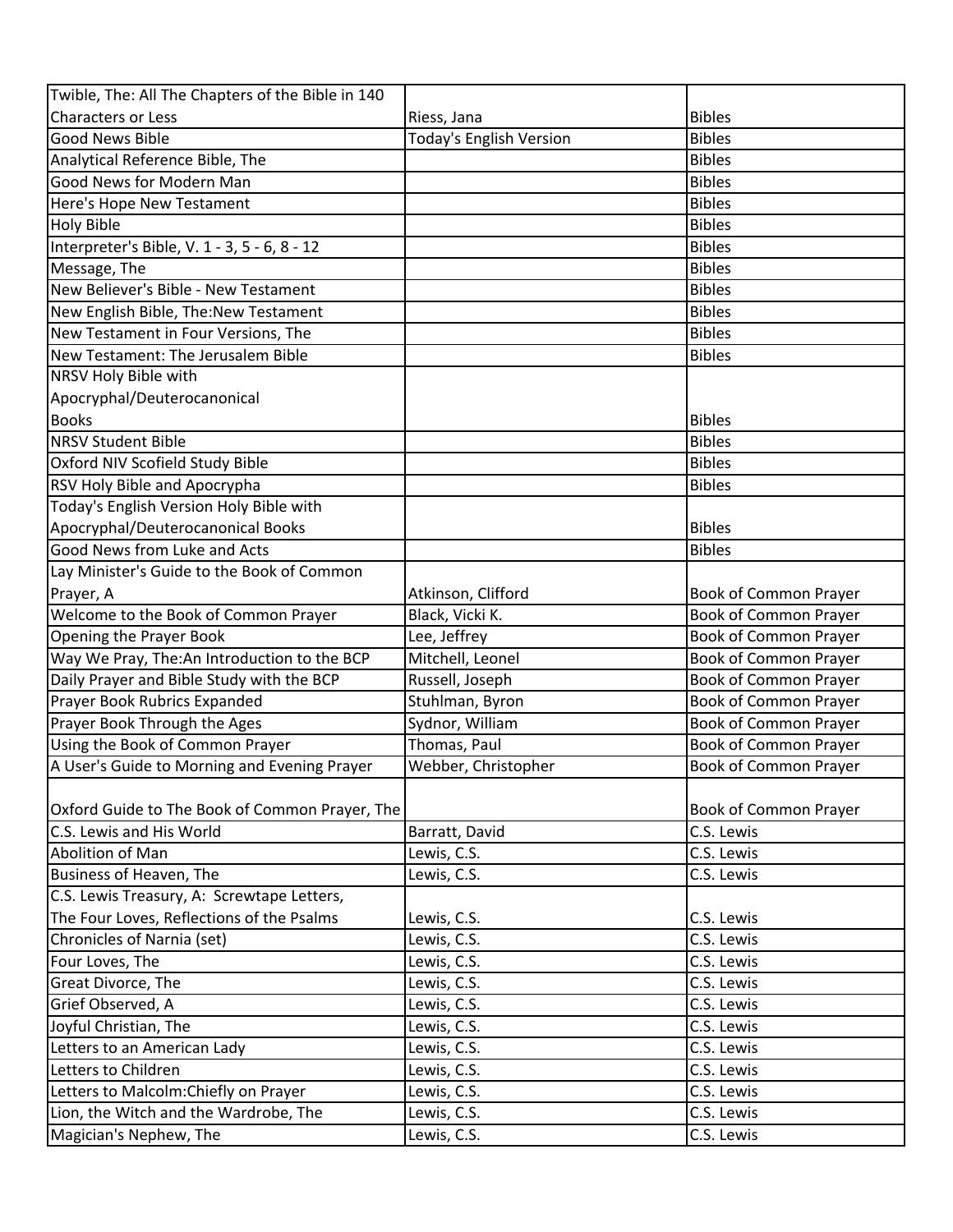| Mere Christianity                                 | Lewis, C.S.                         | C.S. Lewis                 |
|---------------------------------------------------|-------------------------------------|----------------------------|
| Miracles                                          | Lewis, C.S.                         | C.S. Lewis                 |
| Out of the Silent Planet                          | Lewis, C.S.                         | C.S. Lewis                 |
| Perelandra                                        | Lewis, C.S.                         | C.S. Lewis                 |
| Reflections on the Psalms                         | Lewis, C.S.                         | C.S. Lewis                 |
| Screwtape Letters, The                            | Lewis, C.S.                         | C.S. Lewis                 |
| Screwtape Letters, The                            | Lewis, C.S.                         | C.S. Lewis                 |
| Spirits in Bondage                                | Lewis, C.S.                         | C.S. Lewis                 |
| Surprised by Joy                                  | Lewis, C.S.                         | C.S. Lewis                 |
| That Hideous Strength                             | Lewis, C.S.                         | C.S. Lewis                 |
| George MacDonald: An Anthology                    | Lewis, C.S., ed.                    | C.S. Lewis                 |
| Jack: C.S. Lewis and His Times                    | Sayer, George                       | C.S. Lewis                 |
| Another Season Spent                              | Anderson, Richard Allen             | <b>Carrollton Authors</b>  |
| Potholes in Memory Lane                           | Anderson, Richard Allen             | <b>Carrollton Authors</b>  |
| From the News to the Pews                         | Davis, Steve                        | Carrollton Authors         |
| Carrollton: Then and Now                          | Durham, Suzanne & Emma Dobbs        | <b>Carrollton Authors</b>  |
| History of First Baptist Church                   | Griffin, J. David                   | Carrollton Authors         |
| Richards Story, The                               | Hamrick, J.R. and Richards, C.F.    | <b>Carrollton Authors</b>  |
| U.S. Economy in the Light of Justice, Solidarity, |                                     |                            |
| and Complementarity                               | Karsten, Siegfried, Ed              | <b>Carrollton Authors</b>  |
| <b>Carol Martin's Columns</b>                     | Martin, Carol                       | Carrollton Authors         |
| <b>WWII:Ordinary Heroes</b>                       | Martin, Mac                         | <b>Carrollton Authors</b>  |
| Up & Running: The Story of Tommy Vance, His       |                                     |                            |
| Crash and His Recovery                            | McSweeney, Wendy                    | <b>Carrollton Authors</b>  |
| Devil and Uncle Will, The                         | Miles, Harold                       | <b>Carrollton Authors</b>  |
| A Slice of Life, A Slice of Death                 | Vance, Karen                        | <b>Carrollton Authors</b>  |
| Florence: Playing with Art                        | Baldini, Maria                      | Children/Youth             |
| Fall of Freddie the Leaf, A Story for All Ages    | Buscaglia, Leo                      | Children/Youth             |
| Chicken Soup for the Teenage Soul II              | Canfield, Hansen, Kirberger         | Children/Youth             |
| Don't Sweat the Small Stuff for Teens             | Carlson, Richard                    | Children/Youth             |
| Little Prince, The                                | de Saint-Exupery, Antoine           | Children/Youth             |
| Life of Our Lord, The                             | Dickens, Charles                    | Children/Youth             |
| One-Minute Bible Devotions for Kids               | Ellis, Joyce                        | Children/Youth             |
| Dr. Pompo's Nose                                  | Freynane, Saxton and Joost Elffers  | Children/Youth             |
| Big Picture Story Bible, The                      | Helm, David                         | Children/Youth             |
| Jesus Storybook Bible, The                        | Lloyd-Jones, Sally                  | Children/Youth             |
| <b>Bless This Mouse</b>                           | Lowry, Lois                         | Children/Youth             |
| You are Special                                   | Lucado, Max                         | Children/Youth             |
| Alleluia! Amen.                                   | Pritchard, Gretchen Wolff           | Children/Youth             |
| Praying, A Book for Children                      | Roth, Nancy L.                      | Children/Youth             |
| Un-Bunny Book, The                                | Widenhouse, Kathy                   | Children/Youth             |
| 102 Questions Children Ask about the Bible        |                                     | Children/Youth             |
| Egermeier's Bible Story Book                      |                                     | Children/Youth             |
| Christian Moral Vision, The                       | Brill, Earl                         | <b>Christian Formation</b> |
| Developing Christian Education in the Smaller     |                                     |                            |
| Church                                            | Brown, Carolyn                      | <b>Christian Formation</b> |
| Christian Religious Education                     | Groome, Thomas                      | <b>Christian Formation</b> |
| <b>Fairest Lord Jesus</b>                         | Hazzard, Lowell Brestel & Stella    | <b>Christian Formation</b> |
| <b>Christian Believing</b>                        | Holmes, Urban T and John Westerhoff | <b>Christian Formation</b> |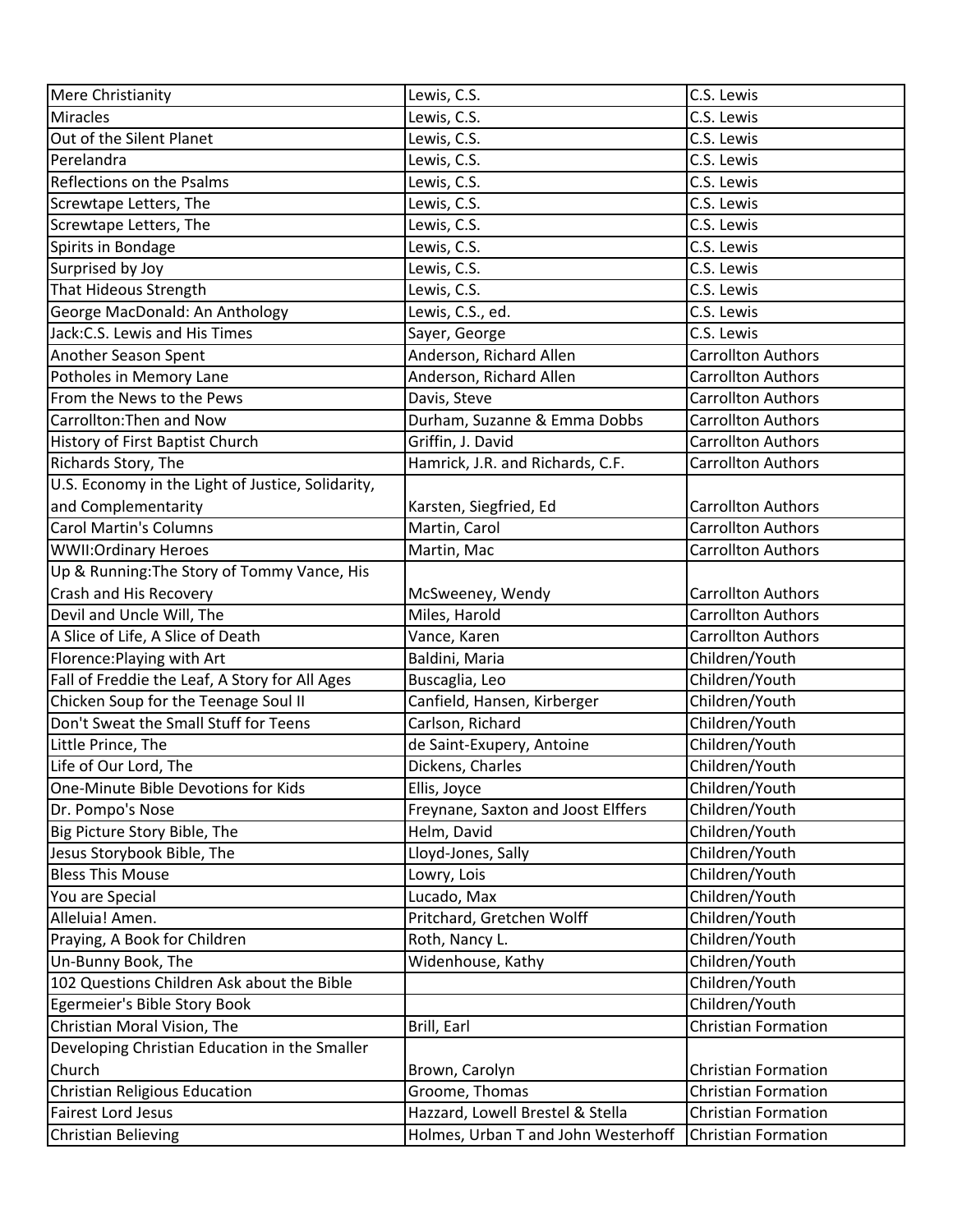| Living in the Spirit                                 | Hosmer, Rachel and Alan Jones          | <b>Christian Formation</b> |
|------------------------------------------------------|----------------------------------------|----------------------------|
| Christian Education in the Episcopal Church          |                                        |                            |
| 1940s to 1970s                                       | Hunter, Carman                         | <b>Christian Formation</b> |
| Child Shall Lead Them, A                             | Pottebaum, Freeburg, Kelleher          | <b>Christian Formation</b> |
| Offering the Gospel to Children                      | Pritchard, Gretchen Wolff              | <b>Christian Formation</b> |
| Rethinking Christian Education                       | Schuller, David                        | <b>Christian Formation</b> |
| Will Our Children Have Faith?                        | Westerhoff, John                       | <b>Christian Formation</b> |
| <b>Exploring Faith and Life</b>                      | Wolf, Barbara                          | <b>Christian Formation</b> |
| Exploring Faith and Life, A Journey in Faith for Jr. |                                        |                            |
| High                                                 | Wolf, Frederick                        | <b>Christian Formation</b> |
| Exploring Faith and Life, A Journey in Faith for Jr. |                                        |                            |
| High,                                                |                                        |                            |
| A Confirmation Program                               | Wolf, Frederick & Wolf, Barbara        | <b>Christian Formation</b> |
| Many Faces of God, The                               | Yarbrough, Denise                      | <b>Christian Formation</b> |
| New Panorama Bible Study Course:1                    |                                        | <b>Christian Formation</b> |
| New Panorama Bible Study Course:2                    |                                        | <b>Christian Formation</b> |
| New Panorama Bible Study Course:3                    |                                        | <b>Christian Formation</b> |
| Word Among Us                                        |                                        | <b>Christian Formation</b> |
| <b>Gracious Imperatives</b>                          | Bauknight, Brian Kelley                | Church Growth/Leadership   |
| Getting with God's Program                           | Befus, David                           | Church Growth/Leadership   |
| Gospel People, The                                   | Berg, Mike and Paul Pretiz             | Church Growth/Leadership   |
| Activating Leadership in the Small Church            | Burt, Steve                            | Church Growth/Leadership   |
| Raising Small Church Esteem                          | Burt, Steven E. and Roper, Hazel A     | Church Growth/Leadership   |
| Reaching Out without Dumbing Down                    | Dawn, Marva J.                         | Church Growth/Leadership   |
| Authority of the Laity, The                          | Dozier, Verna J.                       | Church Growth/Leadership   |
| Making the Small Church Effective                    | Dudley, Carl S.                        | Church Growth/Leadership   |
| Developing Your Small Church's Potential             | Dudley, Carl S. and Walrath, Douglas A | Church Growth/Leadership   |
| Neither Slave nor Free                               | Gundry, Patricia                       | Church Growth/Leadership   |
| Revisioning the Church                               | Hodgson, Peter C.                      | Church Growth/Leadership   |
| Small Groups in the Church                           | Kirkpatrick, Thomas                    | Church Growth/Leadership   |
| Laity Stirring the Church                            | Leckey, Dolores                        | Church Growth/Leadership   |
|                                                      | Lindgren, Alvin J. and Shawchuck,      |                            |
| Management for Your Church                           | Norman                                 | Church Growth/Leadership   |
| Building an Effective Youth Ministry                 | Ludwig, Glenn                          | Church Growth/Leadership   |
| Incorporation of New Members in the Episcopal        |                                        |                            |
| Church                                               | Mann, Alice B                          | Church Growth/Leadership   |
| Nuts and Bolts Issues for Small Group Leaders        | McKay, William J.                      | Church Growth/Leadership   |
| More Thank Numbers/The Ways Churches Grow            | Mead, Loren B.                         | Church Growth/Leadership   |
| Care of Troublesome People, The                      | Oates, Wayne                           | Church Growth/Leadership   |
| Call to Commitment                                   | O'Connor, Elizabeth                    | Church Growth/Leadership   |
| Inviting Church, The                                 | Oswald, Roy M. and Leas, Speed B       | Church Growth/Leadership   |
| One Step Ahead                                       | Roberts, Dayton                        | Church Growth/Leadership   |
| Small Church is Different, The                       | Schaller, Lyle E                       | Church Growth/Leadership   |
| Call to Excellence                                   | Smith, Alfred H.                       | Church Growth/Leadership   |
| Impossible Vocation, The                             | Snow, John                             | Church Growth/Leadership   |
| Welcome!                                             | Weeks, Andrew D                        | Church Growth/Leadership   |
| <b>Faith and Practice</b>                            | Wilson, Frank                          | Church Growth/Leadership   |
| Gathering of Strangers, A                            | Worley, Robert C.                      | Church Growth/Leadership   |
| How to Program a School of Leaders                   |                                        | Church Growth/Leadership   |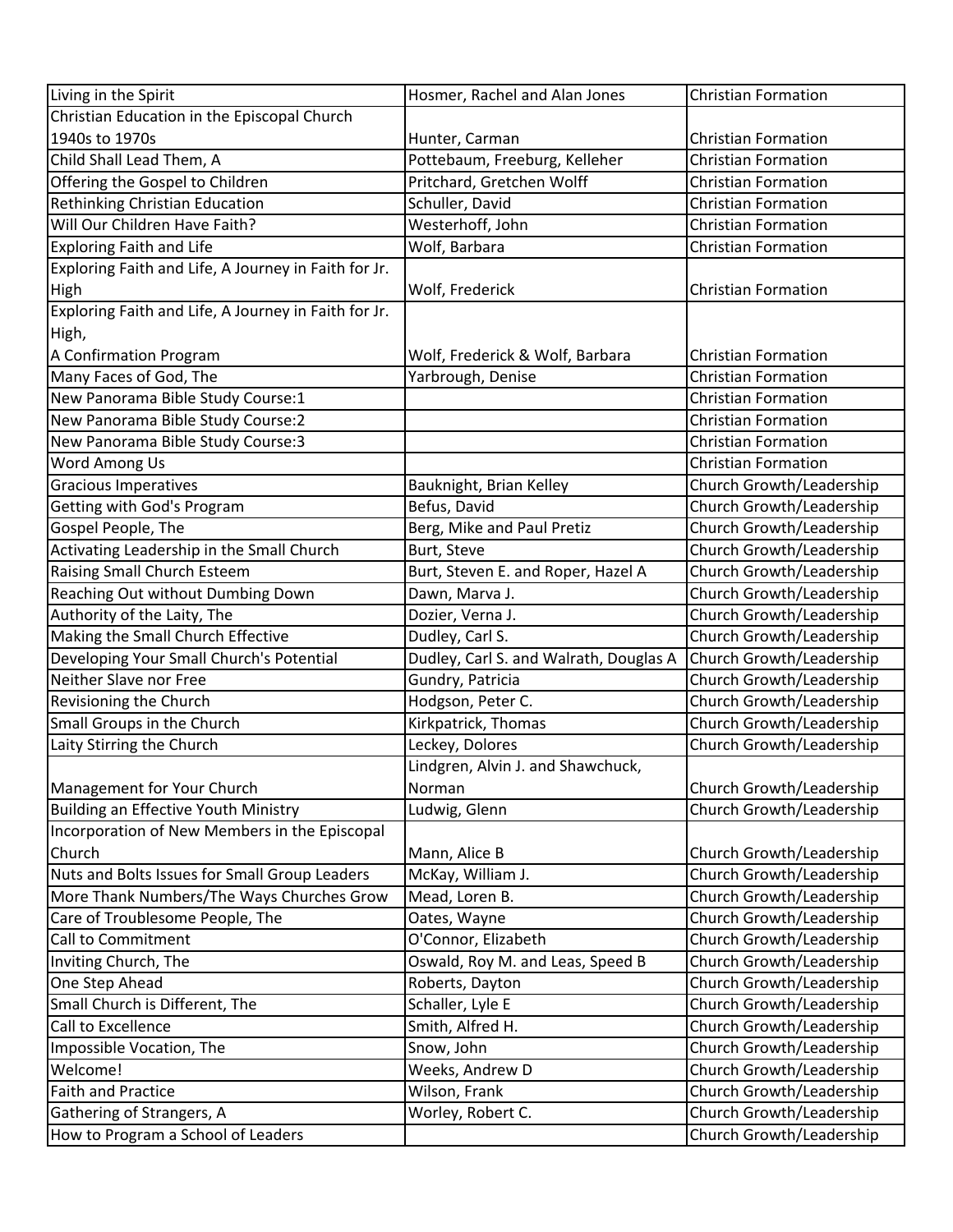| Booty<br>Armentrout, Donald<br>Church History<br>Documents of the Christian Church<br>Bettenson, Henry<br>Church History<br>Bettenson, Henry & Chris Maunder<br>Church History<br>Documents of the Christian Church<br>Church History<br>Booty, John E<br>Church in History, The<br>Westminister Dictionary of Church History, The<br>Brauer, Jerald<br>Church History<br>Anglican Episcopate and The American Colonies,<br>The<br>Church History<br>Cross, Arthur Lyon<br>Chapters in Church History<br>Church History<br>Dawley, Powel<br>History of Christian Thought (3 volumes<br>Gonzalez, Justin<br>Church History<br>Concise Oxford Dictionary of the Christian Church<br>Livingstone, E.A.<br>Church History<br>Christianity: The First Three Thousand Years<br>MacCulloch, Diarmaid<br>Church History<br>Faith, The: A History of Christianity<br>Church History<br>Moynahan, Brian<br>Christianity & the Hellenistic World<br>Nash, Ronald H.<br>Church History<br>Rubenstein, Richard<br>Church History<br>When Jesus Became God<br>Church History<br>New Testament and Early Christianity, The<br>Tyson, Joseph<br>Walker, Williston and Norris, Lotz,<br>History of the Christian Church, A<br>Handy<br>Church History<br>Divine Commission, The:A Sketch of Church<br>History<br>Wilson, Frank<br>Church History<br>First Prayer Book of 1549, The<br>Wright, Robert J.<br>Church History<br>Angels We Have Heard on High<br>Anderson, Joan Wester<br><b>Church Seasons</b><br>Christ Walk, A 40-Day Spiritual Fitness Program<br>Church Seasons<br>Courie, Anna Fitch<br>Crafton, Barbara Cawthorne<br><b>Church Seasons</b><br>Living Lent<br>Christmas Box, The<br>Evans, Richard Paul<br><b>Church Seasons</b><br>Ashes and the Phoenix<br><b>Church Seasons</b><br>Freeman, Len<br>Dead Sea Scriptures, The<br>Gaster, Theodore<br><b>Church Seasons</b><br><b>Advent Adventure</b><br>Gibson, Alison<br><b>Church Seasons</b><br>Daily Talks with God<br>Guideposts<br><b>Church Seasons</b><br>Forty Days of Lent<br><b>Church Seasons</b><br>Hopkins-Greene, Nancy<br>Daily Readings for Advent<br>Kennington, Albert<br><b>Church Seasons</b><br>Knisely, Nicholas<br>Lent is Not Rocket Science<br><b>Church Seasons</b><br>Christmas Testament, A<br>Kopper, Philip and Mary Kopper<br>Church Seasons<br>Grown-up Lent, A: When Giving up Chocolate Isn't<br>Enough<br><b>Church Seasons</b><br>Leiserson, Joanna<br>We Shall All be Changed<br>Church Seasons<br>Leo, Jason<br>Levenson, Russell<br><b>Preparing Room</b><br><b>Church Seasons</b><br>What Are You Waiting For?<br>McSpadden, Christine<br><b>Church Seasons</b><br>Visit from St. Nicholas<br>Moore, Clement<br><b>Church Seasons</b><br>I Witness: Living Inside the Stories of Advent and<br>Christmas<br>Moorehead, Kate<br>Church Seasons<br>Alert for Signs: Seeing and Praying through Advent Presler, Titus<br>Church Seasons<br>Preparing for Christmas<br>Rohr, Richard<br><b>Church Seasons</b><br>From the Holly Jolly to the Holy<br>Rosenthal, Jim<br><b>Church Seasons</b><br>Dog in the Manger<br>Schenck, Tim<br>Church Seasons<br>Dust Bunnies in the Basket<br>Schenck, Tim<br><b>Church Seasons</b><br>Tumminio, Danielle<br><b>Church Seasons</b><br><b>Expecting Jesus</b><br>Lent with Saint Augustine<br>Turek, Waldemar<br>Church Seasons | This Sacred History: Anglican Reflections for John |  |
|---------------------------------------------------------------------------------------------------------------------------------------------------------------------------------------------------------------------------------------------------------------------------------------------------------------------------------------------------------------------------------------------------------------------------------------------------------------------------------------------------------------------------------------------------------------------------------------------------------------------------------------------------------------------------------------------------------------------------------------------------------------------------------------------------------------------------------------------------------------------------------------------------------------------------------------------------------------------------------------------------------------------------------------------------------------------------------------------------------------------------------------------------------------------------------------------------------------------------------------------------------------------------------------------------------------------------------------------------------------------------------------------------------------------------------------------------------------------------------------------------------------------------------------------------------------------------------------------------------------------------------------------------------------------------------------------------------------------------------------------------------------------------------------------------------------------------------------------------------------------------------------------------------------------------------------------------------------------------------------------------------------------------------------------------------------------------------------------------------------------------------------------------------------------------------------------------------------------------------------------------------------------------------------------------------------------------------------------------------------------------------------------------------------------------------------------------------------------------------------------------------------------------------------------------------------------------------------------------------------------------------------------------------------------------------------------------------------------------------------------------------------------------------------------------------------------------------------------------------------------------------------------------------------------------------------------------------------------------------------------------------------------------------------------------------------------------------------------------------------------------------------------------------------------------------------------------------------------------------------------------------------------------------------------------------------------------------------------------------------|----------------------------------------------------|--|
|                                                                                                                                                                                                                                                                                                                                                                                                                                                                                                                                                                                                                                                                                                                                                                                                                                                                                                                                                                                                                                                                                                                                                                                                                                                                                                                                                                                                                                                                                                                                                                                                                                                                                                                                                                                                                                                                                                                                                                                                                                                                                                                                                                                                                                                                                                                                                                                                                                                                                                                                                                                                                                                                                                                                                                                                                                                                                                                                                                                                                                                                                                                                                                                                                                                                                                                                                               |                                                    |  |
|                                                                                                                                                                                                                                                                                                                                                                                                                                                                                                                                                                                                                                                                                                                                                                                                                                                                                                                                                                                                                                                                                                                                                                                                                                                                                                                                                                                                                                                                                                                                                                                                                                                                                                                                                                                                                                                                                                                                                                                                                                                                                                                                                                                                                                                                                                                                                                                                                                                                                                                                                                                                                                                                                                                                                                                                                                                                                                                                                                                                                                                                                                                                                                                                                                                                                                                                                               |                                                    |  |
|                                                                                                                                                                                                                                                                                                                                                                                                                                                                                                                                                                                                                                                                                                                                                                                                                                                                                                                                                                                                                                                                                                                                                                                                                                                                                                                                                                                                                                                                                                                                                                                                                                                                                                                                                                                                                                                                                                                                                                                                                                                                                                                                                                                                                                                                                                                                                                                                                                                                                                                                                                                                                                                                                                                                                                                                                                                                                                                                                                                                                                                                                                                                                                                                                                                                                                                                                               |                                                    |  |
|                                                                                                                                                                                                                                                                                                                                                                                                                                                                                                                                                                                                                                                                                                                                                                                                                                                                                                                                                                                                                                                                                                                                                                                                                                                                                                                                                                                                                                                                                                                                                                                                                                                                                                                                                                                                                                                                                                                                                                                                                                                                                                                                                                                                                                                                                                                                                                                                                                                                                                                                                                                                                                                                                                                                                                                                                                                                                                                                                                                                                                                                                                                                                                                                                                                                                                                                                               |                                                    |  |
|                                                                                                                                                                                                                                                                                                                                                                                                                                                                                                                                                                                                                                                                                                                                                                                                                                                                                                                                                                                                                                                                                                                                                                                                                                                                                                                                                                                                                                                                                                                                                                                                                                                                                                                                                                                                                                                                                                                                                                                                                                                                                                                                                                                                                                                                                                                                                                                                                                                                                                                                                                                                                                                                                                                                                                                                                                                                                                                                                                                                                                                                                                                                                                                                                                                                                                                                                               |                                                    |  |
|                                                                                                                                                                                                                                                                                                                                                                                                                                                                                                                                                                                                                                                                                                                                                                                                                                                                                                                                                                                                                                                                                                                                                                                                                                                                                                                                                                                                                                                                                                                                                                                                                                                                                                                                                                                                                                                                                                                                                                                                                                                                                                                                                                                                                                                                                                                                                                                                                                                                                                                                                                                                                                                                                                                                                                                                                                                                                                                                                                                                                                                                                                                                                                                                                                                                                                                                                               |                                                    |  |
|                                                                                                                                                                                                                                                                                                                                                                                                                                                                                                                                                                                                                                                                                                                                                                                                                                                                                                                                                                                                                                                                                                                                                                                                                                                                                                                                                                                                                                                                                                                                                                                                                                                                                                                                                                                                                                                                                                                                                                                                                                                                                                                                                                                                                                                                                                                                                                                                                                                                                                                                                                                                                                                                                                                                                                                                                                                                                                                                                                                                                                                                                                                                                                                                                                                                                                                                                               |                                                    |  |
|                                                                                                                                                                                                                                                                                                                                                                                                                                                                                                                                                                                                                                                                                                                                                                                                                                                                                                                                                                                                                                                                                                                                                                                                                                                                                                                                                                                                                                                                                                                                                                                                                                                                                                                                                                                                                                                                                                                                                                                                                                                                                                                                                                                                                                                                                                                                                                                                                                                                                                                                                                                                                                                                                                                                                                                                                                                                                                                                                                                                                                                                                                                                                                                                                                                                                                                                                               |                                                    |  |
|                                                                                                                                                                                                                                                                                                                                                                                                                                                                                                                                                                                                                                                                                                                                                                                                                                                                                                                                                                                                                                                                                                                                                                                                                                                                                                                                                                                                                                                                                                                                                                                                                                                                                                                                                                                                                                                                                                                                                                                                                                                                                                                                                                                                                                                                                                                                                                                                                                                                                                                                                                                                                                                                                                                                                                                                                                                                                                                                                                                                                                                                                                                                                                                                                                                                                                                                                               |                                                    |  |
|                                                                                                                                                                                                                                                                                                                                                                                                                                                                                                                                                                                                                                                                                                                                                                                                                                                                                                                                                                                                                                                                                                                                                                                                                                                                                                                                                                                                                                                                                                                                                                                                                                                                                                                                                                                                                                                                                                                                                                                                                                                                                                                                                                                                                                                                                                                                                                                                                                                                                                                                                                                                                                                                                                                                                                                                                                                                                                                                                                                                                                                                                                                                                                                                                                                                                                                                                               |                                                    |  |
|                                                                                                                                                                                                                                                                                                                                                                                                                                                                                                                                                                                                                                                                                                                                                                                                                                                                                                                                                                                                                                                                                                                                                                                                                                                                                                                                                                                                                                                                                                                                                                                                                                                                                                                                                                                                                                                                                                                                                                                                                                                                                                                                                                                                                                                                                                                                                                                                                                                                                                                                                                                                                                                                                                                                                                                                                                                                                                                                                                                                                                                                                                                                                                                                                                                                                                                                                               |                                                    |  |
|                                                                                                                                                                                                                                                                                                                                                                                                                                                                                                                                                                                                                                                                                                                                                                                                                                                                                                                                                                                                                                                                                                                                                                                                                                                                                                                                                                                                                                                                                                                                                                                                                                                                                                                                                                                                                                                                                                                                                                                                                                                                                                                                                                                                                                                                                                                                                                                                                                                                                                                                                                                                                                                                                                                                                                                                                                                                                                                                                                                                                                                                                                                                                                                                                                                                                                                                                               |                                                    |  |
|                                                                                                                                                                                                                                                                                                                                                                                                                                                                                                                                                                                                                                                                                                                                                                                                                                                                                                                                                                                                                                                                                                                                                                                                                                                                                                                                                                                                                                                                                                                                                                                                                                                                                                                                                                                                                                                                                                                                                                                                                                                                                                                                                                                                                                                                                                                                                                                                                                                                                                                                                                                                                                                                                                                                                                                                                                                                                                                                                                                                                                                                                                                                                                                                                                                                                                                                                               |                                                    |  |
|                                                                                                                                                                                                                                                                                                                                                                                                                                                                                                                                                                                                                                                                                                                                                                                                                                                                                                                                                                                                                                                                                                                                                                                                                                                                                                                                                                                                                                                                                                                                                                                                                                                                                                                                                                                                                                                                                                                                                                                                                                                                                                                                                                                                                                                                                                                                                                                                                                                                                                                                                                                                                                                                                                                                                                                                                                                                                                                                                                                                                                                                                                                                                                                                                                                                                                                                                               |                                                    |  |
|                                                                                                                                                                                                                                                                                                                                                                                                                                                                                                                                                                                                                                                                                                                                                                                                                                                                                                                                                                                                                                                                                                                                                                                                                                                                                                                                                                                                                                                                                                                                                                                                                                                                                                                                                                                                                                                                                                                                                                                                                                                                                                                                                                                                                                                                                                                                                                                                                                                                                                                                                                                                                                                                                                                                                                                                                                                                                                                                                                                                                                                                                                                                                                                                                                                                                                                                                               |                                                    |  |
|                                                                                                                                                                                                                                                                                                                                                                                                                                                                                                                                                                                                                                                                                                                                                                                                                                                                                                                                                                                                                                                                                                                                                                                                                                                                                                                                                                                                                                                                                                                                                                                                                                                                                                                                                                                                                                                                                                                                                                                                                                                                                                                                                                                                                                                                                                                                                                                                                                                                                                                                                                                                                                                                                                                                                                                                                                                                                                                                                                                                                                                                                                                                                                                                                                                                                                                                                               |                                                    |  |
|                                                                                                                                                                                                                                                                                                                                                                                                                                                                                                                                                                                                                                                                                                                                                                                                                                                                                                                                                                                                                                                                                                                                                                                                                                                                                                                                                                                                                                                                                                                                                                                                                                                                                                                                                                                                                                                                                                                                                                                                                                                                                                                                                                                                                                                                                                                                                                                                                                                                                                                                                                                                                                                                                                                                                                                                                                                                                                                                                                                                                                                                                                                                                                                                                                                                                                                                                               |                                                    |  |
|                                                                                                                                                                                                                                                                                                                                                                                                                                                                                                                                                                                                                                                                                                                                                                                                                                                                                                                                                                                                                                                                                                                                                                                                                                                                                                                                                                                                                                                                                                                                                                                                                                                                                                                                                                                                                                                                                                                                                                                                                                                                                                                                                                                                                                                                                                                                                                                                                                                                                                                                                                                                                                                                                                                                                                                                                                                                                                                                                                                                                                                                                                                                                                                                                                                                                                                                                               |                                                    |  |
|                                                                                                                                                                                                                                                                                                                                                                                                                                                                                                                                                                                                                                                                                                                                                                                                                                                                                                                                                                                                                                                                                                                                                                                                                                                                                                                                                                                                                                                                                                                                                                                                                                                                                                                                                                                                                                                                                                                                                                                                                                                                                                                                                                                                                                                                                                                                                                                                                                                                                                                                                                                                                                                                                                                                                                                                                                                                                                                                                                                                                                                                                                                                                                                                                                                                                                                                                               |                                                    |  |
|                                                                                                                                                                                                                                                                                                                                                                                                                                                                                                                                                                                                                                                                                                                                                                                                                                                                                                                                                                                                                                                                                                                                                                                                                                                                                                                                                                                                                                                                                                                                                                                                                                                                                                                                                                                                                                                                                                                                                                                                                                                                                                                                                                                                                                                                                                                                                                                                                                                                                                                                                                                                                                                                                                                                                                                                                                                                                                                                                                                                                                                                                                                                                                                                                                                                                                                                                               |                                                    |  |
|                                                                                                                                                                                                                                                                                                                                                                                                                                                                                                                                                                                                                                                                                                                                                                                                                                                                                                                                                                                                                                                                                                                                                                                                                                                                                                                                                                                                                                                                                                                                                                                                                                                                                                                                                                                                                                                                                                                                                                                                                                                                                                                                                                                                                                                                                                                                                                                                                                                                                                                                                                                                                                                                                                                                                                                                                                                                                                                                                                                                                                                                                                                                                                                                                                                                                                                                                               |                                                    |  |
|                                                                                                                                                                                                                                                                                                                                                                                                                                                                                                                                                                                                                                                                                                                                                                                                                                                                                                                                                                                                                                                                                                                                                                                                                                                                                                                                                                                                                                                                                                                                                                                                                                                                                                                                                                                                                                                                                                                                                                                                                                                                                                                                                                                                                                                                                                                                                                                                                                                                                                                                                                                                                                                                                                                                                                                                                                                                                                                                                                                                                                                                                                                                                                                                                                                                                                                                                               |                                                    |  |
|                                                                                                                                                                                                                                                                                                                                                                                                                                                                                                                                                                                                                                                                                                                                                                                                                                                                                                                                                                                                                                                                                                                                                                                                                                                                                                                                                                                                                                                                                                                                                                                                                                                                                                                                                                                                                                                                                                                                                                                                                                                                                                                                                                                                                                                                                                                                                                                                                                                                                                                                                                                                                                                                                                                                                                                                                                                                                                                                                                                                                                                                                                                                                                                                                                                                                                                                                               |                                                    |  |
|                                                                                                                                                                                                                                                                                                                                                                                                                                                                                                                                                                                                                                                                                                                                                                                                                                                                                                                                                                                                                                                                                                                                                                                                                                                                                                                                                                                                                                                                                                                                                                                                                                                                                                                                                                                                                                                                                                                                                                                                                                                                                                                                                                                                                                                                                                                                                                                                                                                                                                                                                                                                                                                                                                                                                                                                                                                                                                                                                                                                                                                                                                                                                                                                                                                                                                                                                               |                                                    |  |
|                                                                                                                                                                                                                                                                                                                                                                                                                                                                                                                                                                                                                                                                                                                                                                                                                                                                                                                                                                                                                                                                                                                                                                                                                                                                                                                                                                                                                                                                                                                                                                                                                                                                                                                                                                                                                                                                                                                                                                                                                                                                                                                                                                                                                                                                                                                                                                                                                                                                                                                                                                                                                                                                                                                                                                                                                                                                                                                                                                                                                                                                                                                                                                                                                                                                                                                                                               |                                                    |  |
|                                                                                                                                                                                                                                                                                                                                                                                                                                                                                                                                                                                                                                                                                                                                                                                                                                                                                                                                                                                                                                                                                                                                                                                                                                                                                                                                                                                                                                                                                                                                                                                                                                                                                                                                                                                                                                                                                                                                                                                                                                                                                                                                                                                                                                                                                                                                                                                                                                                                                                                                                                                                                                                                                                                                                                                                                                                                                                                                                                                                                                                                                                                                                                                                                                                                                                                                                               |                                                    |  |
|                                                                                                                                                                                                                                                                                                                                                                                                                                                                                                                                                                                                                                                                                                                                                                                                                                                                                                                                                                                                                                                                                                                                                                                                                                                                                                                                                                                                                                                                                                                                                                                                                                                                                                                                                                                                                                                                                                                                                                                                                                                                                                                                                                                                                                                                                                                                                                                                                                                                                                                                                                                                                                                                                                                                                                                                                                                                                                                                                                                                                                                                                                                                                                                                                                                                                                                                                               |                                                    |  |
|                                                                                                                                                                                                                                                                                                                                                                                                                                                                                                                                                                                                                                                                                                                                                                                                                                                                                                                                                                                                                                                                                                                                                                                                                                                                                                                                                                                                                                                                                                                                                                                                                                                                                                                                                                                                                                                                                                                                                                                                                                                                                                                                                                                                                                                                                                                                                                                                                                                                                                                                                                                                                                                                                                                                                                                                                                                                                                                                                                                                                                                                                                                                                                                                                                                                                                                                                               |                                                    |  |
|                                                                                                                                                                                                                                                                                                                                                                                                                                                                                                                                                                                                                                                                                                                                                                                                                                                                                                                                                                                                                                                                                                                                                                                                                                                                                                                                                                                                                                                                                                                                                                                                                                                                                                                                                                                                                                                                                                                                                                                                                                                                                                                                                                                                                                                                                                                                                                                                                                                                                                                                                                                                                                                                                                                                                                                                                                                                                                                                                                                                                                                                                                                                                                                                                                                                                                                                                               |                                                    |  |
|                                                                                                                                                                                                                                                                                                                                                                                                                                                                                                                                                                                                                                                                                                                                                                                                                                                                                                                                                                                                                                                                                                                                                                                                                                                                                                                                                                                                                                                                                                                                                                                                                                                                                                                                                                                                                                                                                                                                                                                                                                                                                                                                                                                                                                                                                                                                                                                                                                                                                                                                                                                                                                                                                                                                                                                                                                                                                                                                                                                                                                                                                                                                                                                                                                                                                                                                                               |                                                    |  |
|                                                                                                                                                                                                                                                                                                                                                                                                                                                                                                                                                                                                                                                                                                                                                                                                                                                                                                                                                                                                                                                                                                                                                                                                                                                                                                                                                                                                                                                                                                                                                                                                                                                                                                                                                                                                                                                                                                                                                                                                                                                                                                                                                                                                                                                                                                                                                                                                                                                                                                                                                                                                                                                                                                                                                                                                                                                                                                                                                                                                                                                                                                                                                                                                                                                                                                                                                               |                                                    |  |
|                                                                                                                                                                                                                                                                                                                                                                                                                                                                                                                                                                                                                                                                                                                                                                                                                                                                                                                                                                                                                                                                                                                                                                                                                                                                                                                                                                                                                                                                                                                                                                                                                                                                                                                                                                                                                                                                                                                                                                                                                                                                                                                                                                                                                                                                                                                                                                                                                                                                                                                                                                                                                                                                                                                                                                                                                                                                                                                                                                                                                                                                                                                                                                                                                                                                                                                                                               |                                                    |  |
|                                                                                                                                                                                                                                                                                                                                                                                                                                                                                                                                                                                                                                                                                                                                                                                                                                                                                                                                                                                                                                                                                                                                                                                                                                                                                                                                                                                                                                                                                                                                                                                                                                                                                                                                                                                                                                                                                                                                                                                                                                                                                                                                                                                                                                                                                                                                                                                                                                                                                                                                                                                                                                                                                                                                                                                                                                                                                                                                                                                                                                                                                                                                                                                                                                                                                                                                                               |                                                    |  |
|                                                                                                                                                                                                                                                                                                                                                                                                                                                                                                                                                                                                                                                                                                                                                                                                                                                                                                                                                                                                                                                                                                                                                                                                                                                                                                                                                                                                                                                                                                                                                                                                                                                                                                                                                                                                                                                                                                                                                                                                                                                                                                                                                                                                                                                                                                                                                                                                                                                                                                                                                                                                                                                                                                                                                                                                                                                                                                                                                                                                                                                                                                                                                                                                                                                                                                                                                               |                                                    |  |
|                                                                                                                                                                                                                                                                                                                                                                                                                                                                                                                                                                                                                                                                                                                                                                                                                                                                                                                                                                                                                                                                                                                                                                                                                                                                                                                                                                                                                                                                                                                                                                                                                                                                                                                                                                                                                                                                                                                                                                                                                                                                                                                                                                                                                                                                                                                                                                                                                                                                                                                                                                                                                                                                                                                                                                                                                                                                                                                                                                                                                                                                                                                                                                                                                                                                                                                                                               |                                                    |  |
|                                                                                                                                                                                                                                                                                                                                                                                                                                                                                                                                                                                                                                                                                                                                                                                                                                                                                                                                                                                                                                                                                                                                                                                                                                                                                                                                                                                                                                                                                                                                                                                                                                                                                                                                                                                                                                                                                                                                                                                                                                                                                                                                                                                                                                                                                                                                                                                                                                                                                                                                                                                                                                                                                                                                                                                                                                                                                                                                                                                                                                                                                                                                                                                                                                                                                                                                                               |                                                    |  |
|                                                                                                                                                                                                                                                                                                                                                                                                                                                                                                                                                                                                                                                                                                                                                                                                                                                                                                                                                                                                                                                                                                                                                                                                                                                                                                                                                                                                                                                                                                                                                                                                                                                                                                                                                                                                                                                                                                                                                                                                                                                                                                                                                                                                                                                                                                                                                                                                                                                                                                                                                                                                                                                                                                                                                                                                                                                                                                                                                                                                                                                                                                                                                                                                                                                                                                                                                               |                                                    |  |
|                                                                                                                                                                                                                                                                                                                                                                                                                                                                                                                                                                                                                                                                                                                                                                                                                                                                                                                                                                                                                                                                                                                                                                                                                                                                                                                                                                                                                                                                                                                                                                                                                                                                                                                                                                                                                                                                                                                                                                                                                                                                                                                                                                                                                                                                                                                                                                                                                                                                                                                                                                                                                                                                                                                                                                                                                                                                                                                                                                                                                                                                                                                                                                                                                                                                                                                                                               |                                                    |  |
|                                                                                                                                                                                                                                                                                                                                                                                                                                                                                                                                                                                                                                                                                                                                                                                                                                                                                                                                                                                                                                                                                                                                                                                                                                                                                                                                                                                                                                                                                                                                                                                                                                                                                                                                                                                                                                                                                                                                                                                                                                                                                                                                                                                                                                                                                                                                                                                                                                                                                                                                                                                                                                                                                                                                                                                                                                                                                                                                                                                                                                                                                                                                                                                                                                                                                                                                                               |                                                    |  |
|                                                                                                                                                                                                                                                                                                                                                                                                                                                                                                                                                                                                                                                                                                                                                                                                                                                                                                                                                                                                                                                                                                                                                                                                                                                                                                                                                                                                                                                                                                                                                                                                                                                                                                                                                                                                                                                                                                                                                                                                                                                                                                                                                                                                                                                                                                                                                                                                                                                                                                                                                                                                                                                                                                                                                                                                                                                                                                                                                                                                                                                                                                                                                                                                                                                                                                                                                               |                                                    |  |
|                                                                                                                                                                                                                                                                                                                                                                                                                                                                                                                                                                                                                                                                                                                                                                                                                                                                                                                                                                                                                                                                                                                                                                                                                                                                                                                                                                                                                                                                                                                                                                                                                                                                                                                                                                                                                                                                                                                                                                                                                                                                                                                                                                                                                                                                                                                                                                                                                                                                                                                                                                                                                                                                                                                                                                                                                                                                                                                                                                                                                                                                                                                                                                                                                                                                                                                                                               |                                                    |  |
|                                                                                                                                                                                                                                                                                                                                                                                                                                                                                                                                                                                                                                                                                                                                                                                                                                                                                                                                                                                                                                                                                                                                                                                                                                                                                                                                                                                                                                                                                                                                                                                                                                                                                                                                                                                                                                                                                                                                                                                                                                                                                                                                                                                                                                                                                                                                                                                                                                                                                                                                                                                                                                                                                                                                                                                                                                                                                                                                                                                                                                                                                                                                                                                                                                                                                                                                                               |                                                    |  |
|                                                                                                                                                                                                                                                                                                                                                                                                                                                                                                                                                                                                                                                                                                                                                                                                                                                                                                                                                                                                                                                                                                                                                                                                                                                                                                                                                                                                                                                                                                                                                                                                                                                                                                                                                                                                                                                                                                                                                                                                                                                                                                                                                                                                                                                                                                                                                                                                                                                                                                                                                                                                                                                                                                                                                                                                                                                                                                                                                                                                                                                                                                                                                                                                                                                                                                                                                               |                                                    |  |
|                                                                                                                                                                                                                                                                                                                                                                                                                                                                                                                                                                                                                                                                                                                                                                                                                                                                                                                                                                                                                                                                                                                                                                                                                                                                                                                                                                                                                                                                                                                                                                                                                                                                                                                                                                                                                                                                                                                                                                                                                                                                                                                                                                                                                                                                                                                                                                                                                                                                                                                                                                                                                                                                                                                                                                                                                                                                                                                                                                                                                                                                                                                                                                                                                                                                                                                                                               |                                                    |  |
|                                                                                                                                                                                                                                                                                                                                                                                                                                                                                                                                                                                                                                                                                                                                                                                                                                                                                                                                                                                                                                                                                                                                                                                                                                                                                                                                                                                                                                                                                                                                                                                                                                                                                                                                                                                                                                                                                                                                                                                                                                                                                                                                                                                                                                                                                                                                                                                                                                                                                                                                                                                                                                                                                                                                                                                                                                                                                                                                                                                                                                                                                                                                                                                                                                                                                                                                                               |                                                    |  |
|                                                                                                                                                                                                                                                                                                                                                                                                                                                                                                                                                                                                                                                                                                                                                                                                                                                                                                                                                                                                                                                                                                                                                                                                                                                                                                                                                                                                                                                                                                                                                                                                                                                                                                                                                                                                                                                                                                                                                                                                                                                                                                                                                                                                                                                                                                                                                                                                                                                                                                                                                                                                                                                                                                                                                                                                                                                                                                                                                                                                                                                                                                                                                                                                                                                                                                                                                               |                                                    |  |
|                                                                                                                                                                                                                                                                                                                                                                                                                                                                                                                                                                                                                                                                                                                                                                                                                                                                                                                                                                                                                                                                                                                                                                                                                                                                                                                                                                                                                                                                                                                                                                                                                                                                                                                                                                                                                                                                                                                                                                                                                                                                                                                                                                                                                                                                                                                                                                                                                                                                                                                                                                                                                                                                                                                                                                                                                                                                                                                                                                                                                                                                                                                                                                                                                                                                                                                                                               |                                                    |  |
|                                                                                                                                                                                                                                                                                                                                                                                                                                                                                                                                                                                                                                                                                                                                                                                                                                                                                                                                                                                                                                                                                                                                                                                                                                                                                                                                                                                                                                                                                                                                                                                                                                                                                                                                                                                                                                                                                                                                                                                                                                                                                                                                                                                                                                                                                                                                                                                                                                                                                                                                                                                                                                                                                                                                                                                                                                                                                                                                                                                                                                                                                                                                                                                                                                                                                                                                                               |                                                    |  |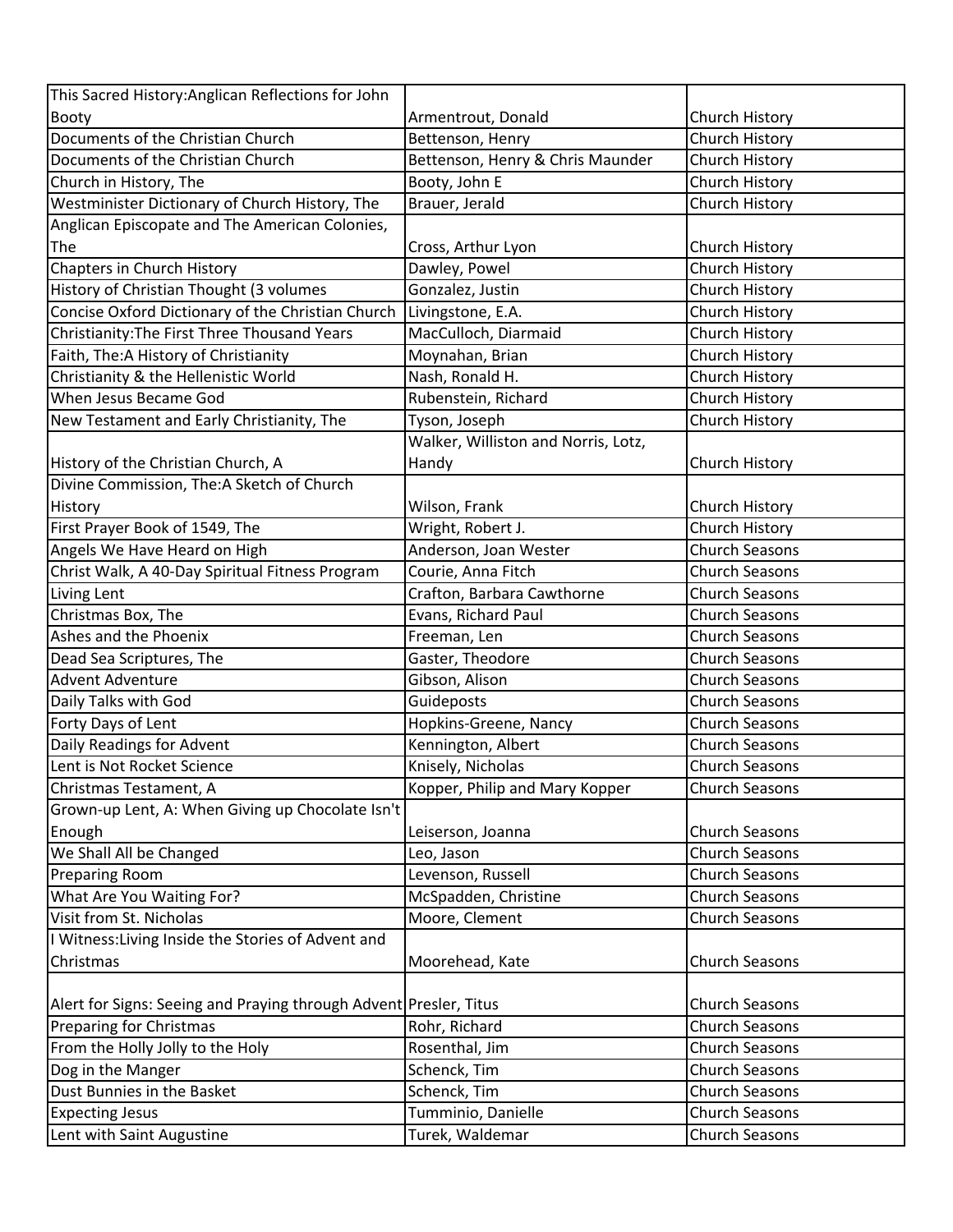| Advent with Evelyn Underhill                      | Webber, Christopher             | <b>Church Seasons</b> |
|---------------------------------------------------|---------------------------------|-----------------------|
|                                                   |                                 |                       |
| Love Came Down, Anglican Readings for Advent &    |                                 |                       |
| Christmas                                         | Webber, Christopher             | <b>Church Seasons</b> |
| Vigil, The                                        | Wright, Wendy M.                | <b>Church Seasons</b> |
| Seasons of the Church Year, The                   |                                 | <b>Church Seasons</b> |
| Epistle to the Romans, The                        | Barth, Karl                     | Commentaries          |
| Ephesians 1 - 3                                   | Barth, Markus                   | Commentaries          |
| Ephesians 4 - 6                                   | Barth, Markus                   | Commentaries          |
| Gospel According to John, Chapters I - XII        | Brown, Raymond                  | Commentaries          |
| Gospel According to John, Chapters XIII - XXI     | Brown, Raymond                  | Commentaries          |
| Romans                                            | Brown, Rev. Principal           | Commentaries          |
| Genesis                                           | Brueggemann, Walter             | Commentaries          |
| Jeremiah 1 - 25: To Pluck Up, to Tear Down        | Brueggemann, Walter             | Commentaries          |
| Jeremiah                                          | Clements, R.E.                  | Commentaries          |
| Theology of Luke, The                             | Conzelmann, Hans                | Commentaries          |
| Luke                                              | Craddock, Fred                  | Commentaries          |
| Invitation to the New Testament                   | Davies, W.D.                    | Commentaries          |
| Liberty Commentary on the New Testament           | Falwell, Jerry                  | Commentaries          |
| Expositor's Bible Commentary, The                 | Gaebelein, Frank                | Commentaries          |
| New Testament Introduction                        | Guthrie, Donald                 | Commentaries          |
| Prophets, The - Vol. I                            | Heschel, Abraham                | Commentaries          |
| Prophets, The - Vol. II                           | Heschel, Abraham                | Commentaries          |
| Prophets, The: Volume 1                           | Heschel, Abraham                | Commentaries          |
| Prophets, The: Volume 2                           | Heschel, Abraham                | Commentaries          |
| Epistles of St. Paul, The                         | King James Version              | Commentaries          |
| Genesis                                           | Marshall, Celia B               | Commentaries          |
| Harper's Bible Commentary                         | Mays, James L                   | Commentaries          |
| Jeremiah and Lamentations                         | McGee, J. Vernon                | Commentaries          |
| John, Chapters 1 - 10                             | McGee, J. Vernon                | Commentaries          |
| Book of Job, The                                  | Mitchell, Stephen               | Commentaries          |
| Gospel According to Mark, The                     | Moule, C.F.D.                   | Commentaries          |
| Gospel According to Mark, The, Cambridge Bible    |                                 |                       |
| Commentary                                        | Moule, C.F.D.                   | Commentaries          |
| Job                                               | Pope, Marvin                    | Commentaries          |
| Job:Introduction, Translation and Notes           | Pope, Marvin                    | Commentaries          |
| What Are They Saying About Acts?                  | Powell, Mark                    | Commentaries          |
| Mark as Story:An Introduction to the Narrative of |                                 |                       |
| a                                                 |                                 |                       |
| Gospel                                            | Rhoads, David and Donald Michie | Commentaries          |
| Harmony of the Gospels, A                         | Robertson, A.T.                 | Commentaries          |
| NIV Compact Bible Commentary                      | Sailhamer, John                 | Commentaries          |
| Hear Then the Parable: Commentary on the          |                                 |                       |
| Parables of                                       |                                 |                       |
| Jesus                                             | Scott, Bernard                  | Commentaries          |
| Reading and Preaching the Book of Isaiah          | Seitz, Christopher              | Commentaries          |
| John                                              | Sloyan, Gerard                  | Commentaries          |
| Humanity of Jesus in the Fourth Gospel, The       | Thompson, Marianne              | Commentaries          |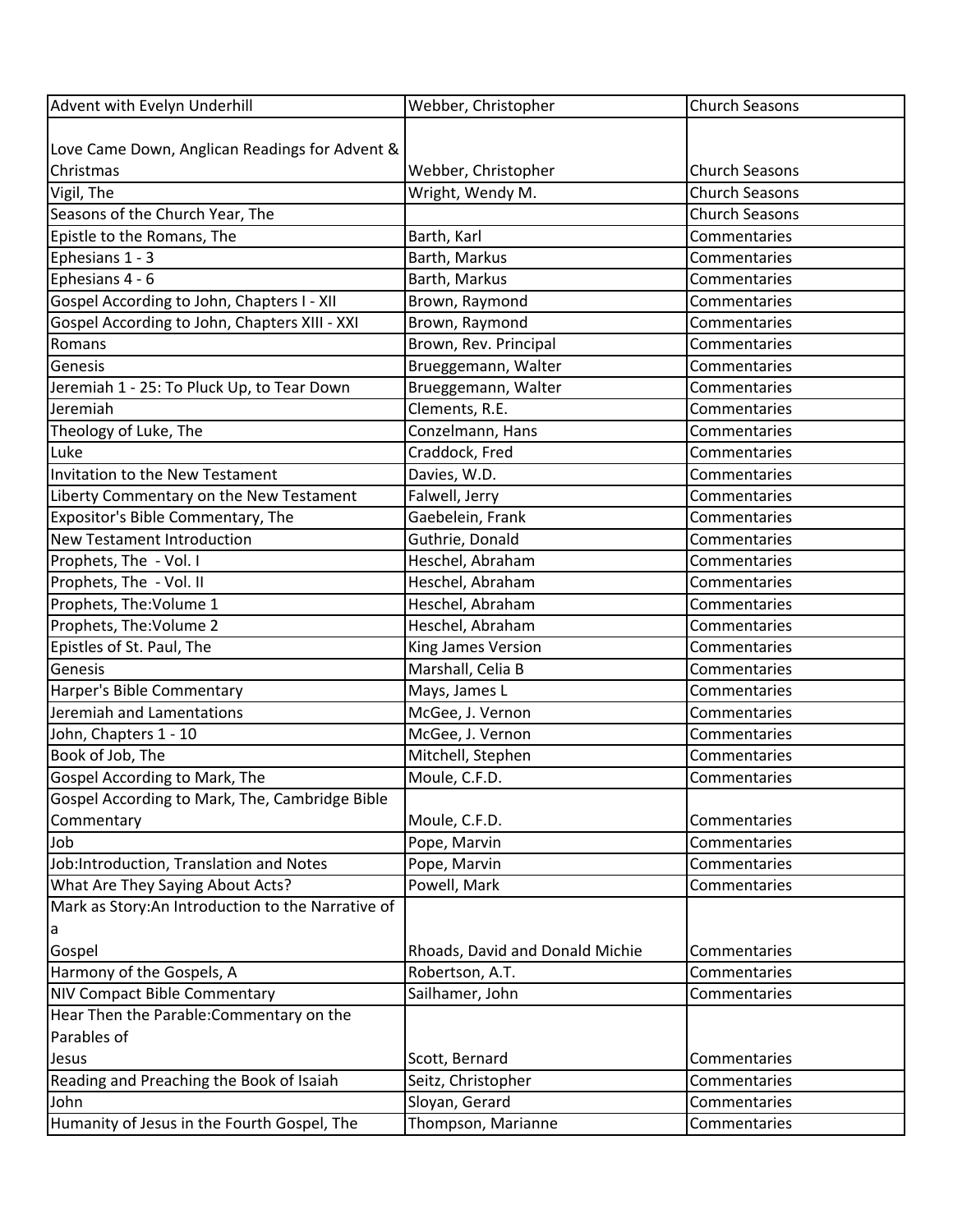| Gospel Parallels: A Synopsis of the First Three   |                                    |                                  |
|---------------------------------------------------|------------------------------------|----------------------------------|
| Gospels                                           | Throckmorton, Jr., Burton          | Commentaries                     |
| Modern Message of the Psalms, The                 | Walker, Rollin                     | Commentaries                     |
| New Jerome Biblical Commentary, The               |                                    | Commentaries                     |
| 2017 A Book of Grace-Filled Days                  | Andrews, Amy                       | <b>Devotions and Meditations</b> |
| Opening to God                                    | Bohler, Carolyn Stahl              | <b>Devotions and Meditations</b> |
| Simple Abundance: A Daybook of Comfort and Joy    | Breathnach, Sarah Ban              | <b>Devotions and Meditations</b> |
| Gentle Spirit, A                                  | Clayton, Ashleigh Bryce            | <b>Devotions and Meditations</b> |
| Dark Interval, The                                | Crossan, John                      | <b>Devotions and Meditations</b> |
| Abiding with God Day by Day                       | <b>Forward Movement</b>            | <b>Devotions and Meditations</b> |
| Forward Through the Years                         | <b>Forward Movement</b>            | <b>Devotions and Meditations</b> |
| Meeting God Day by Day - A Year of Meditations    | Forward Movement                   | <b>Devotions and Meditations</b> |
| Seeking God Day by Day - A Year of Meditations    | <b>Forward Movement</b>            | <b>Devotions and Meditations</b> |
| Strength for the Day                              | <b>Forward Movement</b>            | <b>Devotions and Meditations</b> |
| Walking with God Day by Day - a year of           |                                    |                                  |
| mediations                                        | <b>Forward Movement</b>            | <b>Devotions and Meditations</b> |
| My Soul in Silence Waits                          | Guenther, Margaret                 | <b>Devotions and Meditations</b> |
| Moving Meditations:A 50 Day Journey               | Hopkins-Greene, Nancy              | <b>Devotions and Meditations</b> |
| Hungry, and You Fed Me: Homilies & Reflections    |                                    |                                  |
| for                                               |                                    |                                  |
| Cycle C                                           | Knipper, Deacon Jim, ed            | <b>Devotions and Meditations</b> |
| Naked, and You Clothed Me: Homilies &             |                                    |                                  |
| <b>Reflections for</b>                            |                                    |                                  |
| Cycle A                                           | Knipper, Deacon Jim, ed            | <b>Devotions and Meditations</b> |
| Sick, and You Cared for Me: Homilies &            |                                    |                                  |
| <b>Reflections for</b>                            |                                    |                                  |
| Cycle B                                           | Knipper, Deacon Jim, ed            | <b>Devotions and Meditations</b> |
| All Things Bright and Beautiful                   | Lanier, Laura Lewis                | <b>Devotions and Meditations</b> |
| Jesus' Parables of Grace                          | Moore, James W                     | <b>Devotions and Meditations</b> |
| Alleluia: Words of Praise                         | Podesta, Michael                   | <b>Devotions and Meditations</b> |
| <b>Prayers and Devotions</b>                      | Pope John Paul II                  | <b>Devotions and Meditations</b> |
| Celebrations of the Heart                         | Rice, Helen Steiner                | <b>Devotions and Meditations</b> |
| God Calling                                       | Russell, A.J.                      | <b>Devotions and Meditations</b> |
| Walk of Faith, A                                  | Schuller, Robert                   | <b>Devotions and Meditations</b> |
| Angels on the Roof                                | Smith, Ilene                       | <b>Devotions and Meditations</b> |
| Peace in the Meadow and Other Encounters          |                                    |                                  |
| with Life                                         | Smith, Ilene                       | <b>Devotions and Meditations</b> |
| <b>Tea Leaves</b>                                 | Stutzman, Nancy                    | <b>Devotions and Meditations</b> |
| <b>Bread of Angels</b>                            | Taylor, Barbara Brown              | <b>Devotions and Meditations</b> |
| Quiet Places of the Heart in Winter               | Various                            | <b>Devotions and Meditations</b> |
| Secrets of the Vine                               | Wilkinson, Bruce                   | <b>Devotions and Meditations</b> |
| Life God Rewards, A                               | Wilkinson, Bruce                   | <b>Devotions and Meditations</b> |
| <b>Boundless Horizons</b>                         | Wilson, Oliver                     | <b>Devotions and Meditations</b> |
| Guided Tour of the Bible - 6 Months of Daily      |                                    |                                  |
| Readings                                          | Yancey, Philip                     | <b>Devotions and Meditations</b> |
| <b>Jesus Calling</b>                              | Young, Sarah                       | <b>Devotions and Meditations</b> |
| Bible Challenge, The                              | Zabriskie, Marek                   | <b>Devotions and Meditations</b> |
| Taste of Chicken Soup for the Cat Lover's Soul, A |                                    | <b>Devotions and Meditations</b> |
| Westminister Dictionary of Christian Ethics, The  | Childress, James & John Macquarrie | <b>Dictionaries</b>              |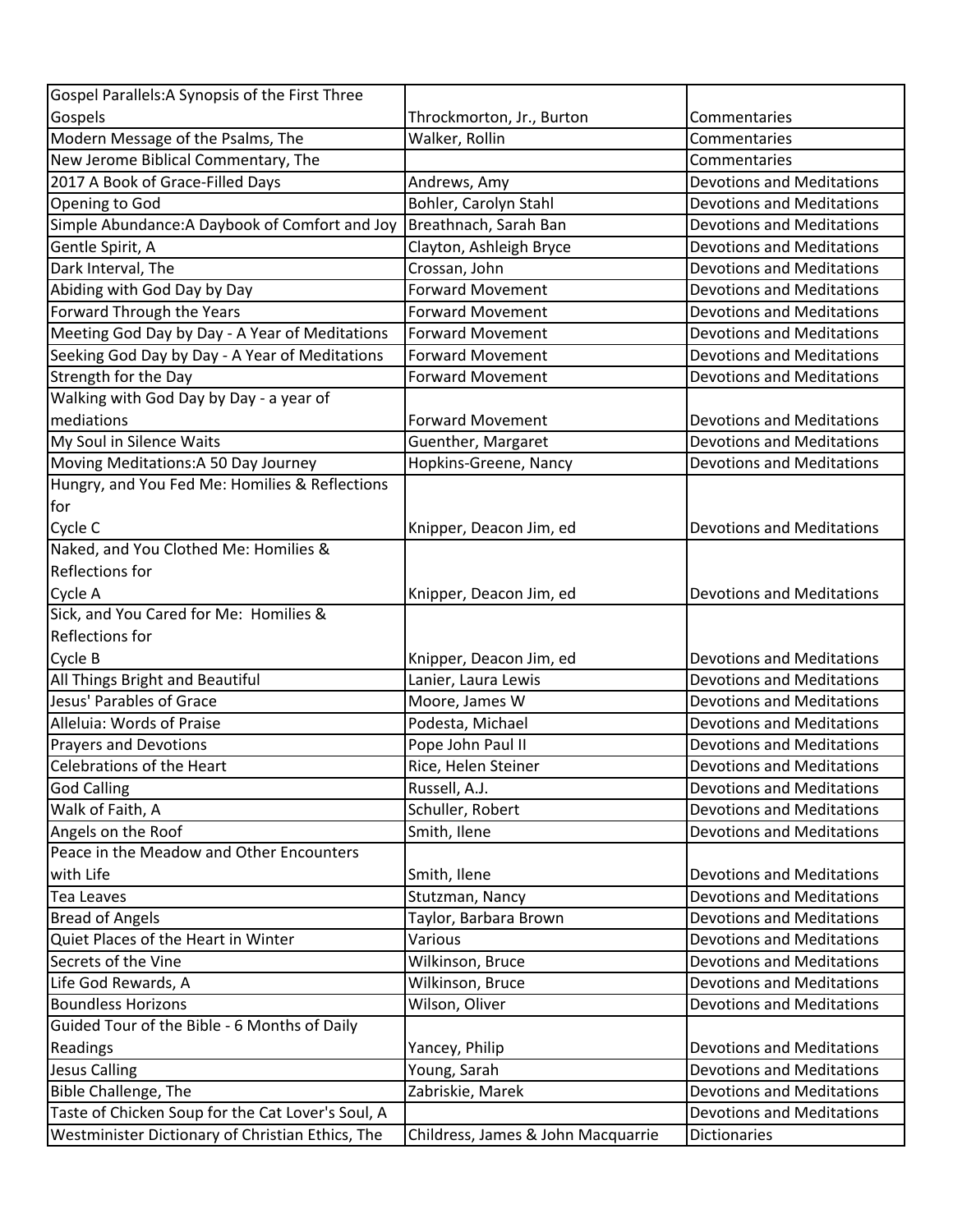| NIV Compact Dictionary of the Bible                             | Douglas, J.D. & Merrill Tenney      | <b>Dictionaries</b>    |
|-----------------------------------------------------------------|-------------------------------------|------------------------|
| Fausset's Bible Dictionary                                      | Fausett, A.R.                       | <b>Dictionaries</b>    |
| Dictionary of the Bible                                         | McKenzie, John                      | <b>Dictionaries</b>    |
| Analytical Greek Lexicon Revised                                | Moulton, Harold                     | <b>Dictionaries</b>    |
| Dictionary of Theology                                          | Rahner, Karl & Herbert Vorgrimler   | <b>Dictionaries</b>    |
| Theological Word Book of the Bible, A                           | Richardson, Alan                    | <b>Dictionaries</b>    |
| Strong's Exhaustive Concordance                                 | Strong, James                       | <b>Dictionaries</b>    |
| Handy Bible Dictionary and Concordance                          | Tenney, Merrill & Alexander Cruden  | <b>Dictionaries</b>    |
| Vine's Complete Expository Dictionary of Old and                |                                     |                        |
| <b>New Testament Words</b>                                      | Vine, W.E.                          | <b>Dictionaries</b>    |
| Dictionary of the Ecumenical Movement                           |                                     | <b>Dictionaries</b>    |
| Webster's American Dictionary College Edition                   |                                     | <b>Dictionaries</b>    |
| <b>Great Traditions in Ethics</b>                               | Albert, Denise, Peterfreund         | <b>Ethics</b>          |
| Sins of Omission                                                | Ford, Dennis                        | <b>Ethics</b>          |
| <b>Christian Personal Ethics</b>                                | Henry, Carl F. H.                   | <b>Ethics</b>          |
| <b>Dilemmas</b>                                                 | Higginson, Richard                  | Ethics                 |
| Countdown to Disaster                                           | Rankin, William                     | <b>Ethics</b>          |
| <b>Christian Ethics</b>                                         | Stivers, Gudorf, et al              | <b>Ethics</b>          |
| Morality and Beyond                                             | Tillich, Paul                       | <b>Ethics</b>          |
| Henri's Mantle:100 Meditations on Nouwen's                      |                                     |                        |
| Legacy                                                          | Glaser, Chris                       | Henri Nouwen           |
| Can You Drink the Cup?                                          | Nouwen, Henri                       | Henri Nouwen           |
| <b>Creative Ministry</b>                                        | Nouwen, Henri                       | Henri Nouwen           |
| <b>Heart Speaks to Heart</b>                                    | Nouwen, Henri                       | Henri Nouwen           |
| In Joyful Hope                                                  | Nouwen, Henri                       | Henri Nouwen           |
| Inner Voice of Love, The                                        | Nouwen, Henri                       | Henri Nouwen           |
| Intimacy                                                        | Nouwen, Henri                       | Henri Nouwen           |
| Letter of Consolation, A                                        | Nouwen, Henri                       | Henri Nouwen           |
| Making All Things New                                           | Nouwen, Henri                       | Henri Nouwen           |
| Our Greatest Gift - A Meditation of Dying and                   |                                     |                        |
| Caring                                                          | Nouwen, Henri                       | Henri Nouwen           |
| Reaching Out                                                    | Nouwen, Henri                       | Henri Nouwen           |
| Road to Daybreak, The                                           | Nouwen, Henri                       | Henri Nouwen           |
| Seeds of Hope                                                   | Nouwen, Henri                       | Henri Nouwen           |
|                                                                 |                                     |                        |
| Show Me the Way - Readings for Each Day of Lent   Nouwen, Henri |                                     | Henri Nouwen           |
| Walk with Jesus: Stations of the Cross                          | Nouwen, Henri                       | Henri Nouwen           |
| With Open Hands                                                 | Nouwen, Henri                       | Henri Nouwen           |
| Wounded Healer, The                                             | Nouwen, Henri                       | Henri Nouwen           |
|                                                                 | Garrard-Burnett, Virginia and David |                        |
| Rethinking Protestantism in Latin America                       | Stoll                               | Latin America          |
| Faith Born in the Struggle for Life                             | Kirkpatrick, Dow                    | Latin America          |
| Church and State in Latin America                               | Mecham, J. Lloyd                    | Latin America          |
| Religion and Faith in Latin America                             | Rycroft, R. Stanley                 | Latin America          |
| Word Today, The: Reflections on the Readings                    |                                     |                        |
| of the Revised Common Lectionary, Year A, VI. 1                 | O'Driscoll, Herbert                 | Lectionary-Out-of-Date |
| Word Today, The: Reflections on the Readings                    |                                     |                        |
| of the Revised Common Lectionary, Year A, VI. 2                 | O'Driscoll, Herbert                 | Lectionary-Out-of-Date |
|                                                                 |                                     |                        |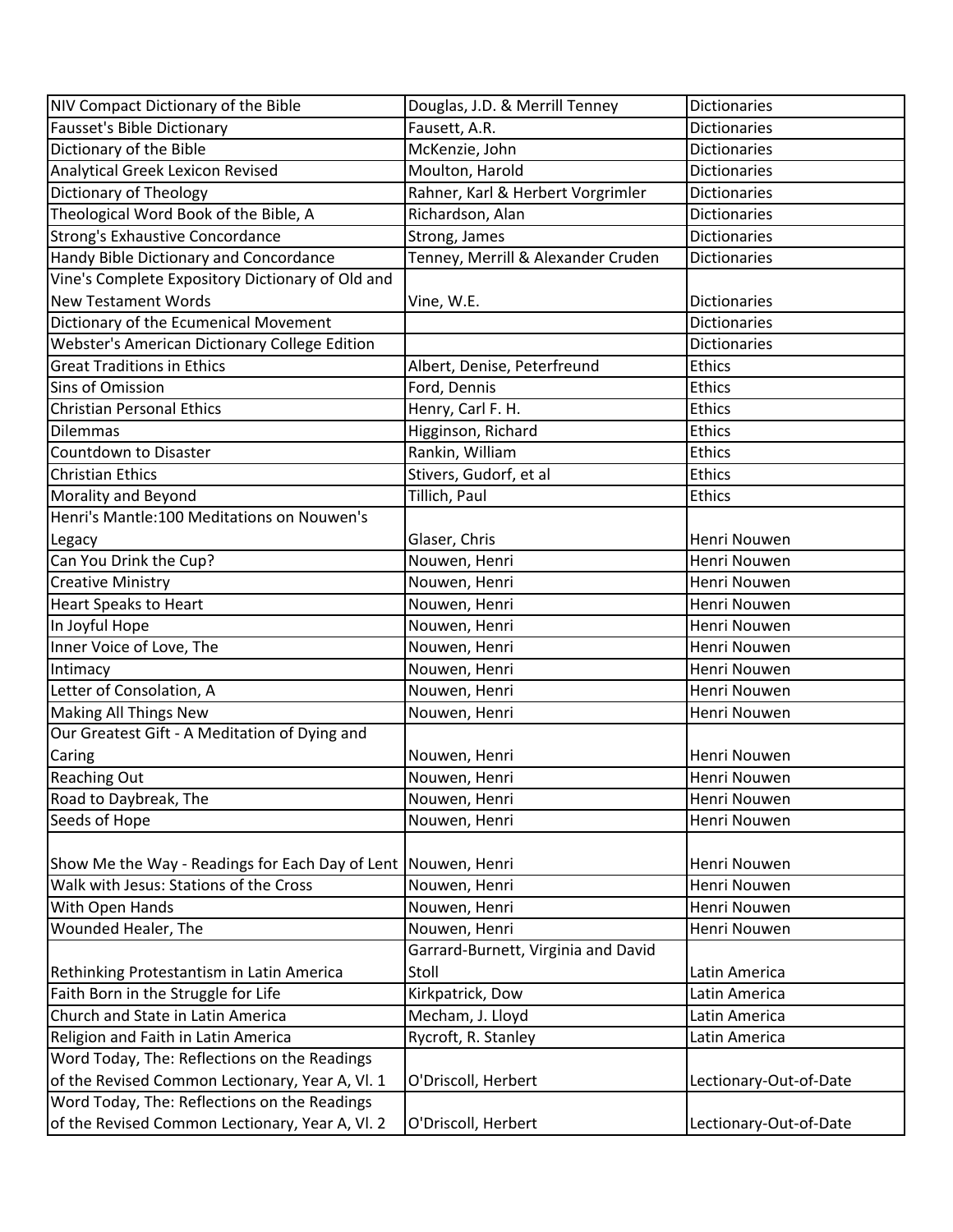| Word Today, The: Reflections on the Readings      |                                  |                        |
|---------------------------------------------------|----------------------------------|------------------------|
| of the Revised Common Lectionary, Year A, Vl. 3   | O'Driscoll, Herbert              | Lectionary-Out-of-Date |
| Word Today, The: Reflections on the Readings      |                                  |                        |
| of the Revised Common Lectionary, Year B, Vl. 1   | O'Driscoll, Herbert              | Lectionary-Out-of-Date |
| Word Today, The: Reflections on the Readings      |                                  |                        |
| of the Revised Common Lectionary, Year B, Vl. 2   | O'Driscoll, Herbert              | Lectionary-Out-of-Date |
| Word Today, The: Reflections on the Readings      |                                  |                        |
| of the Revised Common Lectionary, Year B, Vl. 3   | O'Driscoll, Herbert              | Lectionary-Out-of-Date |
| Word Today, The: Reflections on the Readings      |                                  |                        |
| of the Revised Common Lectionary, Year C, Vl. 1   | O'Driscoll, Herbert              | Lectionary-Out-of-Date |
| Word Today, The: Reflections on the Readings      |                                  |                        |
| of the Revised Common Lectionary, Year C, Vl. 2   | O'Driscoll, Herbert              | Lectionary-Out-of-Date |
| Word Today, The: Reflections on the Readings      |                                  |                        |
| of the Revised Common Lectionary, Year C. Vl. 3   | O'Driscoll, Herbert              | Lectionary-Out-of-Date |
| Liturgy for Living                                | Price, Charles P. and Louis Weil | Liturgy                |
| Table for Service Planning, A                     | Barrett, James                   | Liturgy - Out-of-Date  |
| <b>Eucharistic Liturgies</b>                      | Gallen, John                     | Liturgy - Out-of-Date  |
| Liturgical Coordinator, The                       | Hamilton, James                  | Liturgy - Out-of-Date  |
| Episcopal Eucharistic Lectionary                  |                                  | Liturgy - Out-of-Date  |
| Lectionary Texts, Year B                          |                                  | Liturgy - Out-of-Date  |
| Lectionary Texts, Year C                          |                                  | Liturgy - Out-of-Date  |
| And the Angels were Silent                        | Lucado, Max                      | Max Lucado             |
| <b>Cast of Characters</b>                         | Lucado, Max                      | Max Lucado             |
| He Chose the Nails                                | Lucado, Max                      | Max Lucado             |
| Life Lessons w/Max Lucado: Book of Romans         | Lucado, Max                      | Max Lucado             |
| <b>Six Hours One Friday</b>                       | Lucado, Max                      | Max Lucado             |
| <b>Traveling Light for Mothers</b>                | Lucado, Max                      | Max Lucado             |
| Palestinian Memories                              | Awad, Alex                       | Middle East            |
| Catacombs, The                                    | Baruffa, Antonio                 | Middle East            |
| Holy Land, The                                    | Murphy-O'Connor, Jerome          | Middle East            |
| Zealots of Masada, The                            | Pearlman, Moshe                  | Middle East            |
| Public Opinion and the Palestine Question         | Zureik, Elia and Fouad Moughrabi | Middle East            |
| Pictorial Guide to the Model of Ancient Jerusalem |                                  |                        |
| at the Time of the Second Temple                  |                                  | Middle East            |
| Banias and Tel Dan                                |                                  | Middle East            |
| Megiddo:Battlefield of Armageddon                 |                                  | Middle East            |
| Genius of Arab Civilization, The                  |                                  | Middle East            |
| Caesarea: Queen of the Coast                      |                                  | Middle East            |
| Force More Powerful, A                            | Ackerman, Peter and Jack Duvall  | Miscellaneous          |
| Whose Names are Unknown                           | Babb, Sanora                     | Miscellaneous          |
| A Man Called Ove                                  | Backman, Fredrik                 | <b>Miscellaneous</b>   |
| <b>Escape from Evil</b>                           | Becker, Ernest                   | Miscellaneous          |
| Book of Parables, A                               | Berrigan, Daniel                 | Miscellaneous          |
| Western Canon, The: The Books and School of the   |                                  |                        |
| Ages                                              | Bloom, Harold                    | Miscellaneous          |
| The Handy Biology Answer Book                     | Bobick, James, et al             | Miscellaneous          |
| Now Don't Try to Reason with Me                   | Booth, Wayne                     | Miscellaneous          |
| Bray's University Dictionary of Mythology         | Bray, Frank                      | Miscellaneous          |
| Twentieth Century German Verse                    | Bridgwater, Patrick              | Miscellaneous          |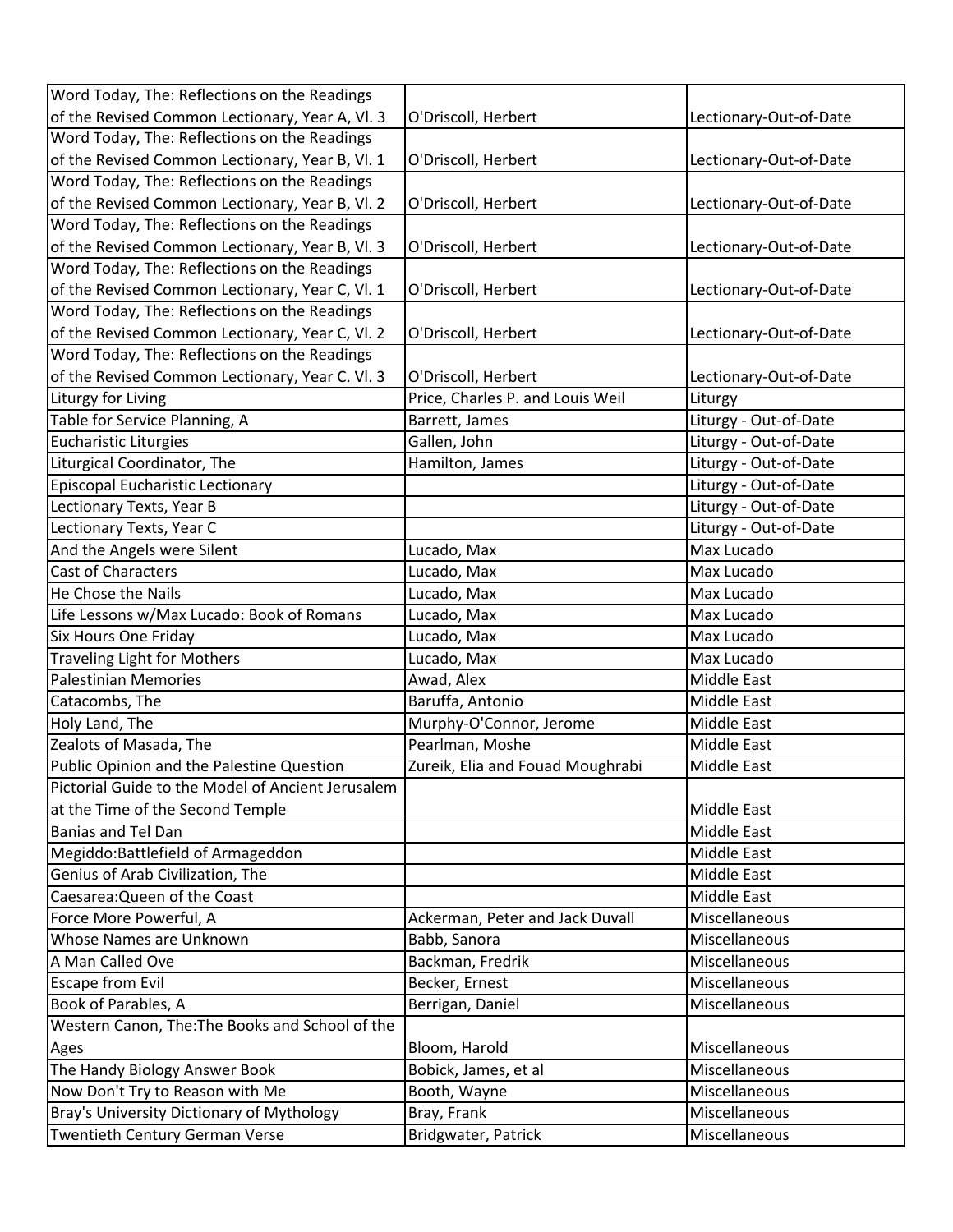| Testament of Light, The                          | Bullet, Gerald ed.                | Miscellaneous |
|--------------------------------------------------|-----------------------------------|---------------|
| Ana's Story                                      | Bush, Jenna                       | Miscellaneous |
| Covenant                                         | Clayton, Al                       | Miscellaneous |
| Good to Great and the Social Sectors             | Collins, Jim                      | Miscellaneous |
| Hideaway, The                                    | Denton, Lauren                    | Miscellaneous |
| Story of Philosophy, The                         | Durant, Will                      | Miscellaneous |
| Family Reunion, The                              | Eliot, T. S.                      | Miscellaneous |
| Science and Religion: A Historical Introduction  | Ferngren, Gary                    | Miscellaneous |
| Great Gatsby, The                                | Fitzgerald, F. Scott              | Miscellaneous |
| Can't Wait to Get to Heaven                      | Flagg, Fannie                     | Miscellaneous |
| From the Mountains to the Valley                 | Fryman, John Felix                | Miscellaneous |
| All I Really Need to Know I Learned in           |                                   |               |
| Kindergarten                                     | Fulghum, Robert                   | Miscellaneous |
| Saving Lives and Saving Money                    | Gingrich, Newt                    | Miscellaneous |
| Same Kind of Different as Me                     | Hall, Ron et al                   | Miscellaneous |
| <b>Existentialism and the Modern Predicament</b> | Heinemann                         | Miscellaneous |
| Out Came the Sun                                 | Hemingway, Mariel                 | Miscellaneous |
| Twelve Days of Christmas Cookbook                | Huntley, Suzanne                  | Miscellaneous |
| Incidents in the Life of a Slave Girl            | Jacobs, Harriet                   | Miscellaneous |
| WE:Understanding the Psychology of Romantic      |                                   |               |
| Love                                             | Johnson, Robert A.                | Miscellaneous |
| <b>EZ Sez</b>                                    | Jones, Ezra                       | Miscellaneous |
| Home to Holly Springs                            | Karon, Jan                        | Miscellaneous |
| Merle's Door                                     | Kerasote, Ted                     | Miscellaneous |
| Science and Religion: Are They Compatible?       | Kurtz, Paul                       | Miscellaneous |
| To Kill a Mockingbird                            | Lee, Harper                       | Miscellaneous |
| 1980s: Countdown to Armageddon                   | Lindsey, Hal                      | Miscellaneous |
| Satan is Alive and Well on Planet Earth          | Lindsey, Hal                      | Miscellaneous |
| Sword of Darrow, The                             | Malchow, Alex and Hal             | Miscellaneous |
| Greatest Salesman in the World, The              | Mandino, Og                       | Miscellaneous |
| Oxford History of Byzantium                      | Mango, Cyril                      | Miscellaneous |
| Christian View of History, A?                    | Marsden, George and Frank Roberts | Miscellaneous |
| Being Dead is No Excuse                          | Metcalfe, Gayden & Charlotte Hays | Miscellaneous |
| Misanthrope, The                                 | Moliere                           | Miscellaneous |
| Medieval England                                 | Poole, Austin ed.                 | Miscellaneous |
| Everyday Life Through the Ages                   | Reader's Digest                   | Miscellaneous |
| Discovering Your PersonalityType                 | Riso, Don R                       | Miscellaneous |
| Hal Lindsey & the Restoration of the Jews        | Schlissel, Steve and David Brown  | Miscellaneous |
| Simplify Your Life                               | St. James, Elaine                 | Miscellaneous |
| Why Nations Go to War                            | Stoessinger, John                 | Miscellaneous |
| Story of Religion in America, The                | Sweet, William Warren             | Miscellaneous |
| Power of Impossible Idea, The                    | Tennison, Sharon                  | Miscellaneous |
| Bridges of Madison County, The                   | Waller, Robert                    | Miscellaneous |
| America's Original Sin                           | Wallis, Jim                       | Miscellaneous |
| Great Awakening, The                             | Wallis, Jim                       | Miscellaneous |
| <b>God's Politics</b>                            | Wallis, Jim                       | Miscellaneous |
| Daniel Plan, The                                 | Warren, Amen, Hyman               | Miscellaneous |
| Water's Edge                                     | Whitlow, Robert                   | Miscellaneous |
| Book Thief, The                                  | Zusak, Markus                     | Miscellaneous |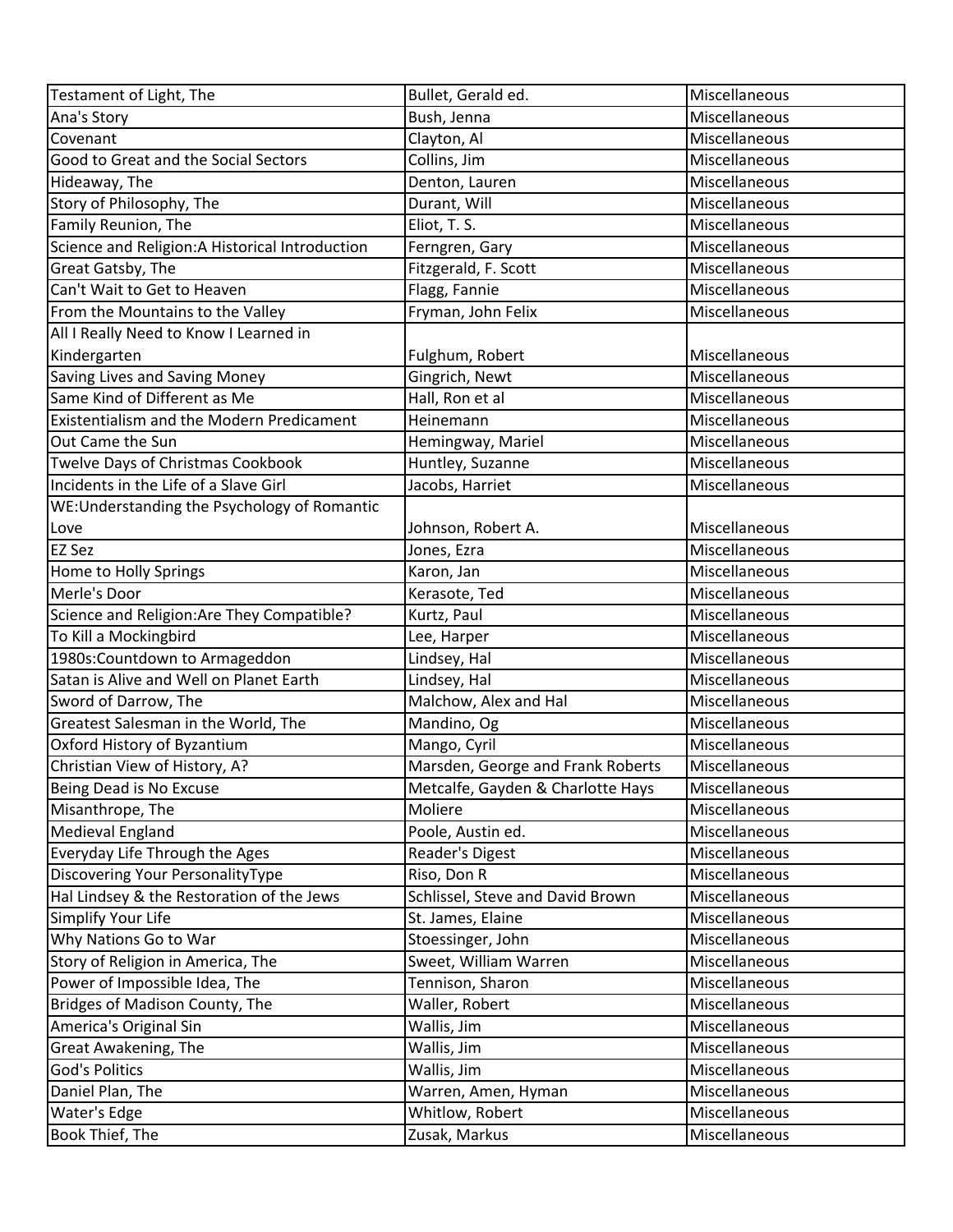| Carnegie Treasures Cookbook                         |                                 | Miscellaneous              |
|-----------------------------------------------------|---------------------------------|----------------------------|
| Rutka's Notebook: A Voice from the Holocaust        |                                 | Miscellaneous              |
| Stories Behind the Best-Loved Songs of Christmas    | Collins, Ace                    | Music                      |
| Rise of Gospel Blues, The                           | Harris, Michael                 | Music                      |
| Then Sings My Soul                                  | Morgan, Robert                  | Music                      |
| Genesis Songbook, The                               | Young, Carlton                  | Music                      |
| Lo! He Comes: Meditating on Advent Hymns &          |                                 |                            |
| Carols                                              |                                 | <b>Music</b>               |
| <b>Birth of the Messiah</b>                         | Brown, Raymond                  | <b>New Testament</b>       |
| Mystery and the Passion, The                        | Buttrich, David                 | <b>New Testament</b>       |
| Synoptic Gospels, The                               | Nickle, Keith F.                | New Testament              |
| Jesus Through the Centuries                         | Pelikan, Jaroslav               | <b>New Testament</b>       |
| God Among Us                                        | Schillebeeckx, Edward           | <b>New Testament</b>       |
| Handbook of the Old Testament                       | Westermann, Claus               | Old Testament              |
| Mainline Churches and the Evangelicals              | Hutcheson, Jr., Richard         | <b>Other Denominations</b> |
| Islam: A Short History                              | Armstrong, Karen                | Other Religions            |
| Guide to Cults, Religions & Spiritual Beliefs       | Bickel, Bruce and Stan Jantz    | Other Religions            |
| Jesus and Buddha                                    | Borg, Marcus                    | <b>Other Religions</b>     |
| Exploring the Religions of Our World                | Clemmons, Nancy                 | <b>Other Religions</b>     |
| God is a Verb: Kabbalah and the Practice of         |                                 |                            |
| Judaism                                             | Cooper, David                   | <b>Other Religions</b>     |
| History of Religion                                 | Farrington, Karen               | Other Religions            |
| Islam                                               | Faruqi, Isma'il                 | Other Religions            |
| Dictionary of Native American Mythology             | Gill, Sam and Irene Sullivan    | Other Religions            |
| Muslims of America, The                             | Haddad, Yvonne Yazbeck          | <b>Other Religions</b>     |
| <b>Christians and Muslims Together</b>              | Haines, Byron and Frank Cooley  | Other Religions            |
| Scientology: The Fundamentals of Thought            | Hubbard, L. Ron                 | <b>Other Religions</b>     |
| Rabbinic Anthology, A                               | Montefiore & Loewe              | <b>Other Religions</b>     |
| Islam: A Primer                                     | Sabini, John                    | <b>Other Religions</b>     |
| Family Haggadah, A                                  | Silberman, Shoshan              | <b>Other Religions</b>     |
| <b>Christians Experiencing Passover</b>             |                                 | <b>Other Religions</b>     |
| Koran, The                                          |                                 | <b>Other Religions</b>     |
| Understanding Islam and the Muslims                 |                                 | <b>Other Religions</b>     |
| Episcopal Church and Its Work, The                  | Dawley, Powel Mills             | Pamphlets                  |
| Episcopalians, The                                  | Emrich, Richard                 | Pamphlets                  |
| Everyone's Way of the Cross                         | Enzler, Clarence                | Pamphlets                  |
| Where is God Amidst the Bombs: A Priest's           |                                 |                            |
| Reflections from the Combat Zone                    | Goldsborough, Neal              | Pamphlets                  |
|                                                     | International Order of St. Luke |                            |
| Order for Intercessory Prayer Groups                | the Physician                   | Pamphlets                  |
| Efficacy of Prayer, The                             | Lewis, C.S.                     | Pamphlets                  |
| Rapture and its Mystery, The                        | Malgo, Wim                      | Pamphlets                  |
| It's All About Eucharist: A Booklet for Parents and |                                 |                            |
| <b>Teachers</b>                                     | Morse, Ann                      | Pamphlets                  |
| Daily Prayers for Busy People                       | O'Malley, William               | Pamphlets                  |
| Depending on the Grace of God:A Spiritual           |                                 |                            |
| Journey                                             | Platt, Nancy Van Dyke & Chilton |                            |
| Through the Twelve Steps                            | Knudsen                         | Pamphlets                  |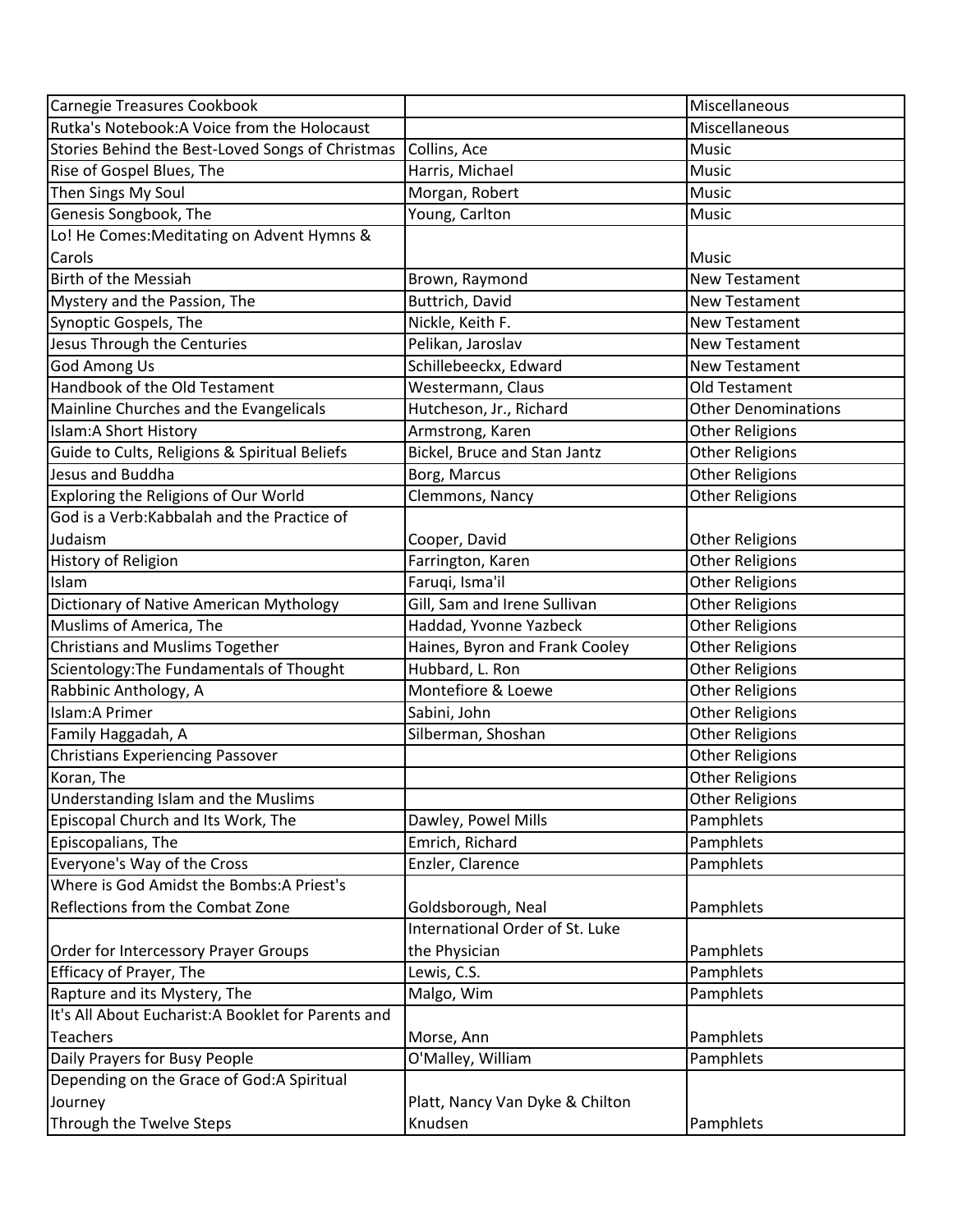| Fundamentals of Our Faith: A Special Study Unit  |                         |           |
|--------------------------------------------------|-------------------------|-----------|
| on Baptist Doctrines                             | Southern Baptist Church | Pamphlets |
| <b>Maum Meditation</b>                           | www.maum.org            | Pamphlets |
| 1 Corinthians                                    |                         | Pamphlets |
| About Easter                                     |                         | Pamphlets |
| About Holy Week                                  |                         | Pamphlets |
| About Jesus Christ                               |                         | Pamphlets |
| About Lent                                       |                         | Pamphlets |
| About the Book of Common Prayer                  |                         | Pamphlets |
| About the Book of Common Prayer                  |                         | Pamphlets |
| Acolyte's Ministry, An                           |                         | Pamphlets |
| Active Prayer                                    |                         | Pamphlets |
| Advent Wreath, The                               |                         | Pamphlets |
| Amos                                             |                         | Pamphlets |
| Anglican Tradition, The                          |                         | Pamphlets |
| Ascension, The                                   |                         | Pamphlets |
| Ashes of Lent, The                               |                         | Pamphlets |
| <b>Baptismal Promises Explained</b>              |                         | Pamphlets |
| Being Episcopalian: Questions and Answers about  |                         |           |
| the Episcopal Church                             |                         | Pamphlets |
| Belonging                                        |                         | Pamphlets |
| Bible, The:A book about us, A book about God     |                         | Pamphlets |
| <b>Body Prayer</b>                               |                         | Pamphlets |
| Book of Common Prayer, The                       |                         | Pamphlets |
| Cancer: Learning to Hope                         |                         | Pamphlets |
| Celebrating the 50 Days of Easter                |                         | Pamphlets |
| <b>Centering Prayer</b>                          |                         | Pamphlets |
| <b>Changing Diapers: Changing Lives</b>          |                         | Pamphlets |
| Children and Holy Communion                      |                         | Pamphlets |
| <b>Christian Marriage</b>                        |                         | Pamphlets |
| <b>Chronic Illness: Healing Amidst Suffering</b> |                         | Pamphlets |
| Church for a Changing World, The                 |                         | Pamphlets |
| Common Ground in a World of Extremes             |                         | Pamphlets |
| Customs and Practices in Episcopal Worship       |                         |           |
| Costumbres y practicas de adoracion episcopal    |                         | Pamphlets |
| Customs and Practices in the Episcopal Church    |                         | Pamphlets |
| Daily Prayer and Bible Study                     |                         | Pamphlets |
| Decorating a Christian Christmas Tree            |                         | Pamphlets |
| Do Not Be Afraid                                 |                         | Pamphlets |
| Echoes of the Spirit                             |                         | Pamphlets |
| <b>ECW</b>                                       |                         | Pamphlets |
| Eleven Little Lies About Domestic Abuse          |                         | Pamphlets |
| Enduring Mystery of Christmas, The               |                         | Pamphlets |
| Eucharist with Notes, The (Rite II)              |                         | Pamphlets |
| Evangelism for Everyone                          |                         | Pamphlets |
| Exodus                                           |                         | Pamphlets |
| Explorer of Eternal Realms: T.S.Eliot            |                         | Pamphlets |
| <b>Family Prayer</b>                             |                         | Pamphlets |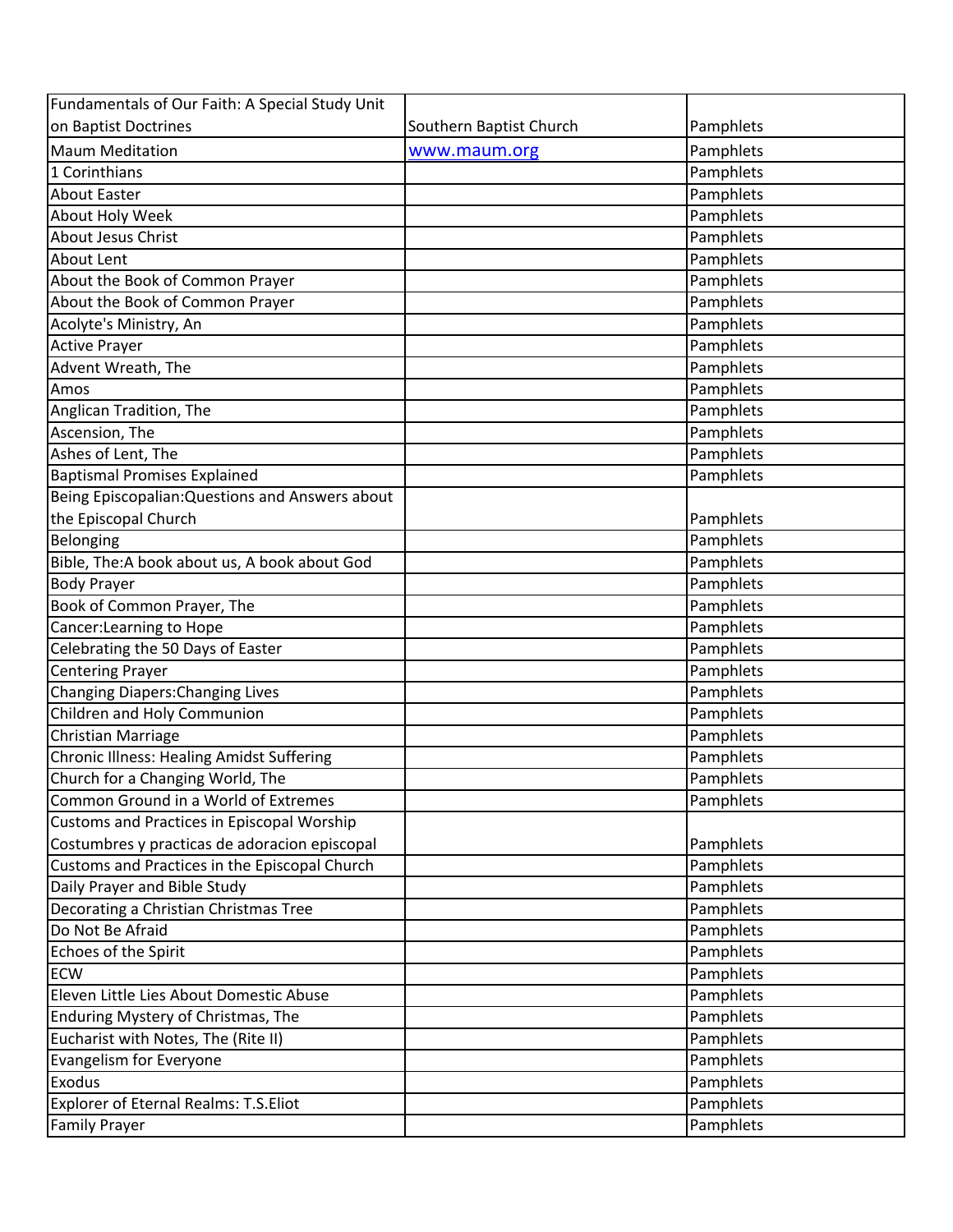| Fasting: Good for Soul and Body                  | Pamphlets |
|--------------------------------------------------|-----------|
| Finding Christ in Advent & Christmas Customs     | Pamphlets |
| Five Foundation Stones of Prayer The             | Pamphlets |
| For Those Who Mourn                              | Pamphlets |
| Forward Movement Story, The                      | Pamphlets |
| Four Movements of the Eucharist, The             | Pamphlets |
| Future That is Easter, The                       | Pamphlets |
| Galatians                                        | Pamphlets |
| Genesis                                          | Pamphlets |
| Good Friday: The Paradox of the Cross            | Pamphlets |
| Good News: A Scriptural Path to Reconciliation   | Pamphlets |
| Gospel According to John, The                    | Pamphlets |
| Grief                                            | Pamphlets |
| He is Risen, We are Risen, Alleluia!             | Pamphlets |
| <b>Healing Prayer</b>                            | Pamphlets |
| <b>Hebrews</b>                                   | Pamphlets |
| Holy Rosary, The                                 | Pamphlets |
| Holy Week                                        | Pamphlets |
| How Can You Help the Homeless                    | Pamphlets |
| How to Keep Lent                                 | Pamphlets |
| How to Pray                                      | Pamphlets |
| How to Pray for Our Children                     | Pamphlets |
| I am Still an Episcopalian                       | Pamphlets |
| Is Cremation Christian?                          | Pamphlets |
| Isaiah                                           | Pamphlets |
| Jeremiah                                         | Pamphlets |
| Joy to the World: Popular Carols for Advent &    |           |
| Christmas                                        | Pamphlets |
| Just a Paycheck Away                             | Pamphlets |
| Keeping Advent and Christmas                     | Pamphlets |
| Keeping Sabath                                   | Pamphlets |
| Lectio Divina: Reading the Bible with Your Heart | Pamphlets |
| Lent                                             | Pamphlets |
| <b>Living Prayer</b>                             | Pamphlets |
| Losing a Job                                     | Pamphlets |
| Luke/Acts                                        | Pamphlets |
| Make Us New: The Miracle of Christmas            | Pamphlets |
| Mark                                             | Pamphlets |
| Mary in the Episcopal Church                     | Pamphlets |
| Mary, Mother of Our Lord                         | Pamphlets |
| Matthew                                          | Pamphlets |
| Meaning of Prayer, The                           | Pamphlets |
| Meditations for use at the Stations of the Cross | Pamphlets |
| Meditations on the Way to the Cross              | Pamphlets |
| Meeting the Risen Christ                         | Pamphlets |
| <b>Observing Lent</b>                            | Pamphlets |
| On Having a Rule of Prayer                       | Pamphlets |
| Our Jamestown Heritage                           | Pamphlets |
| Patience for Patients                            | Pamphlets |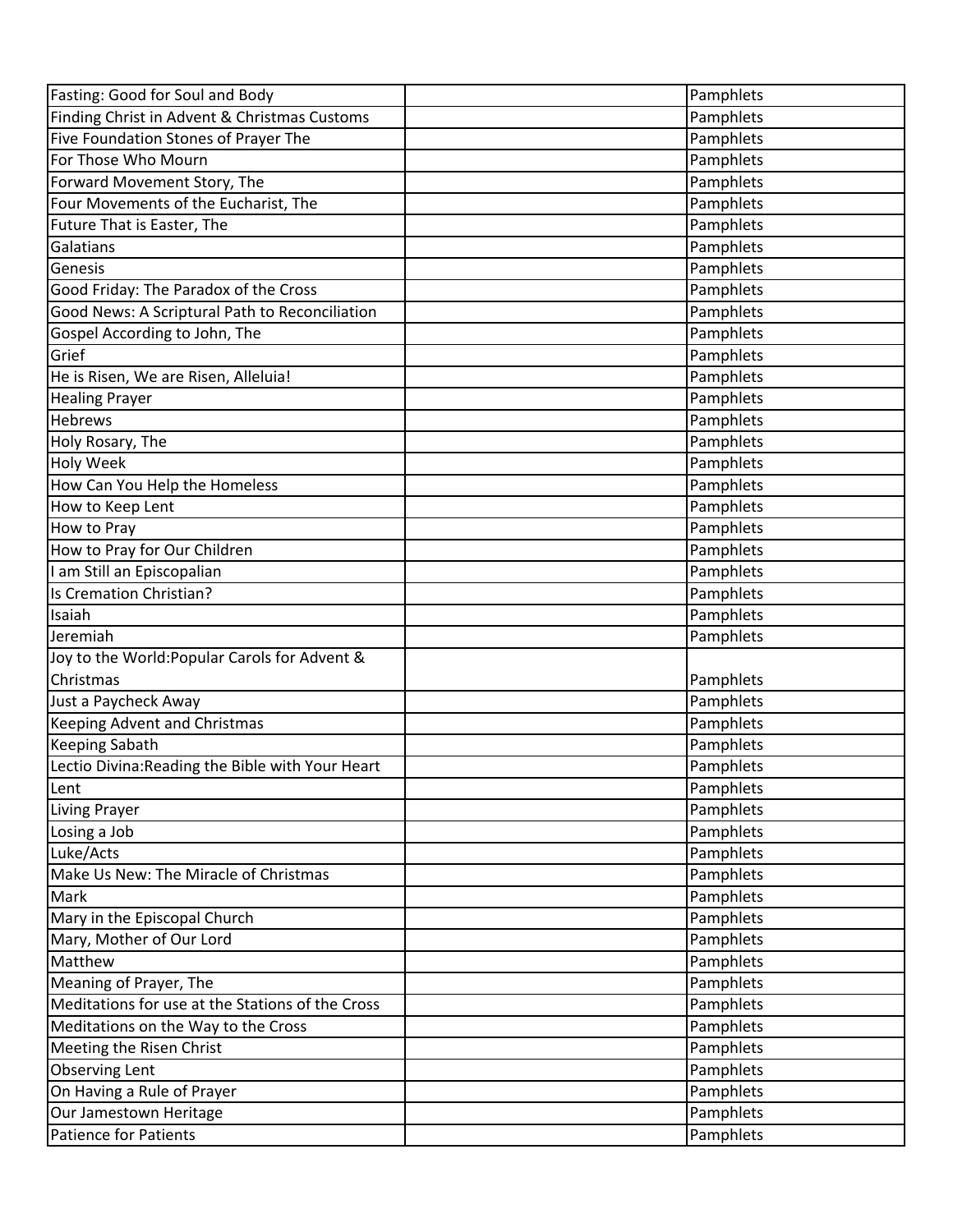| Philippians                                       | Pamphlets |
|---------------------------------------------------|-----------|
| Power and Wonder of Prayer, The                   | Pamphlets |
| Powerlessness: The Cross                          | Pamphlets |
| <b>Practicing Evangelism</b>                      | Pamphlets |
| Practicing Our Slogan                             | Pamphlets |
| <b>Practicing Peace</b>                           | Pamphlets |
| Prayer                                            | Pamphlets |
| Prayers and Praises of St. Francis of Assisi      | Pamphlets |
| <b>Prayers for Alcoholics</b>                     | Pamphlets |
| Praying the Anglican Rosary                       | Pamphlets |
| Praying with Icons                                | Pamphlets |
| Promise in the Law, The                           | Pamphlets |
| Psalms                                            | Pamphlets |
| <b>Questions You Really Asked</b>                 | Pamphlets |
| Reasonableness of the Trinity, The                | Pamphlets |
| Revelation                                        | Pamphlets |
| Romans                                            | Pamphlets |
| Seeing Christ in our Guests                       | Pamphlets |
| Sex: When is it an Addiction?                     | Pamphlets |
| Should I go to Confession?                        | Pamphlets |
| Silent Night                                      | Pamphlets |
| Southwell Litany, The                             | Pamphlets |
| Spiritual but not Religious                       | Pamphlets |
| Spirituality for Extroverts, A                    | Pamphlets |
| St. Nicholas: Mirror of God's Love                | Pamphlets |
| <b>Stations of the Resurrection</b>               | Pamphlets |
| Teachning Children to Pray                        | Pamphlets |
| Ten Commandments for Disagreeing                  | Pamphlets |
| Ten Ways to Pray                                  | Pamphlets |
| Ten Ways to Relax and Reconnect with God          | Pamphlets |
| The Day of Pentecost: The Spirit of Communion     | Pamphlets |
| The Episcopal Church and Roman Catholics          | Pamphlets |
| The Episcopal Church: A Faith for Thinking People | Pamphlets |
| The Episcopal Church: Conservative/Liberal        | Pamphlets |
| The Spiritual Practice of Decluttering            | Pamphlets |
| Thessalonians 1 & 2                               | Pamphlets |
| Things NOT to Do During Advent                    | Pamphlets |
| Thinking About Baptism                            | Pamphlets |
| <b>Tips for Acolytes</b>                          | Pamphlets |
| <b>Tips for Altar Guild Members</b>               | Pamphlets |
| <b>Tips for Chalice Bearers</b>                   | Pamphlets |
| <b>Tips for Healing Ministers</b>                 | Pamphlets |
| <b>Tips for Lectors</b>                           | Pamphlets |
| <b>Tips for Vestry Members</b>                    | Pamphlets |
| <b>Tips for Worshippers</b>                       | Pamphlets |
| <b>Truth and Hope</b>                             | Pamphlets |
| <b>Understanding Sainthood</b>                    | Pamphlets |
| <b>Unhiding Death</b>                             | Pamphlets |
| Using Forward Day by Day                          | Pamphlets |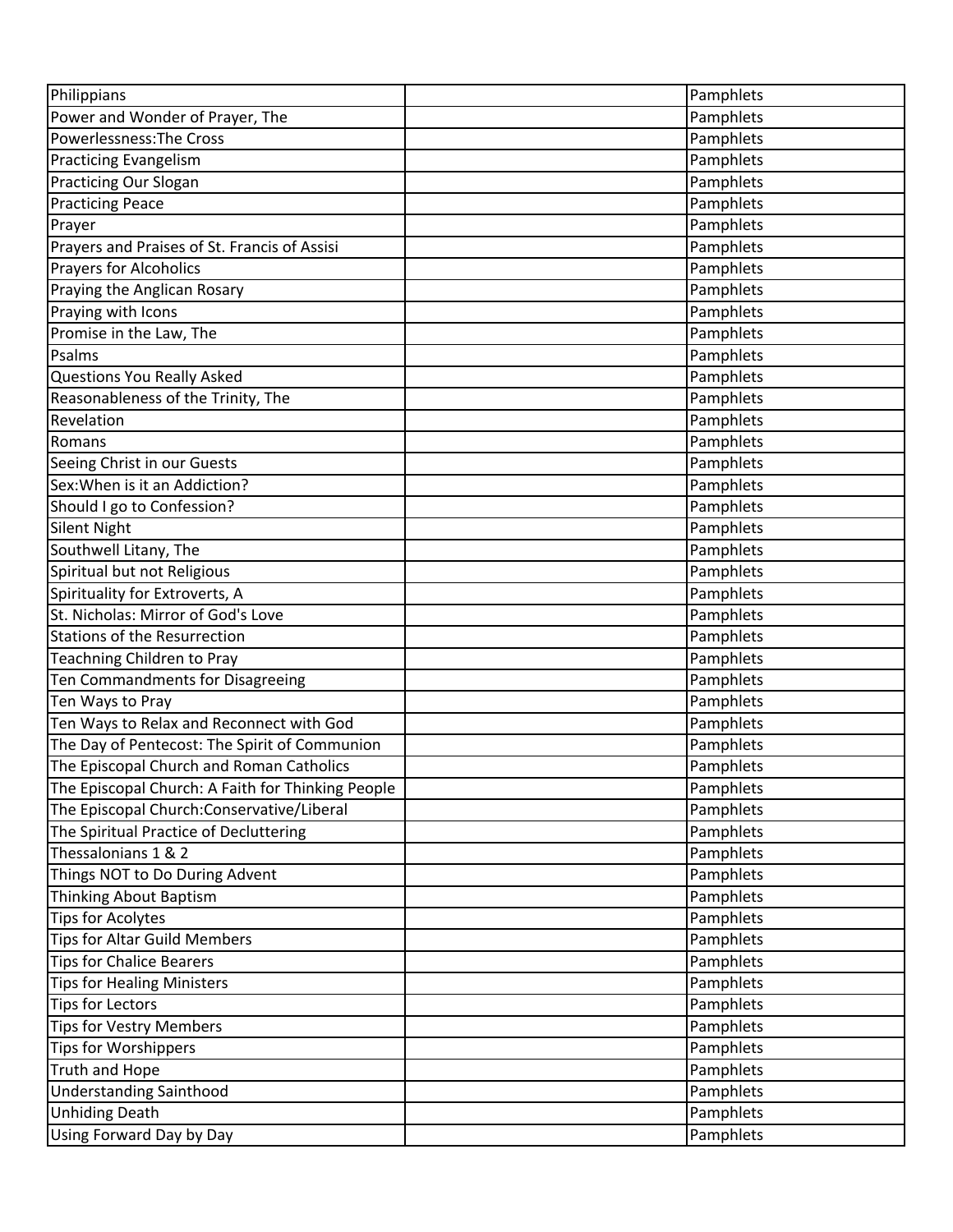| Using the Jesus Prayer                           |                                       | Pamphlets                   |
|--------------------------------------------------|---------------------------------------|-----------------------------|
| Using the Revised Common Lectionary              |                                       | Pamphlets                   |
| Walking the Labyrinth                            |                                       | Pamphlets                   |
| Way of the Cross, The                            |                                       | Pamphlets                   |
| What You Should Know About Lent                  |                                       | Pamphlets                   |
| What's a Black Man Doing in the Episcopal        |                                       |                             |
| Church?                                          |                                       | Pamphlets                   |
| Why I am Now an Episcopalian                     |                                       | Pamphlets                   |
| Why the Anglican Communion Matters               |                                       | Pamphlets                   |
| Writing for Spiritual Growth                     |                                       | Pamphlets                   |
| Heaven Knows, Kate                               | Are, Thomas L                         | Pastoral Subjects           |
| Church Dogmatics: The Doctrine of Reconciliation | Barth, Karl                           | Pastoral Subjects           |
| Doctrine of Reconciliation                       | Barth, Karl                           | Pastoral Subjects           |
| Single in the Church                             | Collier-Stone, Kay                    | Pastoral Subjects           |
| By the Waters of Babylon                         | Davis, Thomas                         | Pastoral Subjects           |
| <b>Blessed Be the Bond</b>                       | Everett, William J                    | Pastoral Subjects           |
| Christian Caregiving, A Way of Life              | Haugk, Kenneth                        | Pastoral Subjects           |
| On Becoming a Counselor                          | Kennedy, Eugene and Sara Charles      | <b>Pastoral Subjects</b>    |
| <b>Build the FortToday!</b>                      | Kern, Jim                             | Pastoral Subjects           |
| Physician's Covenant, The                        | May, William                          | Pastoral Subjects           |
| Compassion                                       | McNeill, Morrison, Nouwen             | Pastoral Subjects           |
| Pastor as Priest, The                            | Moede, Moody, et al                   | Pastoral Subjects           |
| Listening and Loving                             | Powell, Gleam                         | Pastoral Subjects           |
| Listening from the Heartbeat of Silence          | Prendergrast, John, Ed                | Pastoral Subjects           |
| <b>Choices &amp; Consequences</b>                | Schaefer, Dick                        | Pastoral Subjects           |
| Forgiveness: Transformation in Love              | Vryhof, David, SSJE                   | Pastoral Subjects           |
| <b>Bedside Manners</b>                           | Maxwell, Katie                        | Pastoral Subjects           |
| Locked Doors, Open Hearts: When Someone You      | Platt, Nancy Van Dyke & Susan         |                             |
| Love is in Prison                                | <b>Bulba-Cavutto</b>                  | <b>Pastoral Subjects</b>    |
| Chaos or Creation, Spirituality in Mid-Life      | Carroll, Patrick & Dyckman, Katherine | Pastoral Subjects - Aging   |
| Successful Aging, The Facts and Fallacies of     |                                       |                             |
| Growing Old                                      | Knopf, Olga                           | Pastoral Subjects - Aging   |
| How to Care for Aging Parents                    | Morris, Virginia                      | Pastoral Subjects - Aging   |
| Divorce: A Month of Meditations                  | Forward Day by Day                    | Pastoral Subjects - Divorce |
| Family and Pastoral Care, The                    | Anderson, Herbert                     | Pastoral Subjects - Family  |
| What's Happening to the American Family?         | Levitan, Belous & Gallo               | Pastoral Subjects - Family  |
| When You Lose a Loved One                        | Allen, Charles                        | Pastoral Subjects - Grief   |
| Empty Cradle, Broken Heart: Surviving the        |                                       |                             |
| Death of Your Baby                               | Davis, Deborah L.                     | Pastoral Subjects - Grief   |
| <b>Grief:A Month of Meditations</b>              | Forward Day by Day                    | Pastoral Subjects - Grief   |
| Immortality: The Other Side of Death             | Habemas, Gary and J.P. Moreland       | Pastoral Subjects - Grief   |
| Window to Heaven, A                              | Komp, Diane M.                        | Pastoral Subjects - Grief   |
| When Bad Things Happen to Good People            | Kushner, Harold S                     | Pastoral Subjects - Grief   |
| Survival Handbook for Widows,                    | Loewinsohn, Ruth Jean                 | Pastoral Subjects - Grief   |
| Good Funeral, The                                | Long, Thomas & Lynch, Thomas          | Pastoral Subjects - Grief   |
| Don't Take My Grief Away from Me                 | Manning, Doug                         | Pastoral Subjects - Grief   |
| He Cares, He Comforts                            | Ten Boon, Corrie                      | Pastoral Subjects - Grief   |
| Comfort Ye, Finding Light in Times of Darkness   | Williams, Rowan, et al                | Pastoral Subjects - Grief   |
| Where is God When it Hurts                       | Yancey, Philip                        | Pastoral Subjects - Grief   |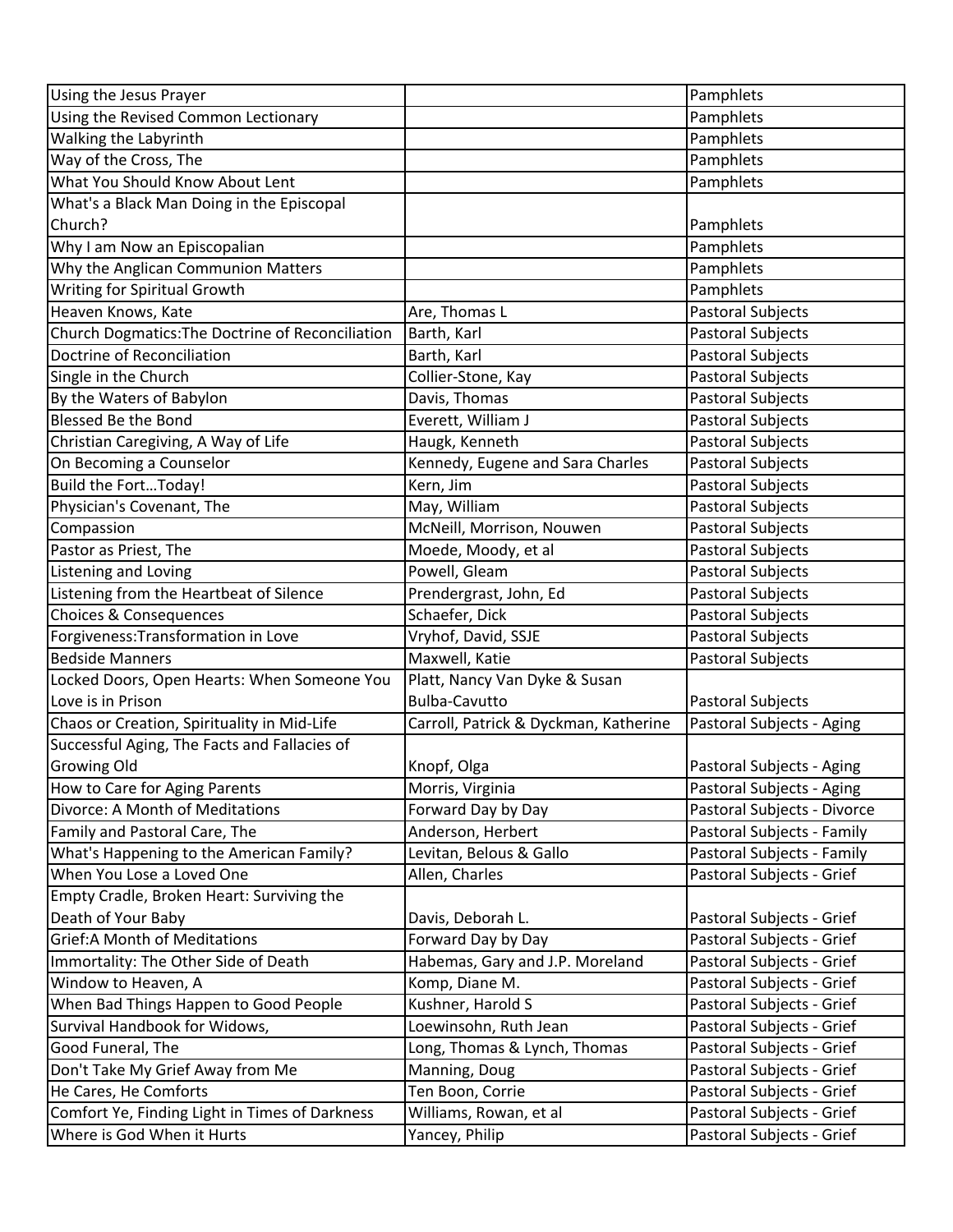| Truth About Suffering, The                      |                                                                       | Pastoral Subjects - Grief     |
|-------------------------------------------------|-----------------------------------------------------------------------|-------------------------------|
|                                                 | Caine, Kenneth W and Kaufman, Brian                                   |                               |
| Prayer, Faith & Healing                         | P                                                                     | Pastoral Subjects - Healing   |
| Accepting Your Power to Heal                    | Krieger, Dolores                                                      | Pastoral Subjects - Healing   |
| Wounded Healer, The                             | Phillips, J.B.                                                        | Pastoral Subjects - Healing   |
| <b>Recovering from Depression</b>               | Smith, Katherin                                                       | Pastoral Subjects - Healing   |
| <b>Experience of Inner Healing</b>              | Stapleton, Ruth Carter                                                | Pastoral Subjects - Healing   |
| Committed Marriage, The                         | Achtemeier, Elizabeth                                                 | Pastoral Subjects - Marriage  |
|                                                 |                                                                       |                               |
| Intimate Marriage, The                          | Clinebell, Howard & Clinebell, Charlotte Pastoral Subjects - Marriage |                               |
| Growing Love in Christian Marriage              | Smith, Antoinette & Leon                                              | Pastoral Subjects - Marriage  |
|                                                 | Wallerstein, Judith & Sandra                                          |                               |
| Good Marriage, The                              | Blakeslee                                                             | Pastoral Subjects - Marriage  |
| <b>Re-inventing Marriage</b>                    | Webber, Christopher                                                   | Pastoral Subjects - Marriage  |
| 7 Habits of Highly Effective Teens              | Covey, Sean                                                           | Pastoral Subjects - Parenting |
| <b>Step-By Step-Parenting</b>                   | Eckler, James                                                         | Pastoral Subjects - Parenting |
| Do Our Pets Go to Heaven?                       | James, Terry and Thomas Horn                                          | Pastoral Subjects - Pets      |
| On God and Dogs                                 | Webb, Stephen                                                         | Pastoral Subjects - Pets      |
| This Far by Grace                               | Alexander, Neil                                                       | Pastoral Subjects - Sexuality |
| What the Bible Really Says About Homosexuality  | Helminiak, Daniel A.                                                  | Pastoral Subjects - Sexuality |
| <b>Bible and Sex Ethics Today</b>               | Scorer, C.G.                                                          | Pastoral Subjects - Sexuality |
| Oxford Book of Prayer, The                      | Appleton, George, Ed.                                                 | Prayer                        |
| Windows into Heaven: Writing & Praying with     |                                                                       |                               |
| Icons                                           | Blair, Paige                                                          | Prayer                        |
| Prayer and Personal Religion                    | Coburn, John                                                          | Prayer                        |
| Christ, The Golden-Blossom                      | Dales, Douglas                                                        | Prayer                        |
| Celtic Way of Prayer, The                       | de Waal, Esther                                                       | Prayer                        |
| When the Well Runs Dry: Prayer Beyond the       |                                                                       |                               |
| Beginnings                                      | Green, Thomas                                                         | Prayer                        |
| Practice of Prayer, The                         | Guenther, Margaret                                                    | Prayer                        |
| Quiet in His Presence                           | Harris, Jan                                                           | Prayer                        |
|                                                 | <b>Indigenous Theological Training</b>                                |                               |
| Disciple's Prayer Book, A                       | Institute                                                             | Prayer                        |
| Rosary, The: A Journey to the Beloved           | Jansen, Gary                                                          | Prayer                        |
| Help! Thanks! Wow!, The Three Essential Prayers | Lamott, Ann                                                           | Prayer                        |
| Daniel Prayer, The                              | Lotz, Anne Graham                                                     | Prayer                        |
| Praying in Color                                | MacBeth, Sybil                                                        | Prayer                        |
| <b>Keeping Silence</b>                          | McPherson, C.W.                                                       | Prayer                        |
| All You Really Need to Know About Prayer You    |                                                                       |                               |
| Can Learn from the Poor                         | Perrotta, Louise                                                      | Prayer                        |
| Praying with the Psalms                         | Peterson, Eugene                                                      | Prayer                        |
| Prayer in the Secular City                      | Rhymes, Douglas                                                       | Prayer                        |
| Christ Beside Me, Christ Within Me              | Richardson, Beth                                                      | Prayer                        |
| Positive Prayers for Power-Filled Living        | Schuller, Robert                                                      | Prayer                        |
| Book of Prayers, A                              | Taylor, C. I.                                                         | Prayer                        |
| <b>Traveler's Prayer Book</b>                   | Webber, Christopher                                                   | Prayer                        |
| Illuminata                                      | Williamson, Marianne                                                  | Prayer                        |
| Amen                                            |                                                                       | Prayer                        |
| Prayers for Health and Healing                  |                                                                       | Prayer                        |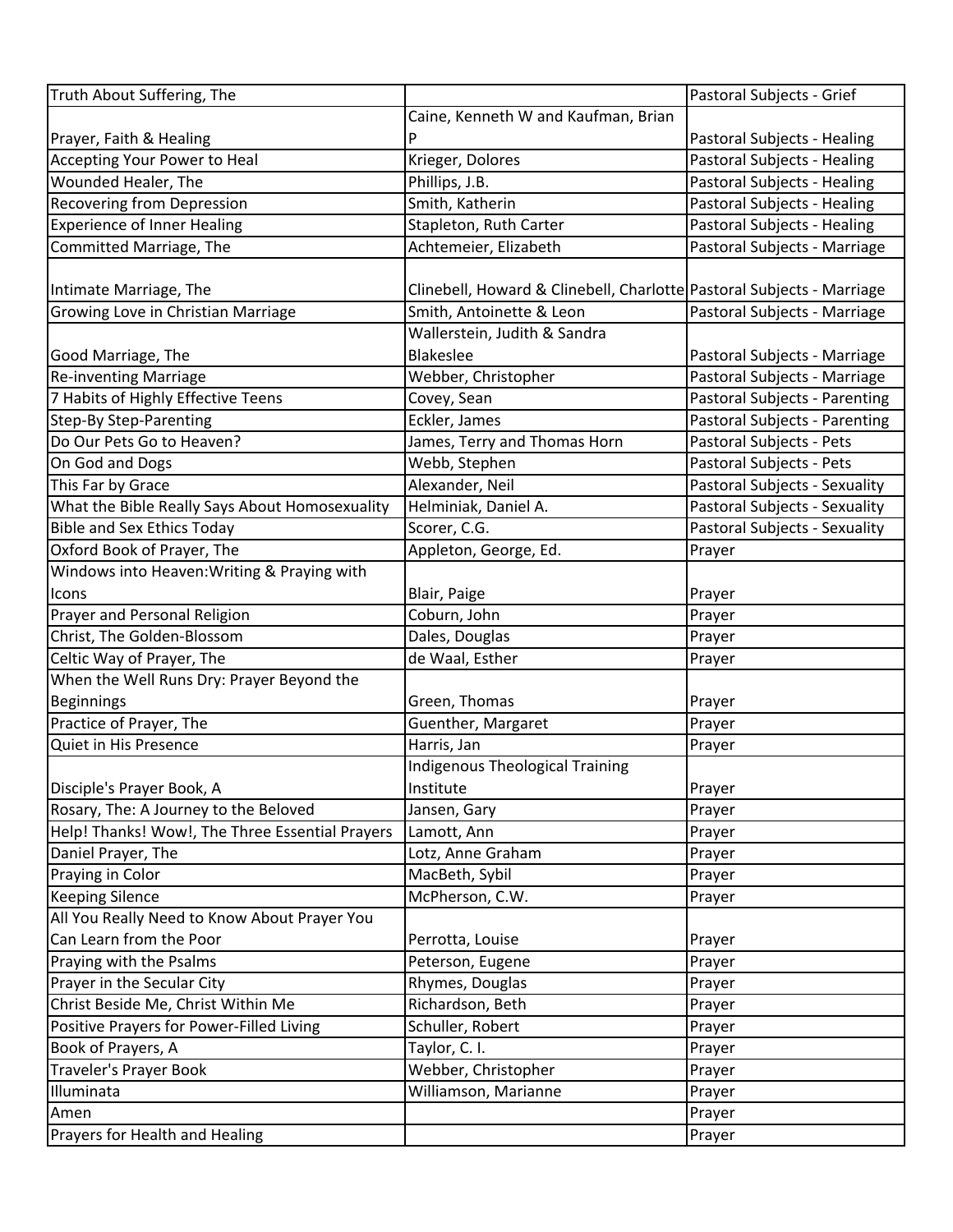| Rosary for Episcopalians, The                                     |                                    | Prayer        |
|-------------------------------------------------------------------|------------------------------------|---------------|
| Abingdon Bible Handbook                                           | Blair, Edward                      | Reference     |
| Oxford History of the Biblical World, The                         | Coogan, Michael, Ed.               | Reference     |
| New 20th Century Encyclopedia of Religious                        |                                    |               |
| Knowledge                                                         | Douglas, J.D.                      | Reference     |
| <b>Biblical Exegesis</b>                                          | Hayes, John and Carl Holladay      | Reference     |
| Oxford Companion to Philosophy                                    | Honderich, Ted                     | Reference     |
| Chronological and Background Charts of the New                    |                                    |               |
| Testament                                                         | House, Wayne                       | Reference     |
| Atlas of the Bible                                                | Rogerson, John                     | Reference     |
| World Treasury of Religious Quotations                            | Woods, Ralph                       | Reference     |
| Nelson's New Illustrated Bible Dictionary                         | Youngblood, Ronald, Ed.            | Reference     |
| <b>Bible Atlas with Charts and Biblical</b>                       |                                    |               |
| Reconstructions                                                   |                                    | Reference     |
| Christian World, The                                              |                                    | Reference     |
| Funk & Wagnall's Standard Handbook of                             |                                    |               |
| Synonyms, Antonyms & Prepositions                                 |                                    | Reference     |
| Harper Collins Concise Atlas of the Bible, The                    |                                    | Reference     |
| New Jerome Bible Handbook, The                                    |                                    | Reference     |
| Oxford Bible Atlas                                                |                                    | Reference     |
| Cost of Discipleship                                              | Bonhoeffer, Dietrich               | Saints        |
| Hildegard of Bingen: A Spiritual Reader                           | Butcher, Carmen Acevedo            | Saints        |
| Saint Thomas Aquinas "The Dumb Ox"                                | Chesterton, G.K.                   | Saints        |
| Lesser Feasts and Fasts                                           | <b>Church Publishing</b>           | <b>Saints</b> |
| Icons                                                             | Cormack, Robin                     | <b>Saints</b> |
| Bible and the Saints, The                                         | Duchet-Suchaux, G & Pastoureau, M. | <b>Saints</b> |
| Holy Companions: Spiritual Practices from the                     |                                    |               |
| <b>Celtic Saints</b>                                              | Earle, Mary C. & Maddox, Sylvia    | Saints        |
| Saintly Solutions to Life's Common Problems                       | Esper, Joseph                      | Saints        |
| <b>Beloved and Chosen</b>                                         | Evans, Jill                        | Saints        |
| <b>Oxford Dictionary of Saints</b>                                | Farmer, David Hugh                 | Saints        |
| Columba                                                           | Finlay, Ian                        | Saints        |
| <b>Father Mychal Judge</b>                                        | Ford, Michael                      | Saints        |
| Stars in a Dark World: Stories of the Saints and                  |                                    |               |
| Holy                                                              |                                    |               |
| Days of the Liturgy                                               | Fr. John-Julian, OJN               | Saints        |
| Saints for All Seasons                                            | Green, Victor                      | Saints        |
| Saintly Scorecard 2018, The                                       | Gunn, Scott and Tim Schenk         | Saints        |
| Bonhoeffer Phenomenon, The                                        | Haynes, Stephen R.                 | <b>Saints</b> |
| Hildegard of Bingen: Selections from Her Writings                 | Hickam, Homer                      | Saints        |
| <b>Revelations of Divine Love</b>                                 | Julian of Norwich                  | <b>Saints</b> |
| <b>Animal Economies</b>                                           | Kiser, Lisa                        | <b>Saints</b> |
| Uppity Women of Medieval Times                                    | Leon, Vicki                        | Saints        |
| Saints of the Roman Calendar                                      | Lodi, Enzo                         | Saints        |
| Picture Book of Saints, A                                         | Lovasik, Lawrence                  | Saints        |
| My Life with the Saints                                           | Martin, James                      | Saints        |
| Bonhoeffer:Pastor, Martyr, Prophet, Spy                           | Metaxas, Eric                      | Saints        |
|                                                                   |                                    |               |
| St. Francis, Paul Taylor and Franciscan Biocentrism Missoni, John |                                    | Saints        |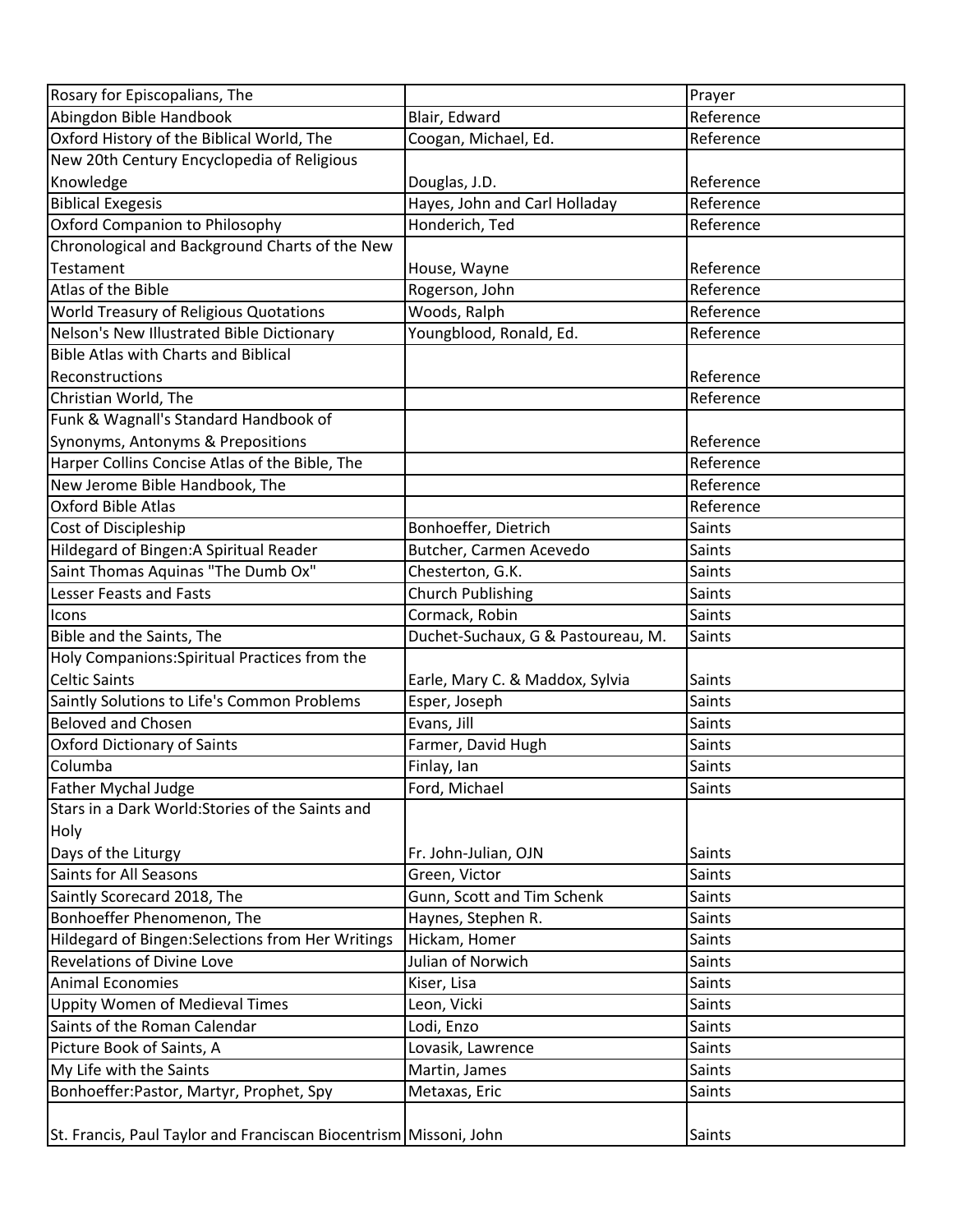| Edith Stein: Modern Saint and Martyr            | Mosley, Joanne             | Saints              |
|-------------------------------------------------|----------------------------|---------------------|
| Little Book of Catherine of Dublin, The         | Mullan, Don                | Saints              |
| Brother Sun, Sister Moon, Canticle of the       |                            |                     |
| Creatures                                       | Paterson, Katherine        | Saints              |
| Saints, Signs and Symbols: A Concise Dictionary | Post, Ellwood              | <b>Saints</b>       |
| Five Silent Years of Corrie Ten Boom, The       | Rosewell, Pamela           | Saints              |
| Twelve, The                                     | Ruffin, Bernard            | Saints              |
| Saintly Scorecard 2014                          | Schenck, Tim & Gunn, Scott | Saints              |
| Life of St. Columba                             | Sharpe, Richard            | Saints              |
| Confessions                                     | St. Augustine              | Saints              |
| Hymn of the Sun                                 | St. Francis                | Saints              |
| Lessons of St. Francis, The                     | Talbot, John Michael       | Saints              |
| Traveling with the Saints in Italy              | Vardey, Lucinda            | Saints              |
| <b>Calendar of Saints</b>                       | Veal, David                | Saints              |
| <b>Thomas Becket</b>                            | Winston, Richard           | Saints              |
| Lives of the Saints                             |                            | Saints              |
| Mysticism                                       |                            | Saints              |
| Saintly Scorecard 2017                          |                            | <b>Saints</b>       |
| Confessions of Saint Augustine, The             |                            | Saints              |
| Social Justice                                  | Brandt, Richard, Ed.       | Social Justice      |
| <b>Dismantling Injustice</b>                    | Love-Fordham, April        | Social Justice      |
| First Phone Call from Heaven, The               | Albom, Mitch               | Spiritual/Religious |
| Five People You Meet in Heaven, The             | Albom, Mitch               | Spiritual/Religious |
| Proof of Heaven                                 | Alexander, Eben            | Spiritual/Religious |
| Springtime of the Spirit                        | Alexander, John D          | Spiritual/Religious |
| How to Live: A Search for Wisdom From Old       |                            |                     |
| People                                          | Alford, Henry              | Spiritual/Religious |
| Wisdom of Mr. Chesterton, The                   | Armstrong, Dave, Ed.       | Spiritual/Religious |
| <b>Compassion &amp; Solidarity</b>              | Baum, Gregory              | Spiritual/Religious |
| Do Justice                                      | Blank, Rebecca             | Spiritual/Religious |
| Practice of the Presence of God with Spiritual  |                            |                     |
| Maxims                                          | <b>Brother Lawrence</b>    | Spiritual/Religious |
| To Pluck Up, To Tear Down                       | Brueggemann, Walter        | Spiritual/Religious |
| Your God is too Safe                            | Buchanan, Mark             | Spiritual/Religious |
| Power for Living                                | Buckingham, Jamie          | Spiritual/Religious |
| Book of Bebb, The                               | Buechner, Frederick        | Spiritual/Religious |
| Pilgrim's Progress                              | Bunyan, John               | Spiritual/Religious |
| Soul's Journey, The                             | Burleson, Kathrin          | Spiritual/Religious |
| <b>Angel Letters</b>                            | Burnham, Sophy             | Spiritual/Religious |
| Kingdon, Grace, Judgment                        | Capon, Robert              | Spiritual/Religious |
| Seeing Through God's Eyes                       | Caruso, Cynthia            | Spiritual/Religious |
| Gift of Years, The                              | Chittister, Joan           | Spiritual/Religious |
| How to Know God                                 | Chopra, Deepak             | Spiritual/Religious |
| <b>Born Again</b>                               | Colson, Charles            | Spiritual/Religious |
| <b>Battlefields and Blessings</b>               | Cook, Jane                 | Spiritual/Religious |
| Living on the Border of the Holy                | Countryman, William        | Spiritual/Religious |
| Soul:An Archaeology                             | Cousineau, Phil, Ed.       | Spiritual/Religious |
| Jesus, My Father, the CIA, and Me               | Cron, Ian                  | Spiritual/Religious |
| I Lift up My Eyes to the Hills                  | Dawe, Nancy Anne           | Spiritual/Religious |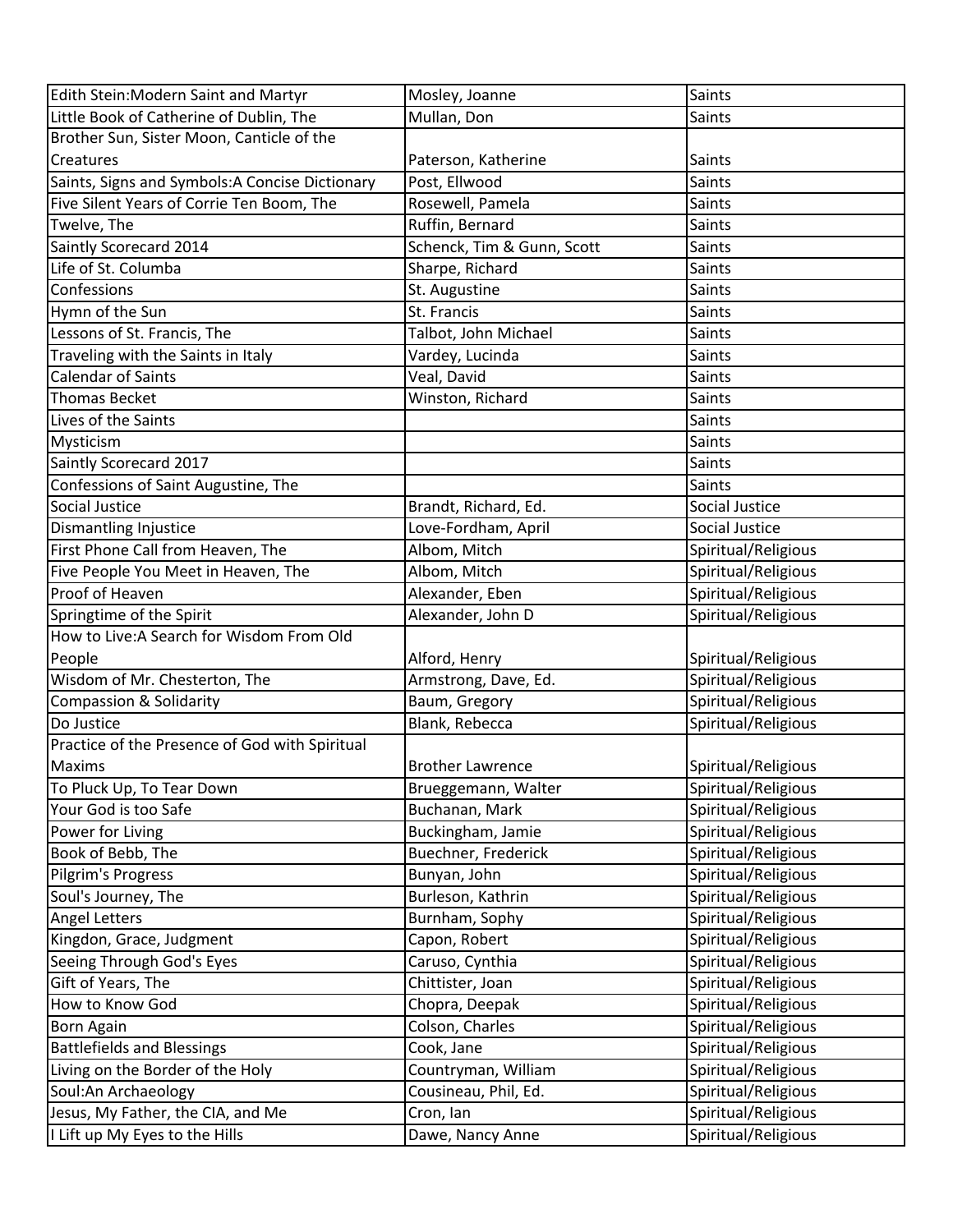| <b>Slouching Towards Bethlehem</b>              | Didion, Joan                   | Spiritual/Religious |
|-------------------------------------------------|--------------------------------|---------------------|
| Christianity and Real Life                      | Dietz, William                 | Spiritual/Religious |
| Tree that Survived the Winter, The              | Fahy, Mary                     | Spiritual/Religious |
| Listening Hearts: Discerning Call in Community  | Farnham, Suzanne et al         | Spiritual/Religious |
| <b>Touched by Angels</b>                        | Freeman, Eileen                | Spiritual/Religious |
| Theology of the Hammer, The                     | Fuller, Millard                | Spiritual/Religious |
| Jesus, the Son of Man                           | Gibran, Kahlil                 | Spiritual/Religious |
| Prophet, The                                    | Gibran, Kahlil                 | Spiritual/Religious |
| Spiritual Sayings of Kahlil Gibran              | Gibran, Kahlil                 | Spiritual/Religious |
| Unspeakable: My Journey as a Lost Boy of Sudan  | Gieu, Reng Ajak                | Spiritual/Religious |
| <b>Angel Voices</b>                             | Goldman, Karen                 | Spiritual/Religious |
| Angels: God's Secret Agents                     | Graham, Billy                  | Spiritual/Religious |
| Weeds Among the Wheat                           | Green, Thomas                  | Spiritual/Religious |
| Practice of Piety, The                          | Hambrick-Stowe, Charles        | Spiritual/Religious |
| Journey, The                                    | Hamilton, Adam                 | Spiritual/Religious |
| <b>Undiscovered Country</b>                     | Hawkins, Peter                 | Spiritual/Religious |
| <b>Beloved Dust</b>                             | Hughes, Robert D III           | Spiritual/Religious |
| Next Christendom, The                           | Jenkins, Philip                | Spiritual/Religious |
| Lord is My Shepherd, The                        | Kushner, Harold S              | Spiritual/Religious |
| Appreciating God's Creation Through Scripture   | Laffey, Alice                  | Spiritual/Religious |
| <b>Broken Angels</b>                            | Liviero, Gemma                 | Spiritual/Religious |
| Hagia Sophia                                    | Lord Kinross                   | Spiritual/Religious |
| Restoration Project, The                        | Martin, Christopher            | Spiritual/Religious |
| Angela's Ashes                                  | McCourt, Frank                 | Spiritual/Religious |
| Disciples on the Way                            | Mead, Carol                    | Spiritual/Religious |
| Paradise Lost                                   | Milton, John                   | Spiritual/Religious |
| <b>Uncommon Decency</b>                         | Mouw, Richard                  | Spiritual/Religious |
| <b>Speaking Faithfully</b>                      | Naughton, Jim & Rebecca Wilson | Spiritual/Religious |
| Gospel According to Harry Potter, The           | Neal, Connie                   | Spiritual/Religious |
| Lost Christianity                               | Needleman, Jacob               | Spiritual/Religious |
| Book of Creation, The:An Introduction to Celtic |                                |                     |
| Spirituality                                    | Newell, J. Philip              | Spiritual/Religious |
| Listening for the Heartbeat of God, a Celtic    |                                |                     |
| Spirituality                                    | Newell, J. Philip              | Spiritual/Religious |
| <b>Amazing Grace</b>                            | Norris, Kathleen               | Spiritual/Religious |
| <b>Privileged Conversations</b>                 | Olson, Richard                 | Spiritual/Religious |
| Barn at the End of the World                    | O'Reilley, Mary Rose           | Spiritual/Religious |
| Let Your Life Speak                             | Palmer, Parker J.              | Spiritual/Religious |
| Promise of Paradox, The                         | Palmer, Parker J.              | Spiritual/Religious |
| Keeping the Promise                             | Parker, Andrew                 | Spiritual/Religious |
| Praise Be to You                                | Pope Francis                   | Spiritual/Religious |
| Chosen, The                                     | Potok, Chaim                   | Spiritual/Religious |
| <b>Flunking Sainthood</b>                       | Riess, Jana                    | Spiritual/Religious |
| Varieties of Religious Presence                 | Roozen, McKinney, Carroll      | Spiritual/Religious |
| God of Small Things, The                        | Roy, Arundhati                 | Spiritual/Religious |
| Kingdom Within, The                             | Sanford, John                  | Spiritual/Religious |
| Gospel According to Jesus Christ, The           | Saramago, Jose                 | Spiritual/Religious |
| 15 Things You Should Give Up to be Happy        | Savine, Luminita               | Spiritual/Religious |
| Letters to Me                                   | Schmidt, Dan E.                | Spiritual/Religious |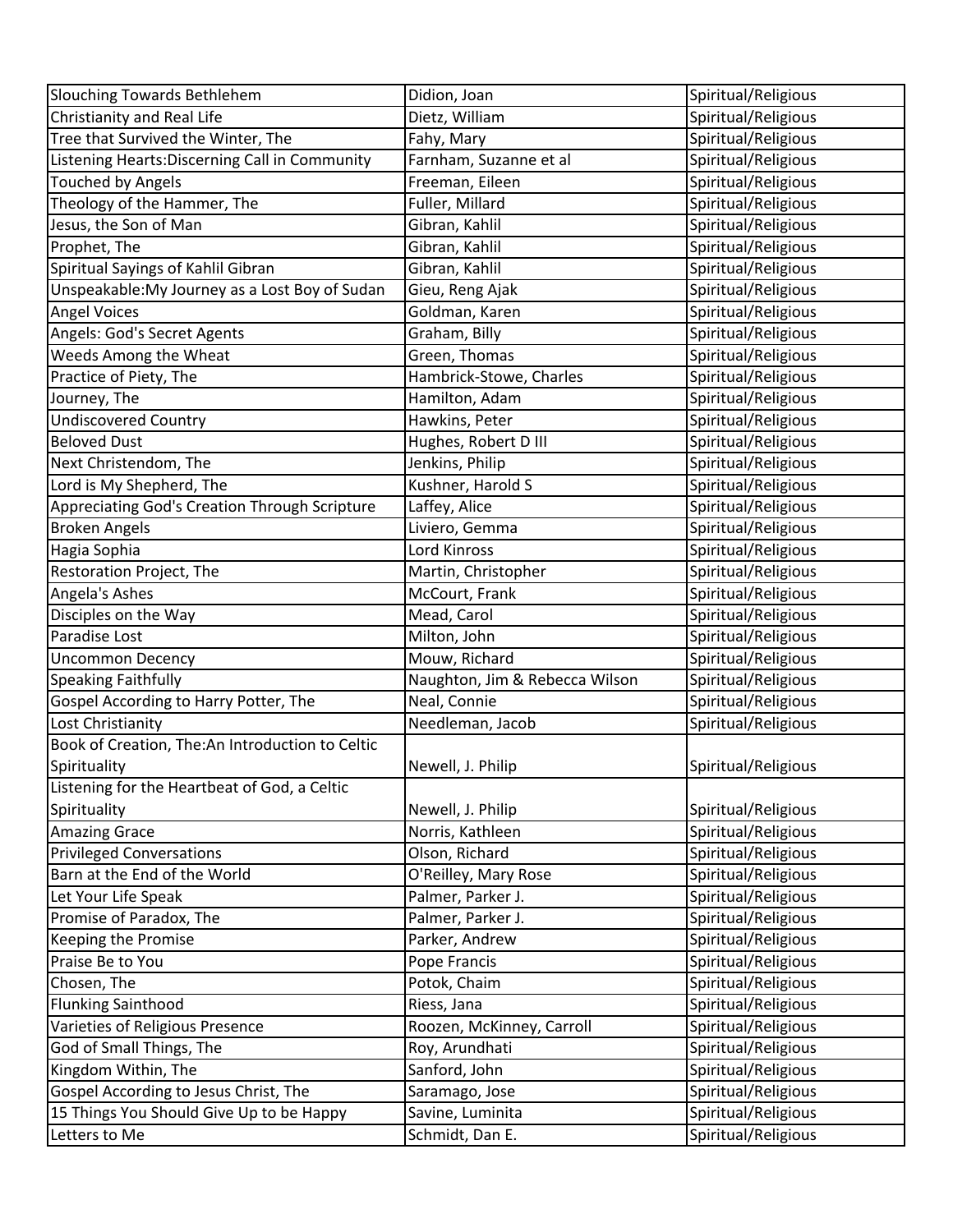| Let's Feel Good About Ourselves                 | Schuller, Robert                     | Spiritual/Religious    |
|-------------------------------------------------|--------------------------------------|------------------------|
| Move Ahead with Possibility Thinking            | Schuller, Robert                     | Spiritual/Religious    |
| Are You Listening? Ancient Wisdom for the       |                                      |                        |
| <b>Spiritual Quest</b>                          | Simmons, Ymani                       | Spiritual/Religious    |
| Rest of the Gospel, The                         | Stone, Dan and David Gregory         | Spiritual/Religious    |
| Living Water: Baptism as a Way of Life          | Tammany, Klara                       | Spiritual/Religious    |
| Tune in to God                                  | The Sending Love Club                | Spiritual/Religious    |
| Re-Discovering the Sacred                       | Tickle, Phyllis                      | Spiritual/Religious    |
| God's Empire                                    | Trollinger, Jr., William             | Spiritual/Religious    |
| Truth that Leads to Eternal Life                | Watchtower Bible and Tract Society   | Spiritual/Religious    |
| Our Incoming World Government: God's Kingdom    | Watchtower Bible and Tract Society   | Spiritual/Religious    |
| On the Threshold of God's Future                | Westerhoff, John and Caroline Hughes | Spiritual/Religious    |
| <b>Ventures in Proclamation</b>                 | Wetmore, J. Stuart                   | Spiritual/Religious    |
| Ray of Darkness, A                              | Williams, Rowan                      | Spiritual/Religious    |
| Search                                          | Wilson, Charles                      | Spiritual/Religious    |
| God Moment Principle, The                       | Wright, Alan                         | Spiritual/Religious    |
| Anglican-Orthodox Dialogue                      |                                      | Spiritual/Religious    |
| Evangelical Catechism, An (German and English)  |                                      | Spiritual/Religious    |
| <b>Bible Readings for the Home</b>              |                                      | Spiritual/Religious    |
| Passionsspiele Oberammergau                     |                                      | Spiritual/Religious    |
| Fires of Faith, The                             |                                      | Spiritual/Religious    |
| The Story                                       |                                      | Spiritual/Religious    |
|                                                 |                                      |                        |
| The Annimar: Recent Unearthed Artifacts from an |                                      |                        |
| Imaginary North America Pre-Columbian Culture   | Bobick, Bruce                        | St. Margaret's Authors |
| Winning in Small Claims Court                   | Brewer, William E.                   | St. Margaret's Authors |
| Fight for Snodgrass Hill and the Rock of        |                                      |                        |
| Chickamauga, The                                | Carter, Robert                       | St. Margaret's Authors |
| Longstreet's Breakthrough at Chickamauga        | Carter, Robert                       | St. Margaret's Authors |
| From Parsifal to Peron                          | Claxton, Robert H.                   | St. Margaret's Authors |
| History of the Carrollton Kiwanis Club          | Claxton, Robert H.                   | St. Margaret's Authors |
| <b>String Theory</b>                            | Covel, Robert                        | St. Margaret's Authors |
| <b>Wind Song</b>                                | Covel, Robert                        | St. Margaret's Authors |
| Political Artistry of the Bayeux Tapestry, The  | Crafton, John Micheal                | St. Margaret's Authors |
| Story of St. Margaret's Episcopal Church 1887-  |                                      |                        |
| 1987                                            | Cumming, Emily                       | St. Margaret's Authors |
| Family Secret, The                              | Cumming, Joe and Doug                | St. Margaret's Authors |
| Bylines: Writings from the American South, 1963 |                                      |                        |
| to1997                                          | Cumming, Joseph                      | St. Margaret's Authors |
| <b>Emerald Amulet, The</b>                      | Cunningham, J.P.                     | St. Margaret's Authors |
| Somerset                                        | Cunningham, J.P.                     | St. Margaret's Authors |
| ESPionage                                       | Doxey, William                       | St. Margaret's Authors |
| Cousins to the Kudzu                            | Doxey, William                       | St. Margaret's Authors |
| Easy to Love                                    | Garrett, Joe                         | St. Margaret's Authors |
| Highbrows, Hillbillies, and Hellfire            | Goodson, Steve                       | St. Margaret's Authors |
| Glimpses of Hope                                | Gordon, Catherine S.                 | St. Margaret's Authors |
| Muskets, Cannon Balls & Bombs                   | Kennedy, Benjamin                    | St. Margaret's Authors |
| Time to Sow and a Time to Reap, A               | Kennedy, Claudia Rowe                | St. Margaret's Authors |
| Fantasy & Science Fistion                       | Magazine                             | St. Margaret's Authors |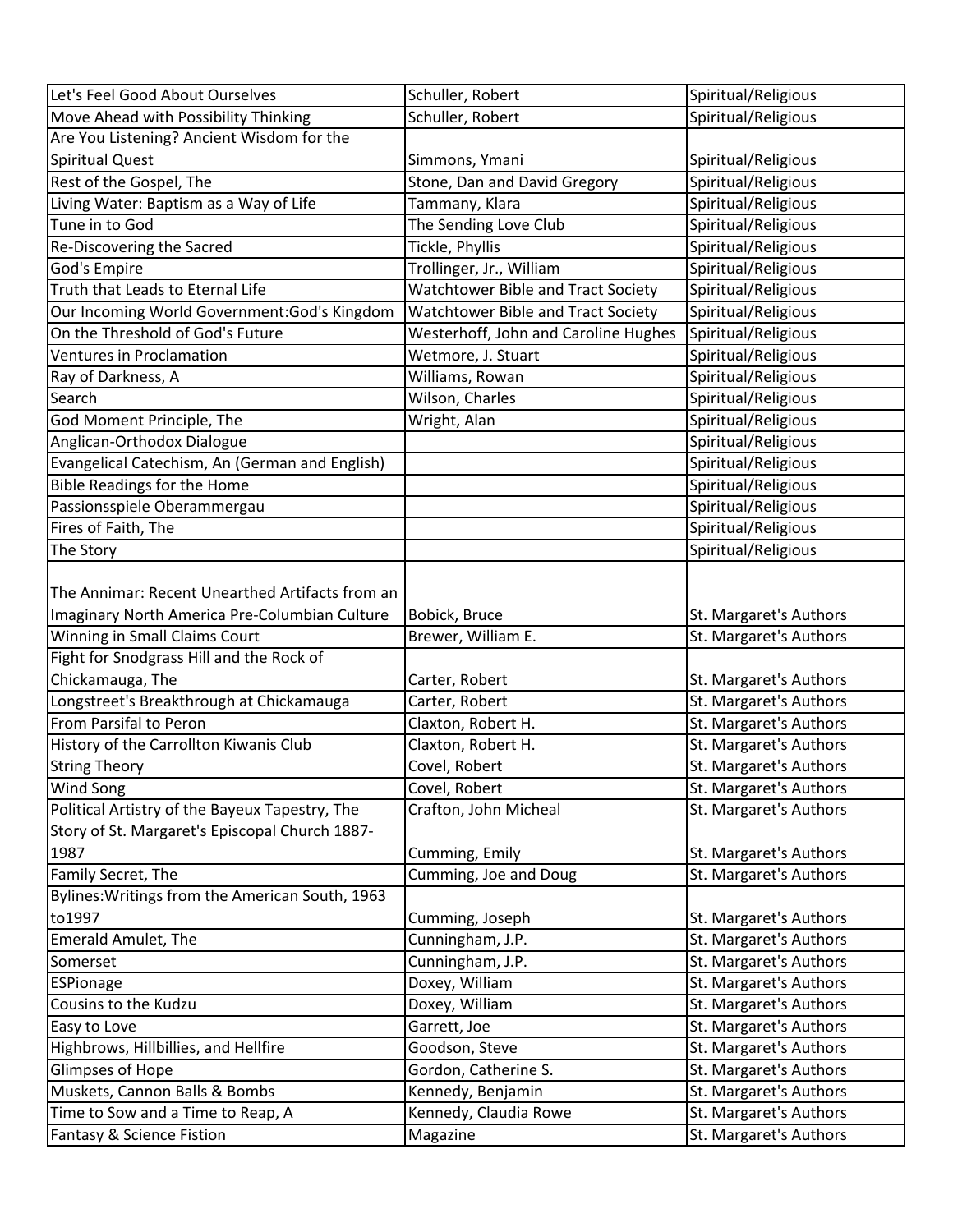| A Pafford Line in Review                                           | Pafford, John Williams            | St. Margaret's Authors |
|--------------------------------------------------------------------|-----------------------------------|------------------------|
| Obligations: A Collection of Verses in Fulfillment                 | Pafford, Ward                     | St. Margaret's Authors |
| Unforgettable, The                                                 | Pafford, Ward                     | St. Margaret's Authors |
| Twelve Apostle Plaques of St. Margaret's, The                      |                                   | St. Margaret's Authors |
| Psalms 1 - 72                                                      | Anderson, A.A.                    | The Bible              |
| Psalms 73 - 150                                                    | Anderson, A.A.                    | The Bible              |
| What Are They Saying About the Formation of                        |                                   |                        |
| Pauline Churches?                                                  | Ascough, Richard                  | The Bible              |
| Psalmnary, The                                                     | Barrett, James                    | The Bible              |
| Bible for Today's Church, The                                      | Bennett, Robert A and OC Edwards  | The Bible              |
| Creating the Old Testament: The Emergence of the                   |                                   |                        |
| <b>Hebrew Bible</b>                                                | Bigger, Stephen                   | The Bible              |
| Psalms: The Prayer Book of the Bible                               | Bonhoeffer, Dietrich              | The Bible              |
| Story of the Bible, The                                            | Bowie, Walter R                   | The Bible              |
| Gospel According to John, The: I-XII                               | Brown, Raymond                    | The Bible              |
|                                                                    | Brueggemann, Walter & William     |                        |
| Psalms                                                             | Bellinger, Jr.                    | The Bible              |
| Language and Imagery of the Bible, The                             | Caird, G.B.                       | The Bible              |
| Short Introduction to the Hebrew Bible, A                          | Collins, John                     | The Bible              |
| Psalms                                                             | Creach, Jerome                    | The Bible              |
| <b>Bible Today, The</b>                                            | Dodd, C.H.                        | The Bible              |
| History of the Bible: The Making of the New                        |                                   |                        |
| Testament Canon                                                    | Ehrman, Bart                      | The Bible              |
| Lost Scriptures: Books That Did Not Make It into                   |                                   |                        |
| the New Testament                                                  | Ehrman, Bart                      | The Bible              |
| <b>Misquoting Jesus</b>                                            | Ehrman, Bart                      | The Bible              |
| Dead Sea Scrolls Uncovered, The                                    | Eisenman, Robert and Michael Wise | The Bible              |
| Apocalypse Then and Now                                            | Faley, Roland                     | The Bible              |
| New Gospel Parallels: Volume One                                   | Funk, Robert                      | The Bible              |
| Short History of the Interpretation of the Bible                   | Grant, Robert M.                  | The Bible              |
| Book of Genesis, Chapters 1 - 17, The                              | Hamilton, Victor                  | The Bible              |
| What Are They Saying About the Pastoral Epistles?   Harding, Mark` |                                   | The Bible              |
| What Are They Saying About the Catholic Epistles?   Harner, Philip |                                   | The Bible              |
| What Are They Saying About the Letter to the                       |                                   |                        |
| Hebrews?                                                           | Harrington, Daniel                | The Bible              |
| What Are They Saying About Environmental                           |                                   |                        |
| Theology?                                                          | Hart, Johyn                       | The Bible              |
| What Are They Saying About the Trinity?                            | Hunt, Anne                        | The Bible              |
| Writings of the New Testament, The:An                              |                                   |                        |
| Interpretation                                                     | Johnson, Luke Timothy             | The Bible              |
|                                                                    | Kasser, Rodolphe, Marvin Meyer &  |                        |
|                                                                    | Gregor                            |                        |
| Gospel of Judas, The                                               | Wurst                             | The Bible              |
| Genesis                                                            | Kidner, Derek                     | The Bible              |
| Amos: Window to God                                                | Kirkpatrick, Dow                  | The Bible              |
| New Testament Apocalyptic?                                         | Lewis, Scott                      | The Bible              |
| All the 2s of the Bible                                            | Lockyer, Herbert                  | The Bible              |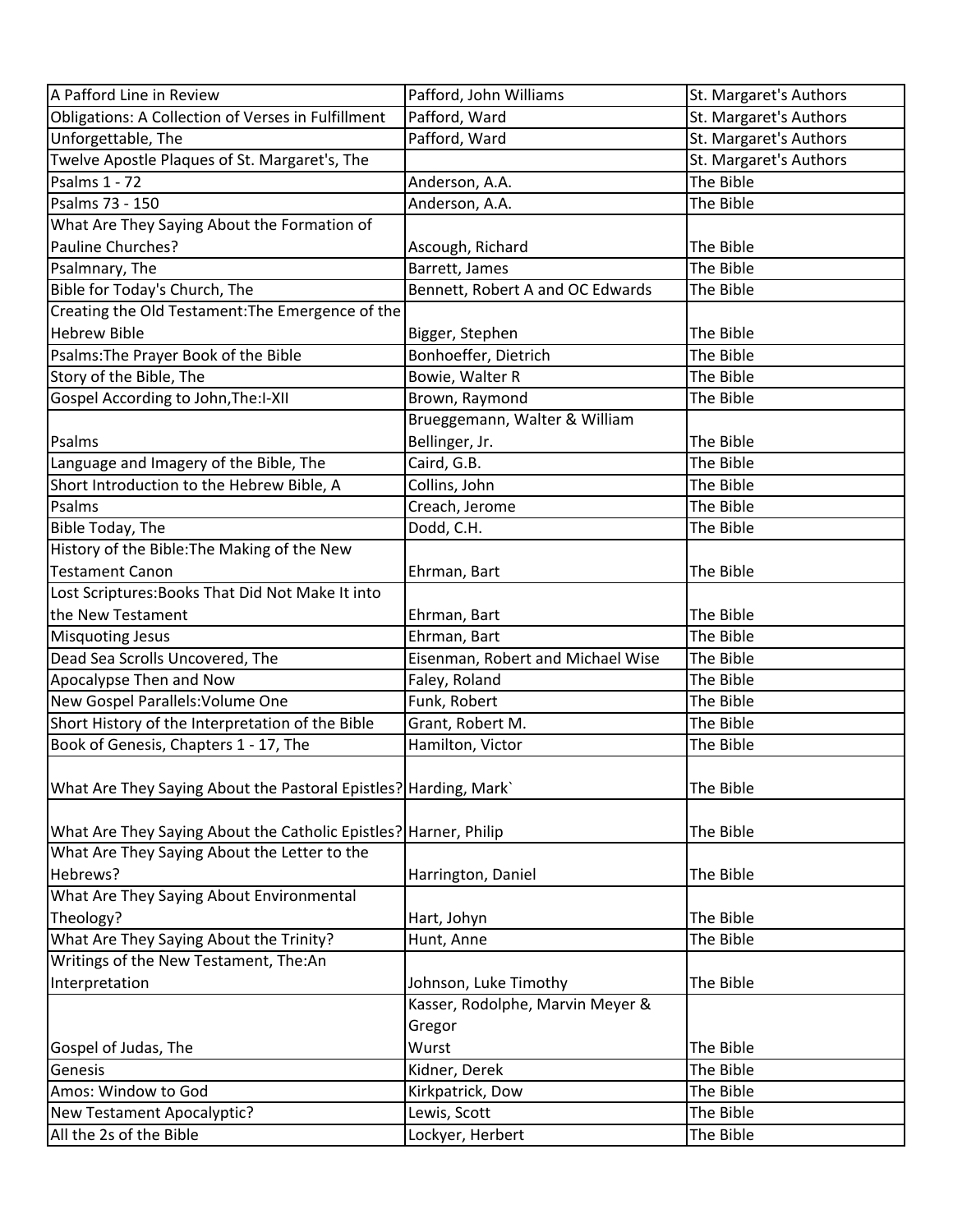| James in the Suburbs                            | Love-Fordham, April                 | The Bible            |
|-------------------------------------------------|-------------------------------------|----------------------|
| Lost Gospel, The: The Book of Q and Christian   |                                     |                      |
| Origins                                         | Mack, Burton                        | The Bible            |
| Book of Job, The                                | Mitchell, Stephen, tr               | The Bible            |
| God's Secretaries: The Making of the King James |                                     |                      |
| <b>Bible</b>                                    | Nicolson, Adam                      | The Bible            |
| Psalms: Prayers of the Heart                    | Peterson, Eugene                    | The Bible            |
| Introducing the New Testament                   | Powell, Mark Allan                  | The Bible            |
| Bible, The                                      | Prickett, Stephen and Robert Baroes | The Bible            |
| Lost Years of Jesus, The                        | Prophet, Elizabeth Clare            | The Bible            |
| World that Shaped the New Testament, The        | Roetzel, Calvin                     | The Bible            |
| Thus Saith the Lord: The Revolutionary Moral    |                                     |                      |
| Vision of Isaiah and Jeremiah                   | Rubenstein, Richard                 | The Bible            |
| Anatomy of the New Testament                    | Spivey, Robert and Moody Smith, Jr. | The Bible            |
| Revelations: Personal Responses to the Books of |                                     |                      |
| the Bible                                       | Various                             | The Bible            |
|                                                 | Wise, Michael, Martin Abegg, Edward |                      |
| Dead Sea Scrolls: A New Translation             | Cook                                | The Bible            |
| ABC's of the Bible                              |                                     | The Bible            |
| ABC's of the Bible                              |                                     | The Bible            |
| Favorite Quotations from the Bible              |                                     | The Bible            |
| Oneness in Christ: Sermons from the Protestant  |                                     |                      |
| Hour                                            |                                     | The Bible            |
| Qumran: Scrolls in the Desert                   |                                     | The Bible            |
| Eucharist for Newcomers, The                    | All Saints' Episcopal Church        | The Episcopal Church |
|                                                 |                                     |                      |
| Lay Reader's Guide, A                           | Atkinson, Clifford                  | The Episcopal Church |
| Episcopal Church, The: Its Message for Men of   |                                     |                      |
| Today                                           | Atwater, George                     | The Episcopal Church |
| Introduction to the Episcopal Church, An        | Bernardin, J.B.                     | The Episcopal Church |
| Welcome to Anglican Spiritual Traditions        | Black, Vicki K.                     | The Episcopal Church |
| Welcome to the Church Year                      | Black, Vicki K.                     | The Episcopal Church |
| New Episcopal Way, The                          | Carlozzi, Carl                      | The Episcopal Church |
| Doing the Eucharist                             | Cowley, Patrick                     | The Episcopal Church |
| 101 Reasons to be Episcopalian                  | Crew, Louie                         | The Episcopal Church |
| Jesus Movement, The                             | Curry, Michael B                    | The Episcopal Church |
| A Working Manual for Altar Guilds               | Diggs, Dorothy                      | The Episcopal Church |
| Anglicanism: The Answer to Modernity            | Dormor, McDonald, Caddick           | The Episcopal Church |
| Manual for Eucharistic Visitors                 | Ely, Beth Wickenberg                | The Episcopal Church |
| Manual for Lay Eucharistic Ministers            | Ely, Beth Wickenberg                | The Episcopal Church |
| Your Faith, Your Life: An Invitation to the     |                                     |                      |
| Episcopal Church                                | Gamber, Jennifer                    | The Episcopal Church |
| Episcopalian's Dictionary, The                  | Harper, Howard                      | The Episcopal Church |
| Easy on the Alleluias, Harry                    | Hines, J. Stephen                   | The Episcopal Church |
| What is Anglicanism?                            | Holmes, Urban                       | The Episcopal Church |
| Worship Without Words                           | Klein, Patricia                     | The Episcopal Church |
| Episcopal Church in Georgia, The                | Malone, Henry                       | The Episcopal Church |
| Those Episkopals                                | Maynard, Dennis                     | The Episcopal Church |
|                                                 |                                     |                      |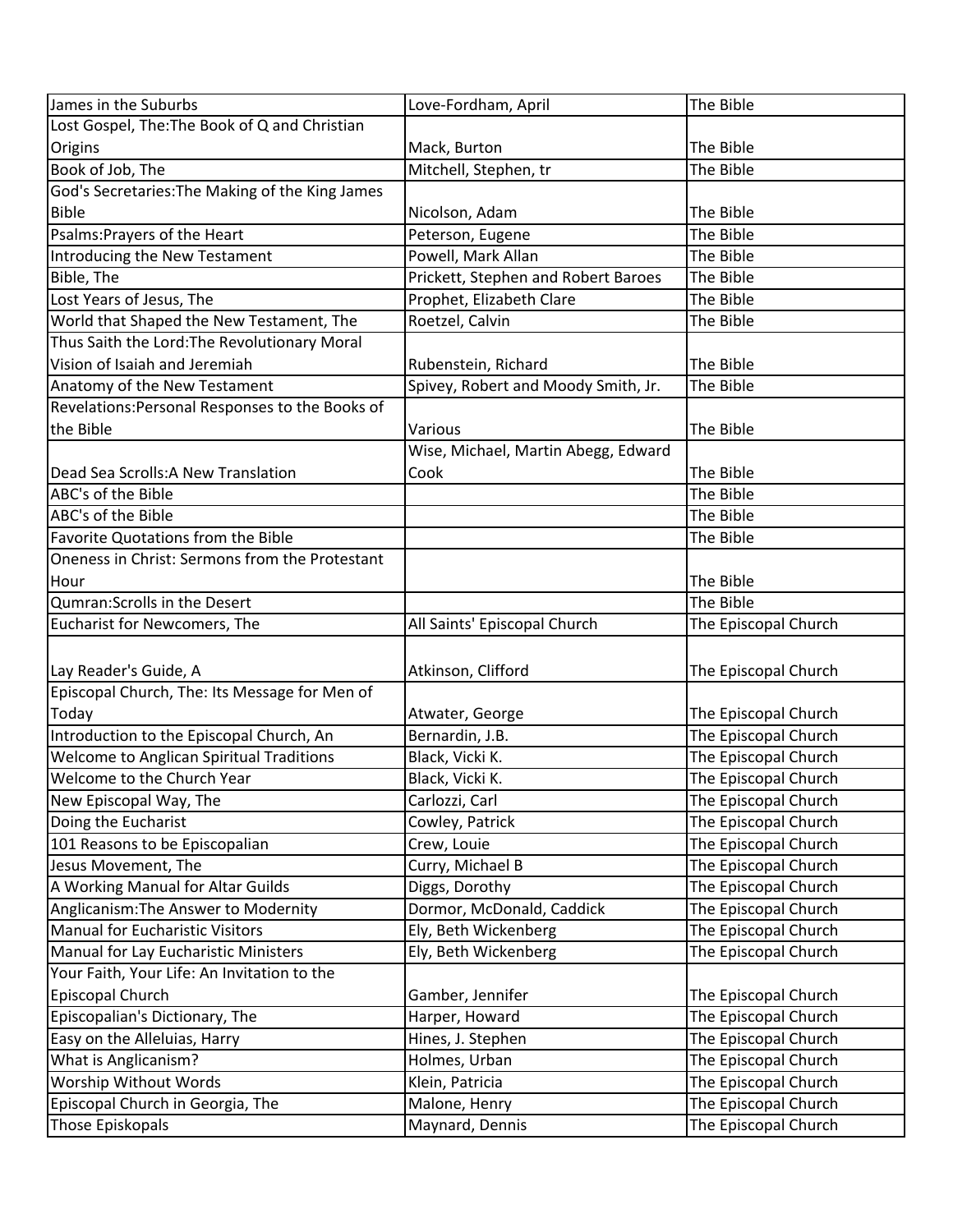| Manual for Acolytes, A                            | Michno, Dennis                        | The Episcopal Church |
|---------------------------------------------------|---------------------------------------|----------------------|
| Manual for Acolytes, A                            | Michno, Dennis                        | The Episcopal Church |
| Church Words: Origins and Meanings                | Moore, Stephen E.                     | The Episcopal Church |
| Understanding the Faith of the Church             | Norris, Richard                       | The Episcopal Church |
| Altar Guild Manual, An                            | Perry, Edith                          | The Episcopal Church |
| Faith of the Church, The                          | Pike, James                           | The Episcopal Church |
| History of the Episcopal Church, A                | Prichard, Robert                      | The Episcopal Church |
| Meaning of the Sacramental Symbols                | Richter, Klemens                      | The Episcopal Church |
| Lector's Guide to Biblical Pronunciations         | Staudacher, Joseph                    | The Episcopal Church |
| Episcopal Church's History, The - 1945-1985       | Sumner, David                         | The Episcopal Church |
| Looking at the Episcopal Church                   | Sydnor, William                       | The Episcopal Church |
|                                                   | Sykes, Stephen, John Booty, Jonathan  |                      |
| Study of Anglicanism, The                         | Knight                                | The Episcopal Church |
| Dictionary for Episcopalians, A                   | Wall, John N.                         | The Episcopal Church |
| New Dictionary for Episcopalians                  | Wall, Jr., John N.                    | The Episcopal Church |
| Vestry Handbook, The                              | Webber, Christopher                   | The Episcopal Church |
| Welcome to the Episcopal Church                   | Webber, Christopher                   | The Episcopal Church |
| Anglican Spirituality                             | Wolf, William J.                      | The Episcopal Church |
| Go Guide, The                                     | Wright, Robert and Donna Mote         | The Episcopal Church |
| Jesus Was an Episcopalian (and you can be one     |                                       |                      |
| too!)                                             | Yaw, Chris                            | The Episcopal Church |
| Constitutions & Canons of the Episcopal Church    |                                       | The Episcopal Church |
| Constitutions & Canons of the Episcopal Church    |                                       | The Episcopal Church |
| Continuing the Dialogue                           |                                       | The Episcopal Church |
| Diocese of Atlanta                                |                                       | The Episcopal Church |
| Episcopal Church for Roman Catholics, The         |                                       | The Episcopal Church |
| <b>Guide for Lay Readers</b>                      |                                       | The Episcopal Church |
| Instructed Eucharist, An                          |                                       | The Episcopal Church |
| Manual for Acolytes, A                            |                                       | The Episcopal Church |
| Marriage Service with Scripture Texts, The        |                                       | The Episcopal Church |
| Order of Worship for the Evening, An              |                                       | The Episcopal Church |
|                                                   |                                       |                      |
| Rhythm and Balance: A Profile of Presiding Bishop |                                       |                      |
| Katherine Jefferts Schori                         |                                       | The Episcopal Church |
| Songs                                             |                                       | The Episcopal Church |
| Washington National Cathedral                     |                                       | The Episcopal Church |
| Dawn from on High                                 | Alexander, John D                     | Theology             |
| Theology for a Trouble Believer                   | Allen, Diogenes                       | Theology             |
| Radical Theology and the Death of God             | <b>Altizer and Hamilton</b>           | Theology             |
| History of God, A                                 | Armstrong, Karen                      | Theology             |
| Finding God in the Movies                         | Barsotti, Catherine & Robert Johnston | Theology             |
| <b>Evangelical Exodus</b>                         | Beaumont, Douglas                     | Theology             |
| <b>Beyond Belief</b>                              | Bellah, Robert                        | Theology             |
| <b>Encountering Evil</b>                          | Cobb, Griffin et all                  | Theology             |
| In Search of the Mountain of God                  | Cornuke, Robert & David Halbrook      | Theology             |
| Disciples and Democracy                           | Cromartie, Michael                    | Theology             |
| Directions in Fundamental Moral Theology          | Curran, Charles                       | Theology             |
| God Makes the Rivers to Flow                      | Easwaran, Eknath                      | Theology             |
| Christian Theology                                | Erickson, Millard                     | Theology             |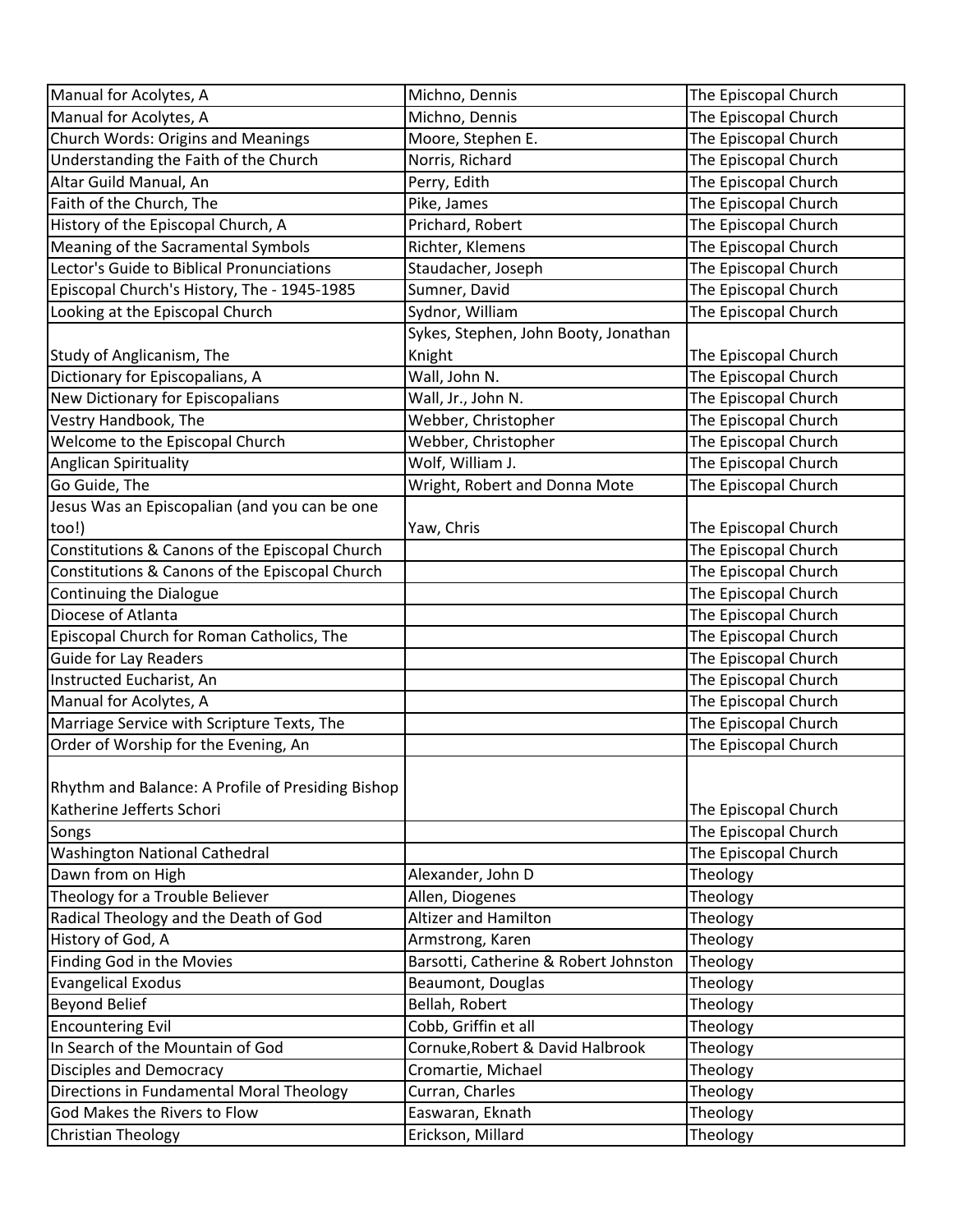| Aquinas on Nature and Grace                    | Fairweather, A.M., Ed          | Theology |
|------------------------------------------------|--------------------------------|----------|
| Theologia                                      | Farley, Edward                 | Theology |
| Preaching on the Holy Spirit                   | Ford, D.W. Cleverley           | Theology |
| <b>Original Blessing</b>                       | Fox, Matthew                   | Theology |
| DNA of God, The                                | Garza-Valdes, Leoncio          | Theology |
| Probing Heaven                                 | Gilmore, John                  | Theology |
| Philosophy of Religion                         | Green, Thomas                  | Theology |
| Searching for God                              | Gross, Francis L.              | Theology |
| <b>God and Human Suffering</b>                 | Hall, Douglas                  | Theology |
| Christology of the Later Fathers               | Hardy, Edward, Ed.             | Theology |
| Handbook of Theological Terms, A               | Harvey, Van                    | Theology |
| Handbook of Theological Terms, A               | Harvey, Van                    | Theology |
| Why Doctrines?                                 | Hefling, Charles               | Theology |
| Holy Spirit, The                               | Heron, Alasdair                | Theology |
| Readings in Christian Theology                 | <b>Hodgson and King</b>        | Theology |
| What Are They Saying About Fundamentalisms?    | Huff, Peter                    | Theology |
| Creed, The                                     | Johnson, Luke Timothy          | Theology |
| Freedom of a Christian, The                    | Jungel, Eberhard               | Theology |
| Religion Within the Limits of Reason Alone     | Kant, Immanuel                 | Theology |
| Remarkable Case of Dorothy L. Sayers, The      | Kenny, Catherine               | Theology |
| What Are They Saying About Paul and the Law?   | Koperski, Veronica             | Theology |
| Theology of the New Testament, The             | Kummel, Werner                 | Theology |
| What Are They Saying About New Testament       |                                |          |
| Apocalystic?                                   | Lewis, Scott                   | Theology |
| 20th Century Religious Thought                 | Macquarrie, John               | Theology |
| Principles of Christian Theology               | Macquarrie, John               | Theology |
| Rescuing the Bible from Fundamentalism:A Study |                                |          |
| Guide                                          | McNamara, Jill                 | Theology |
| Handbook of Christian Theologians, A           | Mertz and Peerman              | Theology |
|                                                | Micklethwait, John and Adrian  |          |
| God is Back                                    | Wooldridge                     | Theology |
| Loving the Questions: An Exploration of the    |                                |          |
| Nicene Creed                                   | Micks, Marianne                | Theology |
| <b>Faith Seeking Understanding</b>             | Migliore, Daniel               | Theology |
| God                                            | Miles, Jack                    | Theology |
| God in Creation                                | Moltmann, Jurgen               | Theology |
|                                                | Moltmann-Wendel, Elizabeth and |          |
| Humanity in God                                | Jurgen Moltmann                | Theology |
| Faith, The                                     | Moynahan, Brian                | Theology |
| Meaning of Revelation, The                     | Niebuhr, Richard               | Theology |
| Did Jesus Really Rise from the Dead?           | Olson, Carl                    | Theology |
| <b>Cosmos as Creation</b>                      | Peters, Ted                    | Theology |
| Westminster Dictionary of Christian Theology   | Richardson, Alan & John Bowden | Theology |
| <b>Black Theology in Dialogue</b>              | Roberts, Deotis                | Theology |
| Radical Kingdom, The                           | Ruether, Rosemary              | Theology |
| Christianity is Jewish                         | Schaeffer, Edith               | Theology |
| Jesus: An Experiment in Christology            | Schillebeeckx, Edward          | Theology |
| I Promise You My Love                          | Schutz, Susan Polis, Ed        | Theology |
| Compact Guide to the Christian Faith           | Schwarz, John                  | Theology |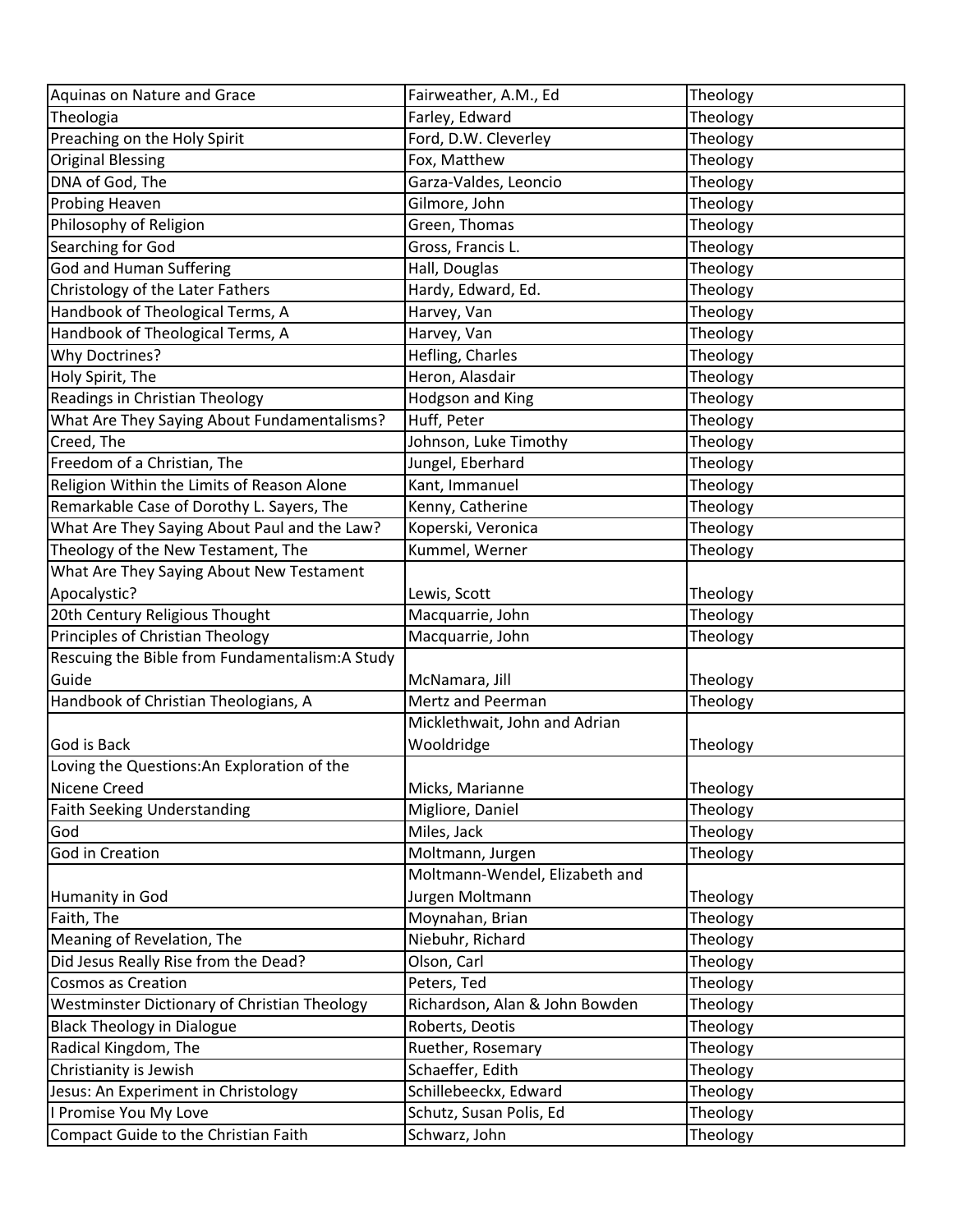| Thinking About God                             | Solle, Dorothee                    | Theology             |
|------------------------------------------------|------------------------------------|----------------------|
| New Christianity for a New World, A            | Spong, John S                      | Theology             |
| Rescuing the Bible from Fundamentalism         | Spong, John S                      | Theology             |
| Resurrection: Myth or Reality?                 | Spong, John S                      | Theology             |
| God Christ Church                              | Suchocki, Marjorie                 | Theology             |
| Paul Tillich, Theologian of the Boundaries     | Taylor, Mark                       | Theology             |
| Introduction to Theology                       | Thomas, Owen                       | Theology             |
| Social Teaching of the Christian Churches, The | Troeltsch, Ernst                   | Theology             |
| Old Testament Theology, Vl. 1                  | Von Rad, Gerhard                   | Theology             |
| Old Testament Theology, Vl. 2                  | Von Rad, Gerhard                   | Theology             |
| Evangelicals of the Canterbury Trail           | Webber, Robert                     | Theology             |
| Anglicanism: A Global Communion                | Wingate, Ward, et al               | Theology             |
| Challenge of Israel's Faith, The               | Wright, Ernest                     | Theology             |
| <b>Resurrection Living</b>                     |                                    | Theology             |
| Spirituality of the German Awakening, The      |                                    | Theology             |
| Contemplative Prayer                           | Merton, Thomas                     | <b>Thomas Merton</b> |
| Love and Living                                | Merton, Thomas                     | <b>Thomas Merton</b> |
| <b>Mystics and Zen Masters</b>                 | Merton, Thomas                     | <b>Thomas Merton</b> |
| New Seeds of Contemplation                     | Merton, Thomas                     | <b>Thomas Merton</b> |
| Sign of Jonas, The                             | Merton, Thomas                     | <b>Thomas Merton</b> |
| Turning Toward the World                       | Merton, Thomas                     | <b>Thomas Merton</b> |
| <b>Book of Durham City</b>                     | Clack, Peter                       | Travel               |
| Florence                                       | Nesti, Riccardo                    | Travel               |
| Vatican City                                   | Petrosillo, Orazio                 | Travel               |
| <b>Baedeker's Scotland</b>                     |                                    | Travel               |
| Illustrated Guide of Assisi, An                |                                    | Travel               |
| Rome                                           |                                    | Travel               |
| Chocolate for a Woman's Soul                   | Allenbaugh, Kay                    | Women                |
| <b>Flowers for Mother</b>                      | Brownlow, Leroy                    | Women                |
| Don't Sweat the Small Stuff for Women          | Carlson, Kristin                   | Women                |
| Wisdom Found: Stories of Women Transfigured by |                                    |                      |
| Faith                                          | Freeman, Lindsay Hardin            | Women                |
| <b>Caretakers of Our Common House</b>          | Hess, Carol Lakey                  | Women                |
| Mom, You Make a Difference!                    | Morgan, Elise                      | Women                |
| Journey of the Daughters of Eve and Mary       | Reiger, Kerreen                    | Women                |
| To Mother With Love                            | Rice, Helen Steiner                | Women                |
| Women & Self-Esteem                            | Sanford, Linda T & Donovan, Mary E | Women                |
| Meditations for Women Who Do Too Much          | Schaef, Anne W                     | Women                |
| Women Who Do Too Much                          | Sprinkle, Patricia                 | Women                |
| Still: Notes on a Mid-Faith Crisis             | Winner, Lauren                     | Women                |
| Daily Lectionary, Advent Through Eastertide,   |                                    |                      |
| Year Two, Vol. 3                               | Russell, Joseph                    |                      |
|                                                |                                    |                      |
|                                                |                                    |                      |
|                                                |                                    |                      |
|                                                |                                    |                      |
|                                                |                                    |                      |
|                                                |                                    |                      |